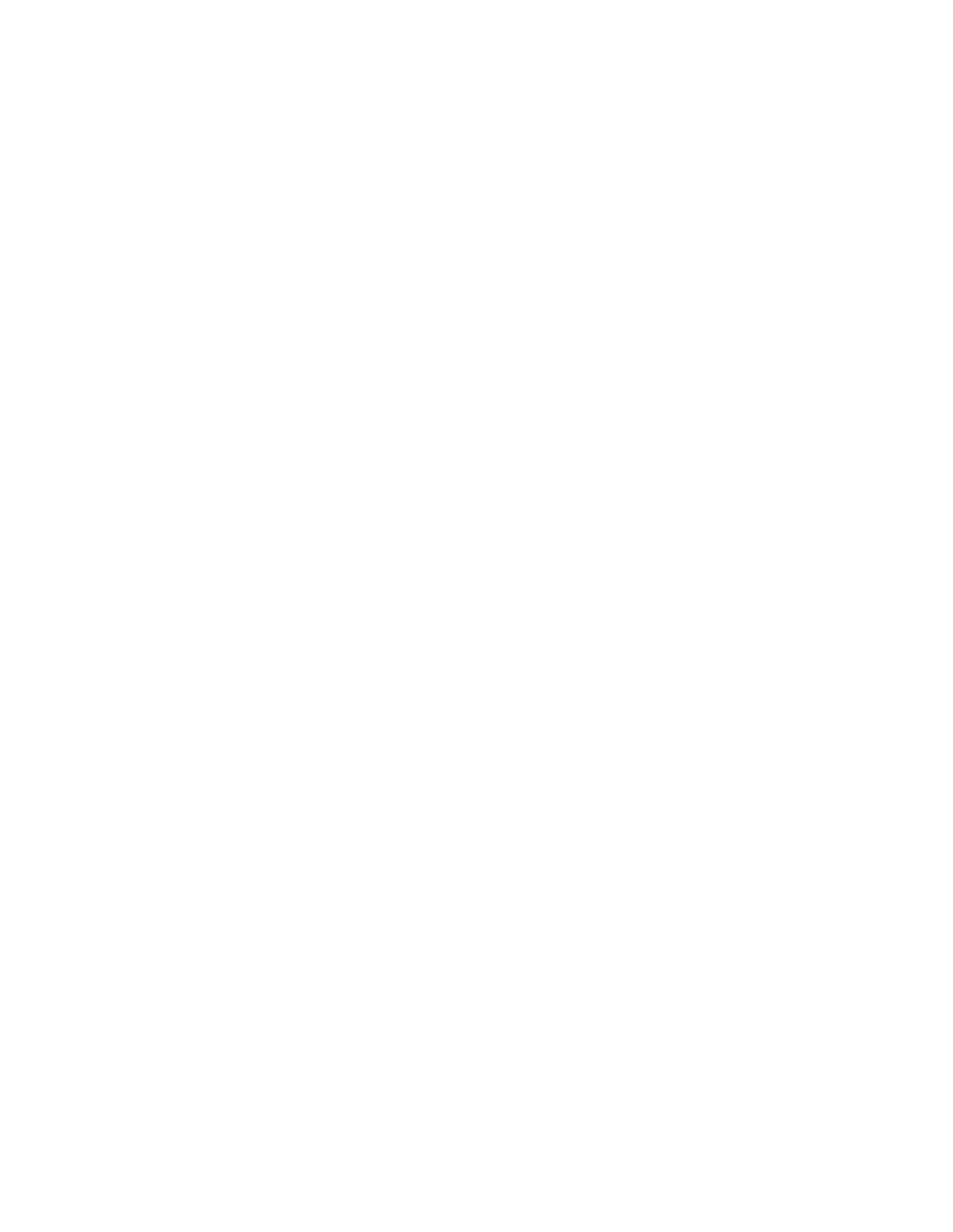# **Contents**

| 5. The new Initial Education and Training Standards for pharmacists  6                |  |
|---------------------------------------------------------------------------------------|--|
|                                                                                       |  |
|                                                                                       |  |
|                                                                                       |  |
|                                                                                       |  |
|                                                                                       |  |
|                                                                                       |  |
|                                                                                       |  |
|                                                                                       |  |
|                                                                                       |  |
|                                                                                       |  |
| 3.1 Pre-registration trainees and provisionally registered pharmacists  14            |  |
|                                                                                       |  |
|                                                                                       |  |
| 3.1.3 Reactions to the provisional registrant role of patients, pharmacists and other |  |
|                                                                                       |  |
|                                                                                       |  |
|                                                                                       |  |
|                                                                                       |  |
|                                                                                       |  |
|                                                                                       |  |
|                                                                                       |  |
|                                                                                       |  |
|                                                                                       |  |
|                                                                                       |  |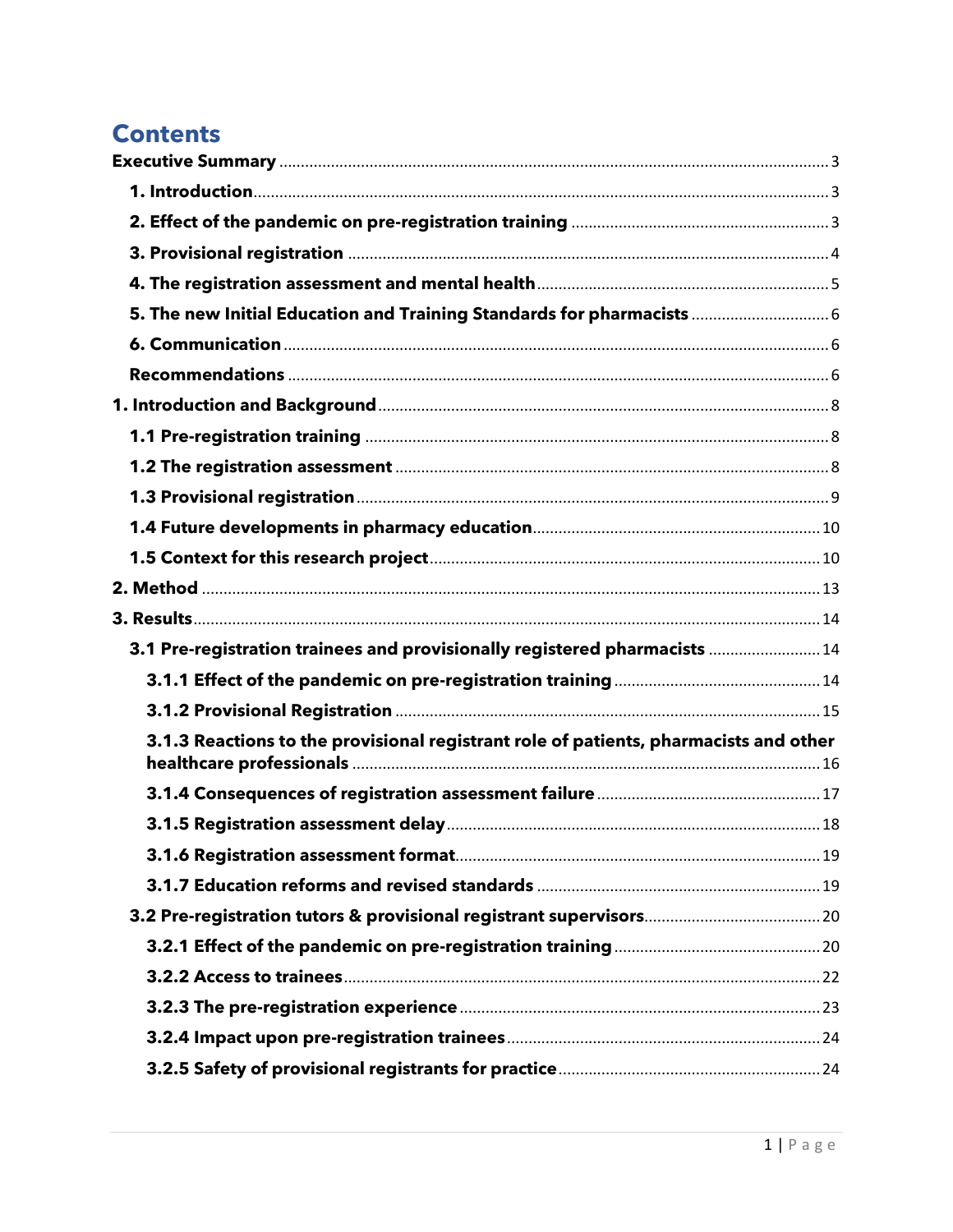| 3.2.6 Timing of the registration assessment and preparedness of provisional |  |
|-----------------------------------------------------------------------------|--|
|                                                                             |  |
|                                                                             |  |
|                                                                             |  |
|                                                                             |  |
|                                                                             |  |
|                                                                             |  |
|                                                                             |  |
|                                                                             |  |
| 4.4 New standards for the initial education and training of pharmacists  36 |  |
|                                                                             |  |
|                                                                             |  |
|                                                                             |  |
|                                                                             |  |
|                                                                             |  |
|                                                                             |  |
|                                                                             |  |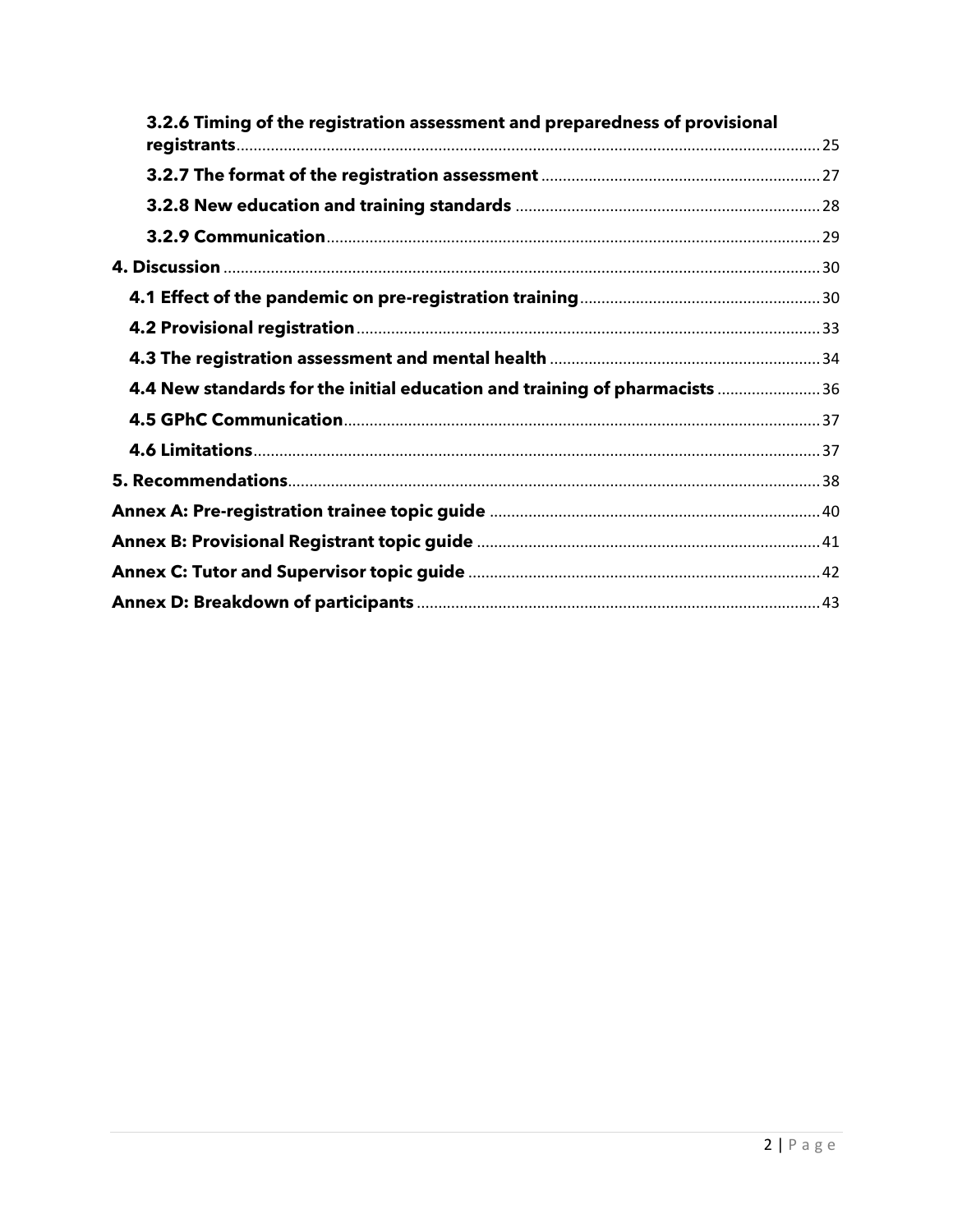# <span id="page-4-0"></span>**Executive Summary**

#### <span id="page-4-1"></span>**1. Introduction**

- The General Pharmaceutical Council (GPhC) is the regulator for the pharmacy profession in the UK. They are responsible for setting standards for pharmacy professions to enter and remain upon the register.
- Registration as a pharmacist in the UK usually consists of four steps: appropriate training (either an MPharm degree or OSPAP programme) with an accredited HEI; one year of pre-registration training in an approved training placement; success in the GPhC registration assessment; self-declaration of fitness to practise and application to join the register.
- Currently the pre-registration training year is completed under the supervision of a designated tutor and follows a syllabus consisting of 76 performance standards to be met by the end of the training year. Trainees are required to have regular, documented reviews at 13, 26 and 39 weeks before being signed off by their tutor as ready to enter the registration assessment.
- Normally the registration assessment is paper-based and takes place in large halls to accommodate large numbers of candidates (e.g. EdExcel in London) and comprises two papers.
- The restrictions on social distancing and large gatherings implemented in March 2020 as a result of the COVID-19 pandemic resulted in the 2020 registration assessment dates (in June and September) being postponed. To enable pre-registration trainees from the 2019/20 cohort to enter the pharmacy workforce, in May 2020 the GPhC Council approved a policy of provisional registration of pre-registration trainees as pharmacists, working under a series of restrictions related to scope of practise and supervision.
- In January 2021, the GPhC commissioned Keele University to investigate the impact of the pandemic on pre-registration training and provisional registration in the United Kingdom from the perspectives of trainees, provisional registrants, and preregistration tutors. The GPhC also asked the team to explore the awareness of participants of the new standards for the initial education and training of pharmacists as approved by the GPhC Council in December 2020.
- The research comprised a series of semi-structured interviews with pre-registration trainees, provisional registrants and pre-registration tutors. The sample included a diversity of demographic characteristics and sectors of training.

## <span id="page-4-2"></span>**2. Effect of the pandemic on pre-registration training**

• Patchy availability of personal protective equipment (PPE) in the early stage of the first wave of the COVID-19 pandemic was reported across all groups interviewed. This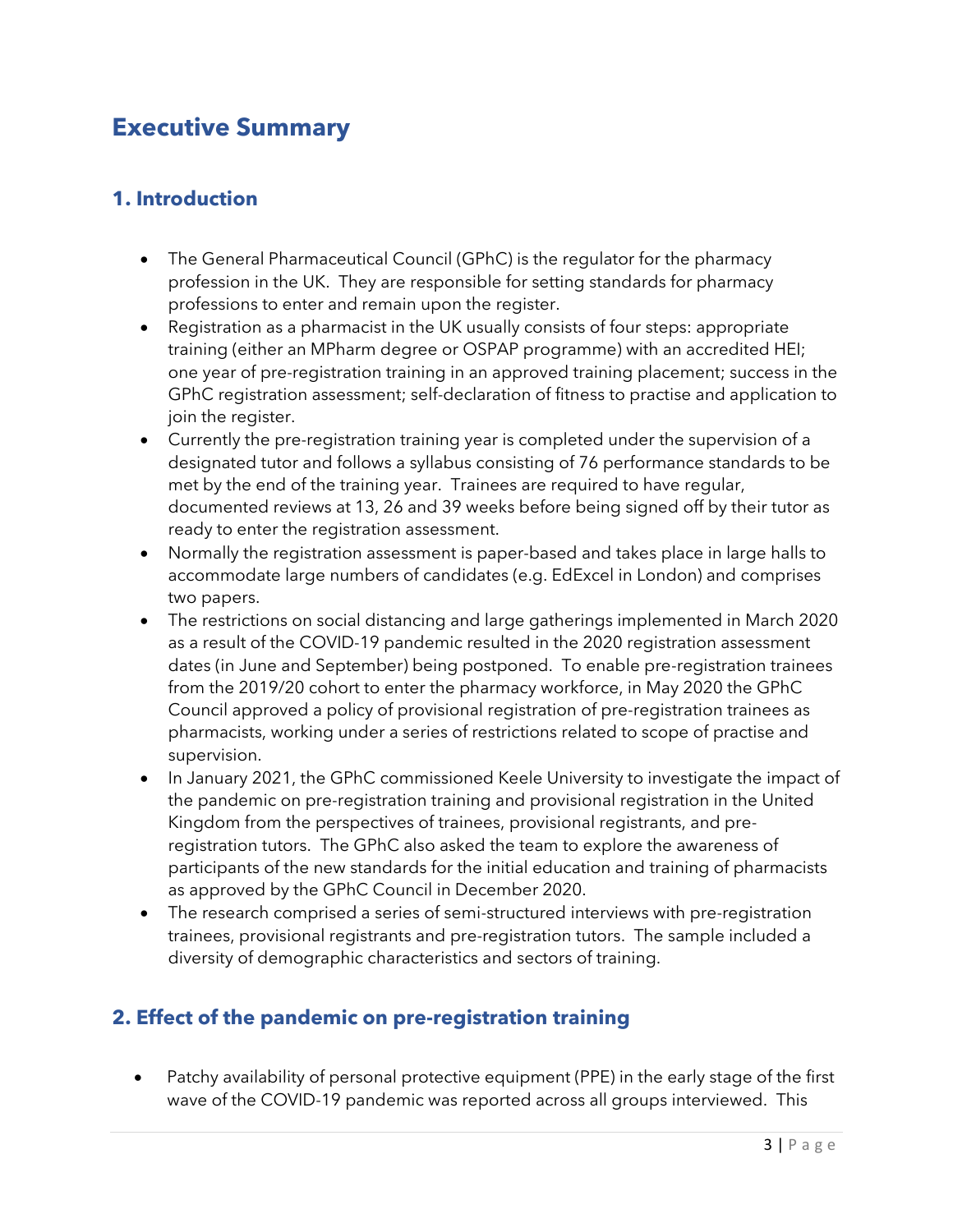improved as time went by and all trainees and tutors reported that full risk assessments were carried out and trainees required to work from home were supported to do so.

- Changes to training plans for both the 2019/20 and 2020/21 cohorts of preregistration pharmacist trainees were reported across the interviews. Trainees reported that the changes were to practical activities but understood that these were necessarily constrained by the restrictions placed upon work through the use of PPE and social distancing requirements.
- Trainees working in community pharmacy placements reported having to work extra hours, mirrored by community pharmacy tutor reports of the greatly increased workload in that sector during March and April 2020. Very few of the trainees working in hospital reported having to work extra hours or change shifts.
- Cancellation of cross-sector training, cancellation of ward rotations and the requirement to work at home were the most reported changes affecting the 2019/20 cohort of trainees.
- Cancellation of regional training days (in both community and hospital placements), a reduction in available services for trainees to experience (e.g. methadone supervision in community pharmacy settings), and cancellation of cross-sector placements were the most reported revisions to training plans for the 2020/21 cohort of trainees.
- The tutors reported that the second wave of the pandemic (January March 2021) had an impact upon the training plans of hospital pharmacy trainees, with no reports of any changes within the community pharmacy sector. There were reports of trainees being redeployed into areas that were not part of the original training plan but did utilise the skills of the trainees to their fullest.
- Overall, tutor / tutee interactions appear to have remained regular and robust despite many interactions, particularly within hospital pharmacy, moving online.
- Pre-registration pharmacist trainees did not report any significant effects of the pandemic changes on their confidence or outcomes. Tutor interviews indicate that the effect of the pandemic on the 2019/20 cohort of trainees was minimal as most preregistration performance standards had been met by the time restrictions came into being. Most tutors expressed a concern that their 2020/21 trainees had lost the opportunity for informal networking and support from their pre-registration peers due to the move of both local and regional training days being moved online.

# <span id="page-5-0"></span>**3. Provisional registration**

• Those interviewees who had remained as pre-registration pharmacists were overall negative towards the GPhC's approach to provisional registration. They expressed anger at being ineligible for provisional registration based upon their failure at the registration assessment. They gave a counter-argument of being more experienced pre-registration pharmacist trainees (by at least one year) at the point provisional registration was introduced and that there was no guarantee that those who were eligible for provisional registration would pass the registration assessment.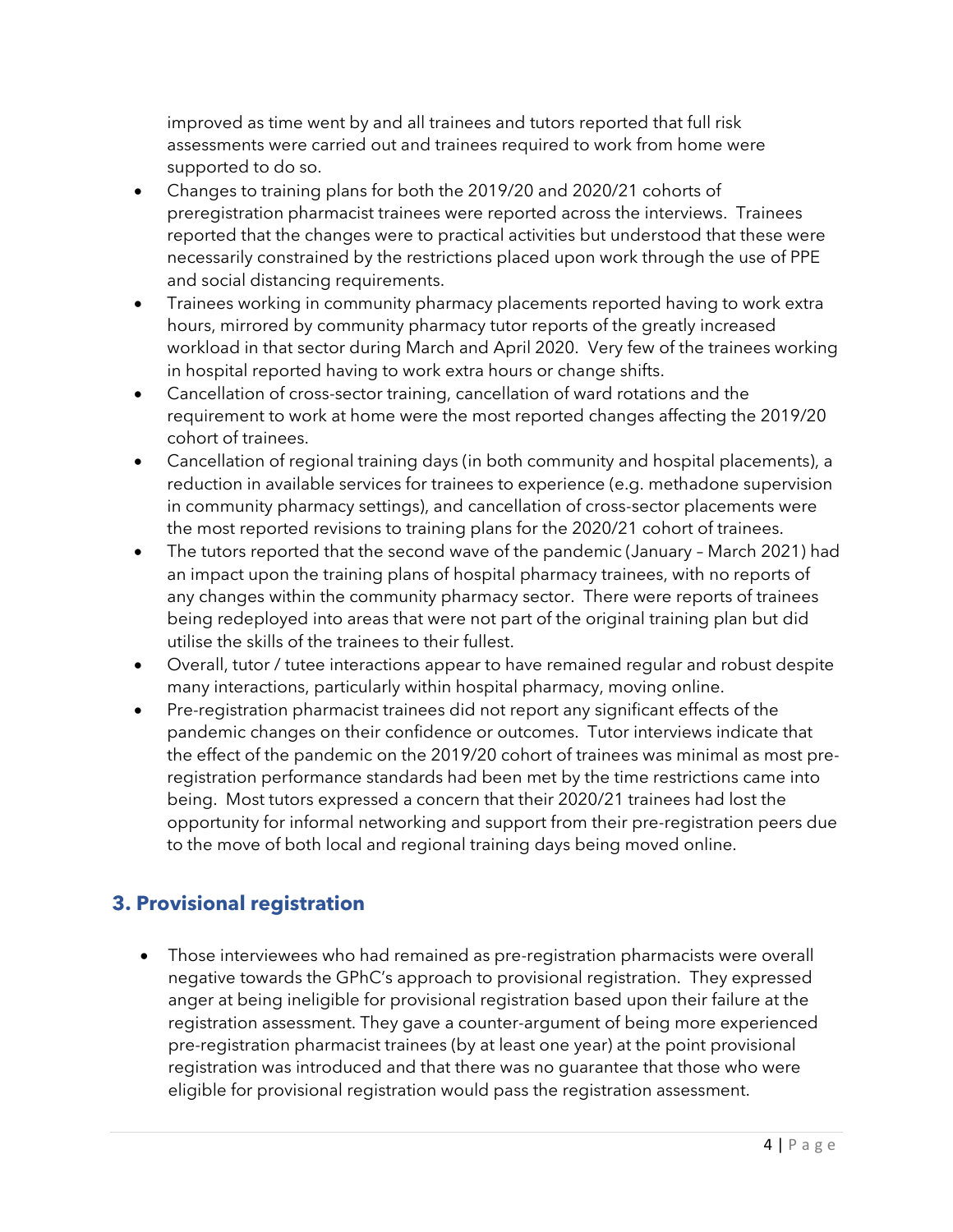- All three groups of interviewees were supportive of the concept of provisional registration. The provisional registrants were overall confident of their skills and abilities to work as provisionally registered pharmacists.
- Those tutors who had worked with provisional registrants were much more confident in tutor sign off alone if the provisional registrants had been trained by their own organisation. For the provisional registrants where this was not the case, tutors generally stated that the safety net provided by the registration assessment was of value to them and a small number of provisional registrants agreed with this stating that the registration assessment validated them.
- There was strong consensus across the interviews that provisional registrants were seen to be of equal status to newly-registered pharmacists and were treated the same in terms of induction, supervision and training, and workload. Provisional registrants reported that they were viewed as pharmacists by both patients and other healthcare professionals.

# <span id="page-6-0"></span>**4. The registration assessment and mental health**

- All interviewees spoke of how the long delay to the registration assessment had adversely affected the mental health of pre-registration trainees and provisionally registered pharmacists. The words "anxious" and "stressed" occurred in every interview.
- The GPhC's communication around the revised registration assessment dates was perceived as poor by nearly all interviewees. Provisional registrants stated that this placed undue stress on them as they were unable to plan their revision or take suitable time off work.
- The consequences of failure at the registration assessment were perceived as "harsh", "catastrophic" and "terrifying" by provisional registrants and as deeply unfair by tutors where they had worked safely with provisional registrants for the nine months prior to the assessment. These consequences included loss of personal confidence, feelings of shame, and loss of income.
- The ability to take time off to prepare for the assessment was very difficult for many provisional registrants. Within hospital pharmacy, large departments often had many provisional registrants working and service provision was affected by all these members of staff having to be released on the same day.
- Holding the registration assessment in mid-March was problematic for NHS organisations whose annual leave year ends in April. Many members of staff, due to the pandemic, had accrued annual leave which needed to be taken at this point in time; prioritising the provisional registrants over other members of staff was not possible.
- The timing of the release of the booking system for the Pearson VUE centres was questioned; this was during working hours on a week day and may have affected service provision.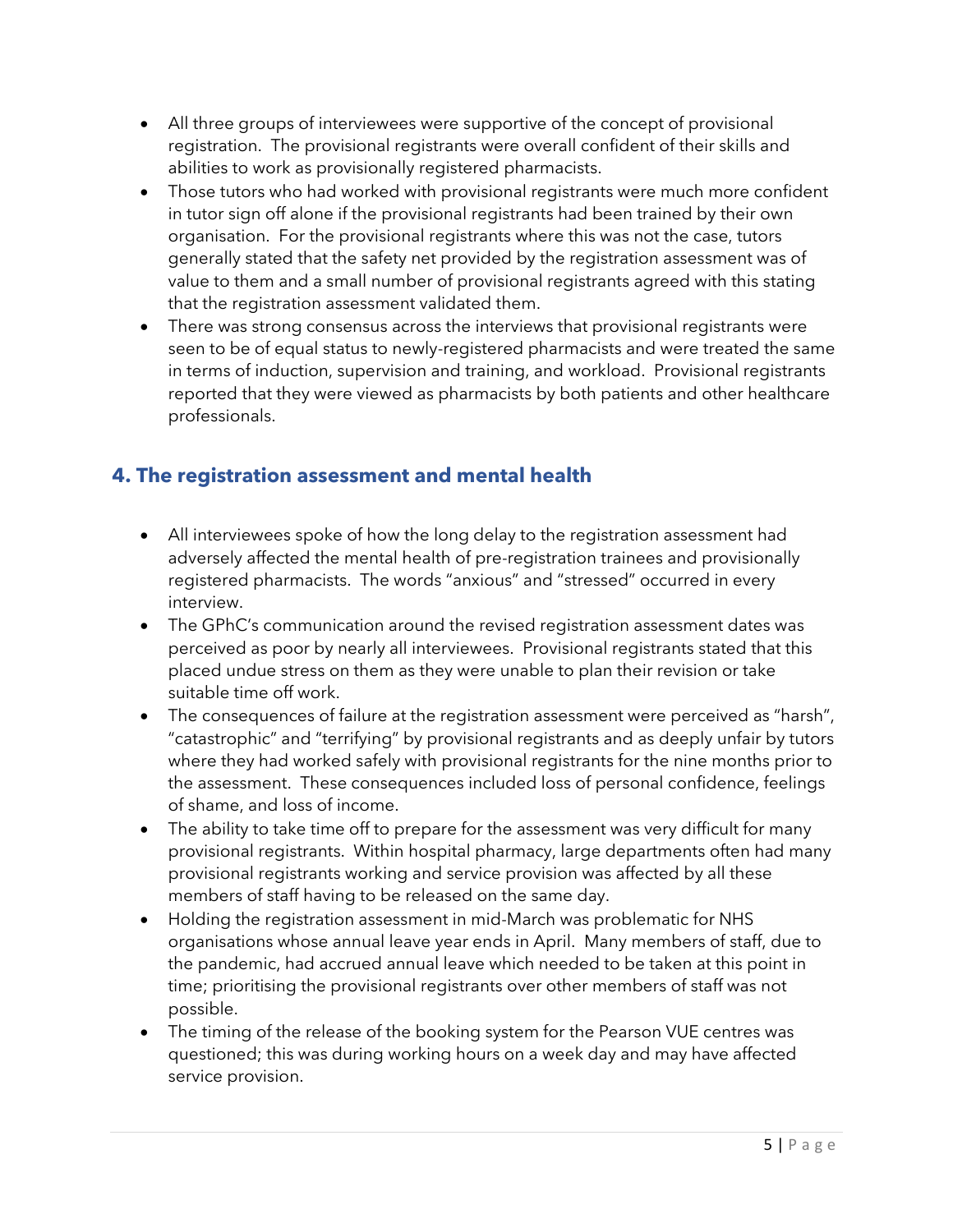• There was very broad consensus across all groups of interviewees that the move to an online registration assessment was a positive step forward, and one that was possibly long overdue.

## <span id="page-7-0"></span>**5. The new Initial Education and Training Standards for pharmacists**

- There was a lack of awareness of pre-registration trainees and provisional registrants of the new standards for the initial education and training of pharmacists (IETS). Those that were aware were positive towards the changes within these.
- Hospital pharmacy tutors were more aware of the new standards than those based within community pharmacy. Most tutors commented that communication from the GPhC on the new standards had been lacking.
- Most tutors agreed that new IETS were needed but there was a large degree of hesitancy towards the introduction of independent prescribing training into the first five years of a pharmacist's education. The most common reason for this was the need for considerable exposure to patients during these first five years and that independent prescribers needed sufficient experience "on the job" before being able to prescribe safely.

## <span id="page-7-1"></span>**6. Communication**

• The issue of communication by the GPhC was an incidental finding of this research project. None of the questions in any of the topic guides mentioned communication as an area to explore and yet it was raised in nearly every interview. Failure in communication by the GPhC was reported in relation to both the delay to, and revised date of, the registration assessment and the implementation of the new education and training standards.

#### <span id="page-7-2"></span>**Recommendations**

- 1. The GPhC should review its communication strategies in terms of timeliness, transparency and clarity. Clear reasons for the ongoing delays to the registration assessment if given to pre-registration trainees and provisional registrants may have mitigated some of the uncertainty and hence stress and anxiety experienced by these groups. There is some evidence that emails, the primary method of communication used by the GPhC to its registrants, were either unread or not read in a timely manner due to work pressures.
- 2. There is broad support for the move to an online registration assessment and this delivery mode should be continued beyond this year. Some consideration should be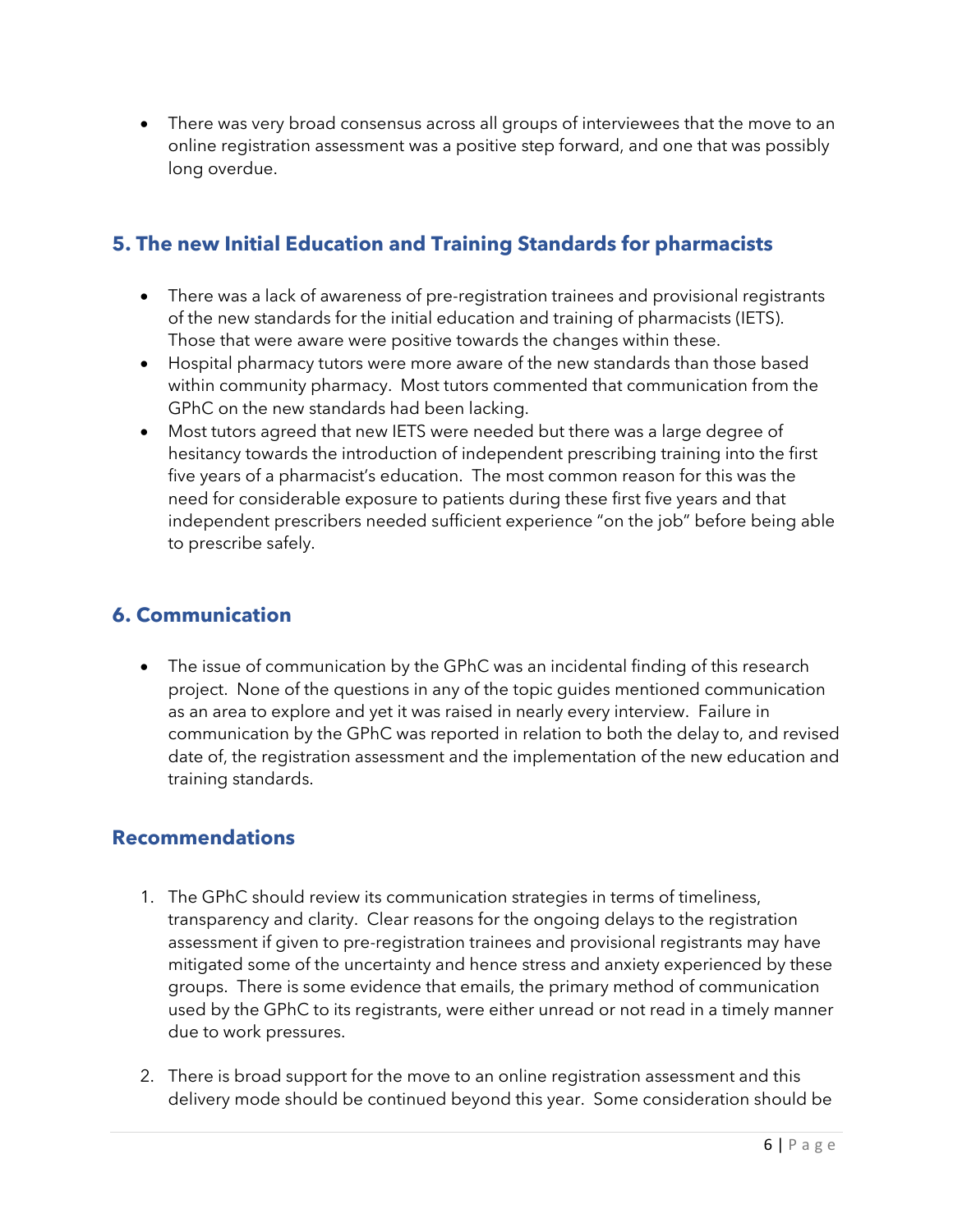given to further training of examiners across many examination sites, including those sitting at home, to ensure consistency of experience for candidates. Other sites for the assessment, such as higher education providers, should also be explored.

- 3. The new support requirements for provisional registrants in the workplace were generally well accepted. There was also support from the tutors for trainees working autonomously towards the end of their training year. The development of a short period of time (six to eight weeks) where foundation year pharmacists are provisionally registered would appear to be favourable and may be of use in the integration of independent prescribing training within the foundation year.
- 4. Consideration should be given to scoping the impact of the introduction of independent prescribing training into the first five years of pharmacist education on job satisfaction and retention of those pharmacists currently on the register without the qualification.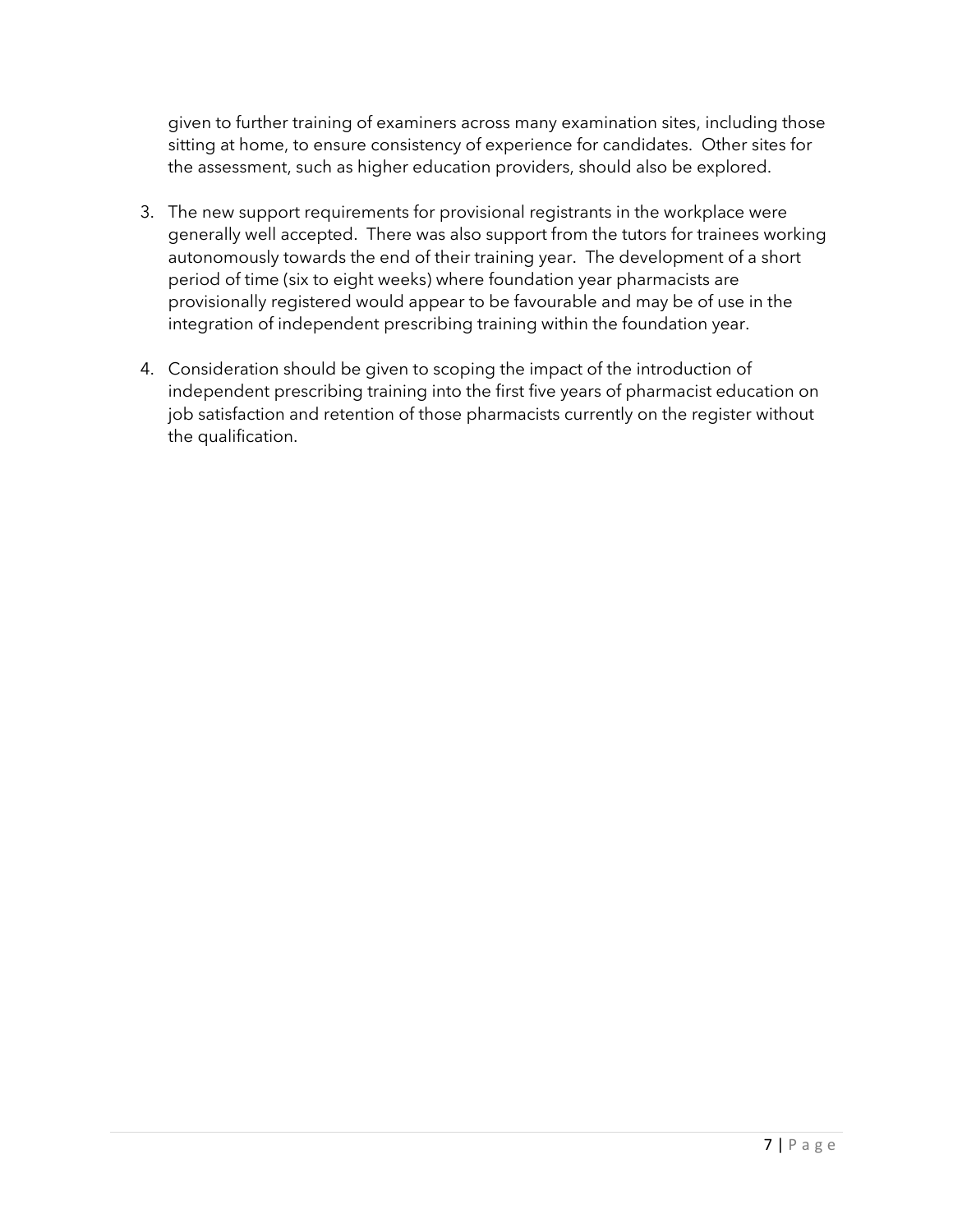# <span id="page-9-0"></span>**1. Introduction and Background**

The process for becoming a UK registered pharmacist generally consists of four steps. The first is a period of training either on an MPharm degree programme or an Overseas Pharmacist Assessment Programme; both of these are provided by Schools of Pharmacy and are accredited by the General Pharmaceutical Council (GPhC). The second is a one-year period of training, currently known as the pre-registration training year. The third is the registration assessment which must be taken and passed before a pre-registration trainee can register as a pharmacist with the GPhC. The final step is self-declaration by the trainee of their fitness to practise as a pharmacist and their application to join the register held by the GPhC.

## <span id="page-9-1"></span>**1.1 Pre-registration training<sup>1</sup>**

The pre-registration training year is an entirely work-based placement, fully salaried, during which the pre-registration pharmacist trainee works under the supervision of a tutor at an approved training site. The training year follows a syllabus set by the GPhC and which, until July 2021, comprised 76 performance standards, derived from Standard 10 of the Initial Education and Training of Pharmacists<sup>2</sup> (IETS) that the pre-registration pharmacist trainee has to demonstrate and have signed off by their pre-registration tutor. Within the training year there are three critical touch points at 13, 26 and 39 weeks where the trainee and their tutor must formally record the progress of the trainee against the performance standards. The 39 week progress report must be sent to the GPhC. Trainees are required to develop a portfolio of evidence to support their development against the performance standards and competence is determined by the tutor through observation of practice before final sign off by the tutor which forms part of the process of entering the registration assessment.

# <span id="page-9-2"></span>**1.2 The registration assessment<sup>3</sup>**

The final step before registration is success within the registration assessment. This is in place to ensure that all trainees have the same minimum standard of ability no matter where they trained in Great Britain. A trainee is eligible to sit the assessment if they have a satisfactory 39-week progress report. The assessment comprises two parts; part 1 contains 40 calculations questions and part 2 is made up of 120 multiple choice (MCQ) questions. The questions are based upon the registration assessment framework which covers most, but not all, of the learning outcomes in Standard 10 of the IETS. Both papers must be passed for a trainee to be successful in the assessment. There are two sittings of the registration

<sup>1</sup> https://www.pharmacyregulation.org/education/pharmacist-pre-registration-training-scheme

<sup>2</sup> https://www.pharmacyregulation.org/performance-standards

<sup>3</sup> https://www.pharmacyregulation.org/the-registration-assessment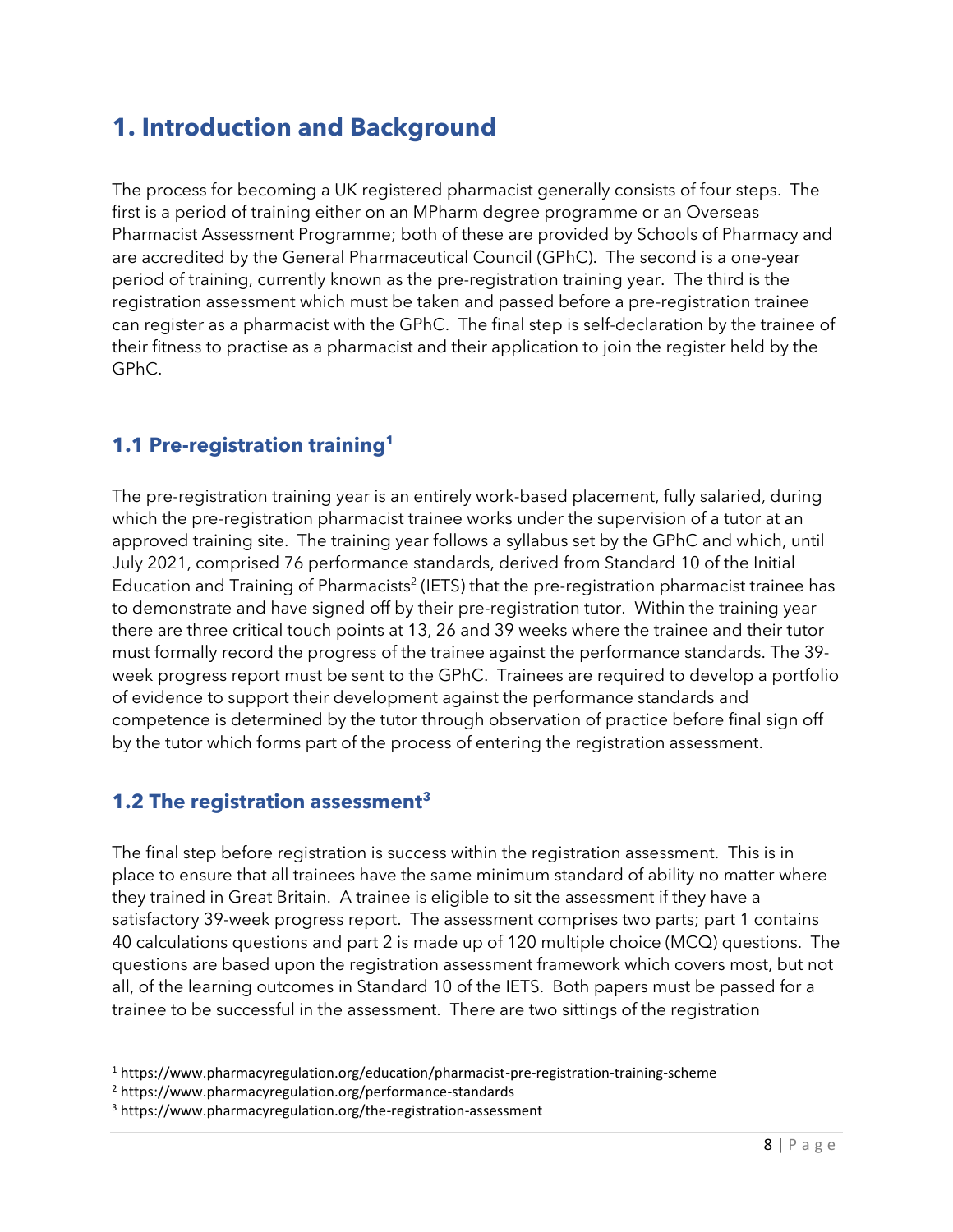assessment in a calendar year, usually in June and September and, prior to the COVID-19 pandemic, the assessment was paper-based and taken in large assessment centres across the UK. Once a trainee has passed the registration assessment, they are eligible to apply to the register of pharmacists within the UK.

Normally, the registration assessment is administered as a paper-based exercise within large halls located regionally across Great Britain (for example, EdExcel in London). However, the Covid19 pandemic prevented the GPhC from administering the assessment in this way and so an alternative solution had to be sought. This inevitably involved a delay in when the registration assessment could be held and the two sittings scheduled for 2020 in June and September were cancelled.

# <span id="page-10-0"></span>**1.3 Provisional registration**

The GPhC recognised that temporary measures were needed to be in place to make sure that pre-registration trainees who had completed their 52 weeks of training were able to continue to practise, albeit without the formal requirement of sitting and passing a registration assessment. This continuity of practice was particularly important because the demand for NHS services in pharmacy had never been so high.

On 21<sup>st</sup> May 2020, the GPhC Council approved a policy of provisional registration of preregistration trainees as pharmacists $4$ . The purpose of the policy was stated as:

*... to amend the criteria for registering as a pharmacist for a time-limited period in order to allow pre-registration trainees who have been unable to sit the registration assessment and who meet specific requirements to be provisionally entered on Part 1 of the register.*

In order to join the provisional register individuals must have:

- been awarded a GPhC-accredited Master of Pharmacy (MPharm) degree or Overseas Pharmacists' Assessment Programme (OSPAP)
- successfully completed 52 weeks pre-registration training in 2019, 2020 or 2021
- not previously failed the registration assessment
- self-declared that they are fit to practise as a pharmacist; that they have read and understood the parameters within which they must practise if their application is successful; an undertaking to do so

Provisional registration has enabled the 2019-20 cohort of pre-registration trainees to complete their pre-registration training and, subject to satisfactory sign off by their tutor, enter employment as a pharmacist practising under restrictions as outlined below:

1. Provisionally registered pharmacists cannot work as a locum pharmacist

<sup>4</sup> https://www.pharmacyregulation.org/sites/default/files/document/initial-education-and\_training-standards-forpharmacists-criteria-for-registering-provisionally-july-2020.pdf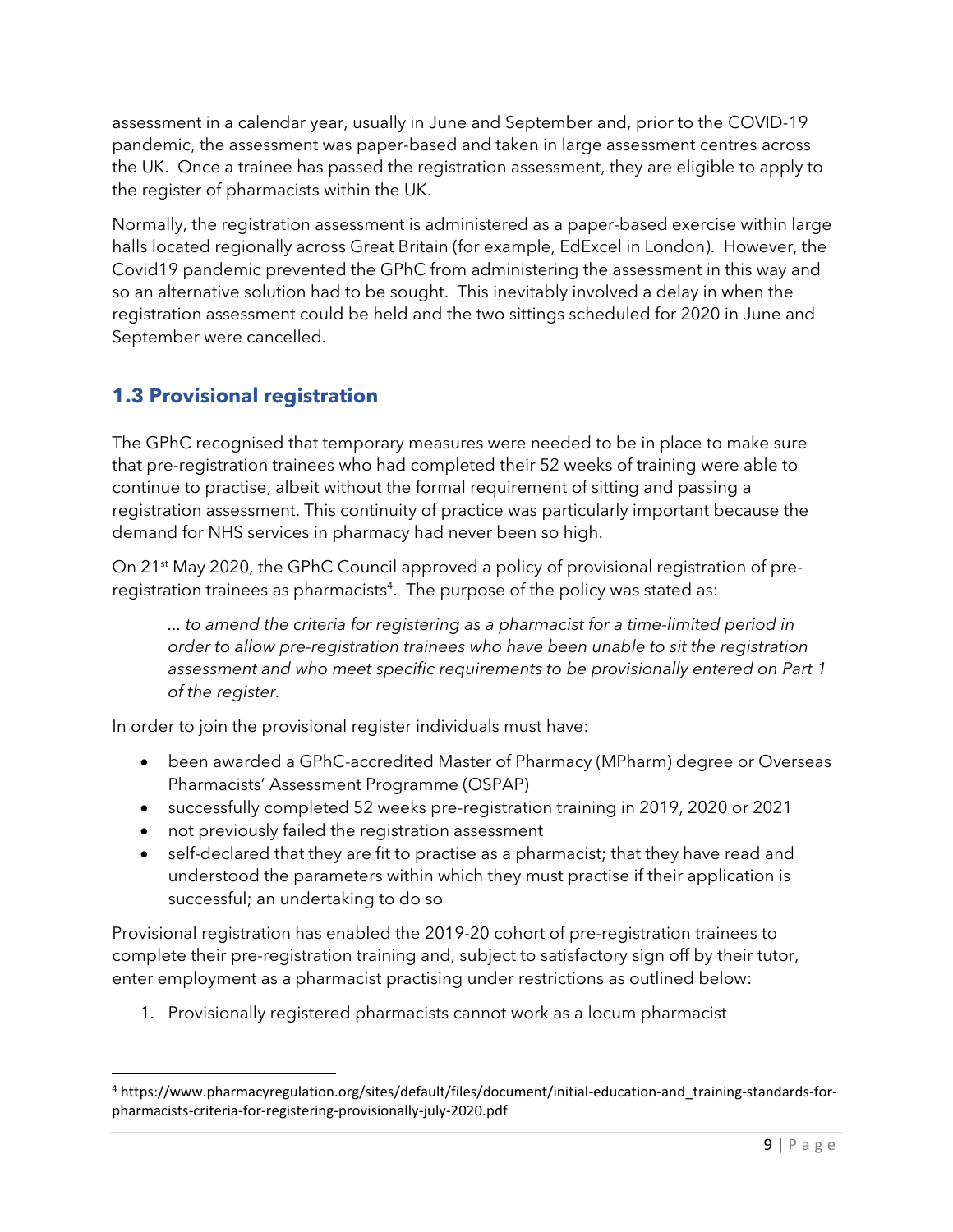- 2. They must work under the supervision of a senior pharmacist who must be contactable by the provisional registrant for support and guidance
- 3. A risk assessment must be undertaken before a provisional registrant commences work and at monthly intervals thereafter
- 4. Provisional registration is only for a 12-month period. Following this, renewal of registration is subject to the provisional registrant having sat and passed the registration assessment.

As of 15 November 2020, GPhC had provisionally registered 2,583 pharmacists with a much smaller number of trainees electing to remain as pre-registration trainees with no authorisation to practise. The two usual registration assessment dates for 2021 have also been delayed by at least one month (to 27<sup>th</sup>, 28<sup>th</sup> and 29<sup>th</sup> July, and 16<sup>th</sup> November). As a result, provisional registration has been extended to January 2022 to allow the 2020/21 cohort of preregistration trainees to take up offers of work as they would have done had the delay not been in place (e.g. on 1<sup>st</sup> August for NHS posts).

# <span id="page-11-0"></span>**1.4 Future developments in pharmacy education**

In July 2020 a joint announcement from the GPhC and the Chief Pharmaceutical Officers for England, Wales, Scotland and Northern Ireland<sup>5</sup> introduced significant reforms to the initial education and training of pharmacists across the first five years of education (i.e. the four years of the MPharm degree and the fifth, pre-registration year). These reforms have led to the introduction of a new set of standards for the initial education and training of pharmacists in January 2021 following approval by the GPhC Council. The reforms include the restructuring and renaming of the pre-registration training year to a foundation year; the most significant reform is the aim for all new registrants to be independent prescribers subject to consultation and any necessary changes to regulation within each of the devolved nations. The changes to undergraduate education will be phased in from September 2022 whilst the change from pre-registration training to a foundation year of training takes place in July 2021.

# <span id="page-11-1"></span>**1.5 Context for this research project**

The COVID-19 pandemic has brought several challenges within healthcare and no more so than in the pharmacy sector, where pharmacies continued to serve their communities throughout the waves of the coronavirus. Pressures were heightened on pharmacy staff as other healthcare provision was either no longer as accessible or greatly reduced (GP practices), or only reserved for emergency care (as in the case of hospitals). The impact of this was that healthcare was displaced, with pharmacies stepping up to provide vital medication

5

https://www.pharmacyregulation.org/sites/default/files/document/joint\_letter\_from\_cphos\_and\_uk\_pharmacy\_r egulators\_28\_july\_2020.pdf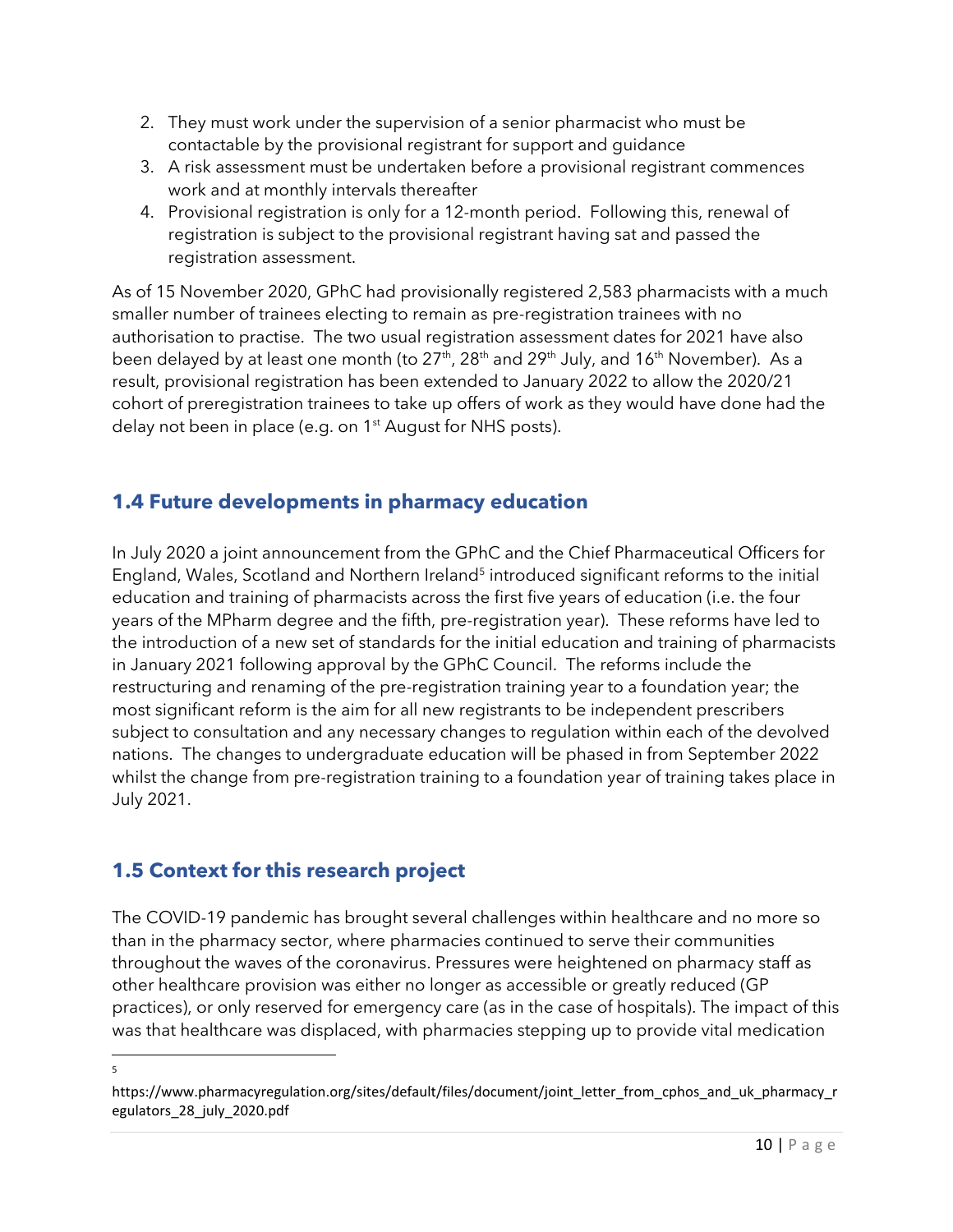and health advice to patients. During this time, pharmacies have had to also contend with the heighted health risks of serving patients who may be knowingly, or unknowingly infected with the virus. Such unprecedented times for the sector have been challenging for the most experienced of pharmacists and their teams, so it is likely that it has been a difficult time for pre-registration trainees working towards completing their training and preparing to sit the registration assessment. What would have been in previous years a relatively straightforward route for trainees to complete their 52 weeks of training and prepare to sit the registration assessment has been completely disrupted.

In January 2021, the GPhC commissioned Keele University to investigate the impact of Covid-19 on pre-registration training and provisional registration. The following areas were deemed to be of critical importance in developing an in-depth and robust understanding of the effect of the pandemic on training:

- The pandemic's effect on placement training experiences, including whether there has been enough opportunity to complete their training plans as anticipated. Also, whether they have had access to, and enough time with tutors (and vice-versa).
- The experiences of working on the front-line as part of their training. This would include potential health risks of infection, access to personal protective equipment and feeling 'safe'.
- The reasons for which (a small number of) pre-registration trainees who were eligible, but chose not to apply for, provisional registration.
- Whether provisional registrants are aware of the role of GPhC inspectors, and whether they have had first-hand interactions with such inspectors, and if so, how they felt about that interaction.
- How provisional registrants feel about their current situation where they have completed their training to register as a fully practising pharmacist, but are 'only' a provisional pharmacist until they have sat the examination which has had to be delayed. Also, their experience of working with service users and their pharmacy/healthcare teams with the title of 'provisional pharmacist'.
- The views of provisional registrants around the delay to the registration assessment and their preparedness/confidence to sit the exam, particularly when they are now largely working in a role very similar to a fully practising pharmacist.
- What insight can tutors provide on the experience of provisional registrants as impacted (or not) by the pandemic? And how does this compare to their ability to cover the training in previous years? Their views as to the preparedness of provisional registrants to sit the forthcoming registration assessment is also important.
- Do tutors have any views around the move to candidates sitting the registration assessment at test centres compared to how they have been administered in the past?
- Any views participants want to share around the educational reforms and revised standards for pharmacy training that the GPhC are due to implement imminently.

To gather data to answer these questions, three groups of participants were targeted for the project namely:

• Provisionally registered pharmacists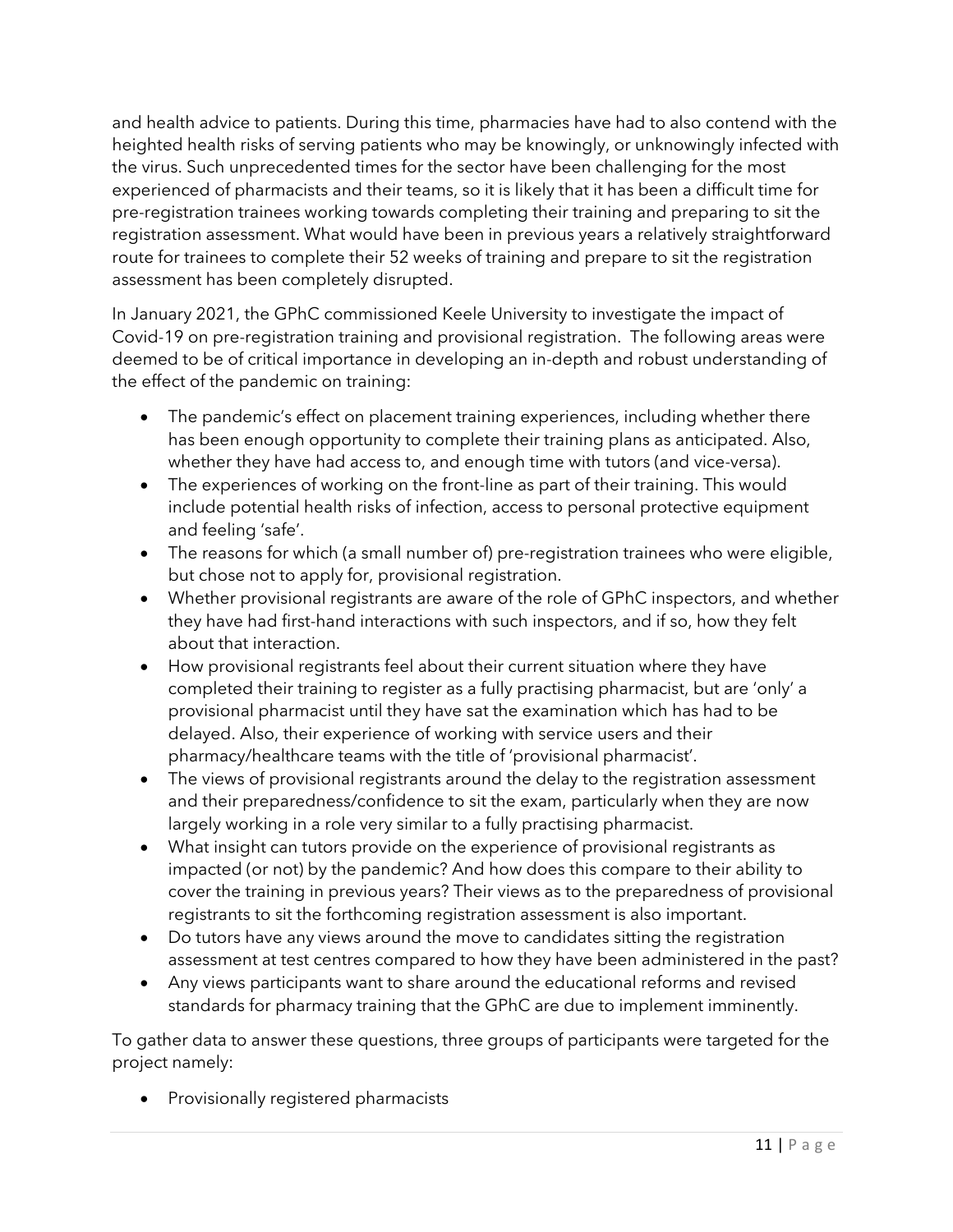- Those who had remained as pre-registration pharmacist trainees either by choice, or because they had failed the registration assessment before the pandemic
- Pre-registration tutors.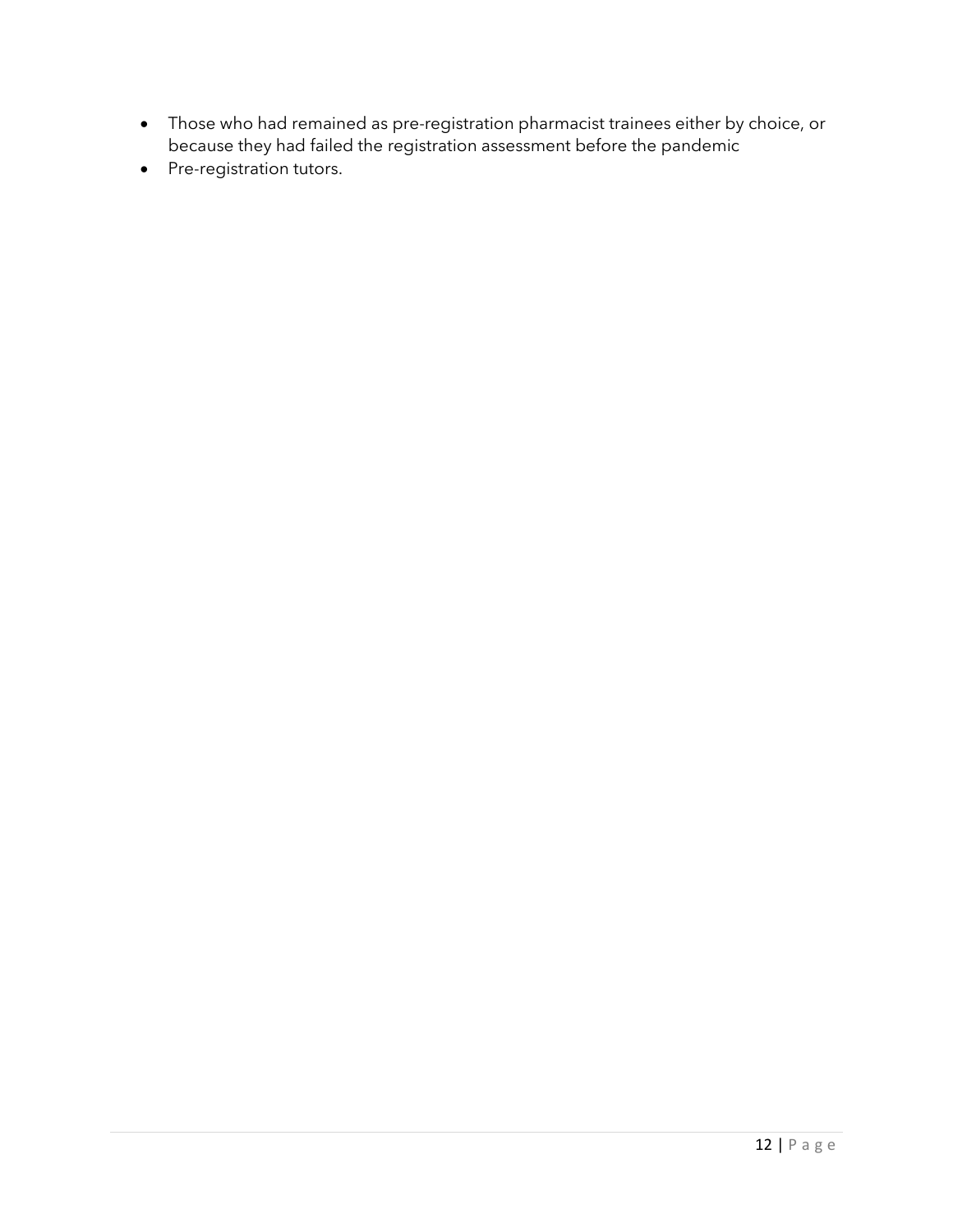# <span id="page-14-0"></span>**2. Method**

Semi-structured interviews were agreed to be the most appropriate method for collecting the qualitative data for this project. This method has several advantages for this type of research. Firstly, they provide a clear framework by which the conversation with the participant can be guided through the use of a topic guide. Secondly, they allow participants to articulate their thoughts in an open and meaningful way through the use of open questions and appropriate prompts. Thirdly, they minimise interviewer bias by providing a clear set of questions to be followed.

Following an inception meeting with the GPhC team in late January 2021, a project plan and timeline was agreed and the topic guides for the three sets of participant groups were agreed. The project was then submitted for ethical approval by the Faculty of Medicine and Health Sciences Ethics Panel; this was granted in February 2021.

Recruitment emails were sent by the GPhC communications department to all provisionally registered pharmacists, pre-registration trainees from the same cohort, and pre-registration tutors. Embedded within these emails were links to Microsoft Forms which provided the research team with contact details and basic demographic information (gender, ethnicity, sector of practice, country of practice) about those expressing an interest in participating in the project. Once an expression of interest was registered, a participant information sheet and consent form were sent via email and, once returned, a further email to set up a convenient date and time for the interviews to take place.

Three separate topic guides were developed for the project, one for each group of participants; these can be found as Annexes A-C. Interviews were conducted, and recorded with consent, via Microsoft Teams with the recordings then transcribed verbatim.

A framework analysis was conducted on the transcripts from each of the three participant groups to identify the key themes raised in answer to the questions posed by the GPhC.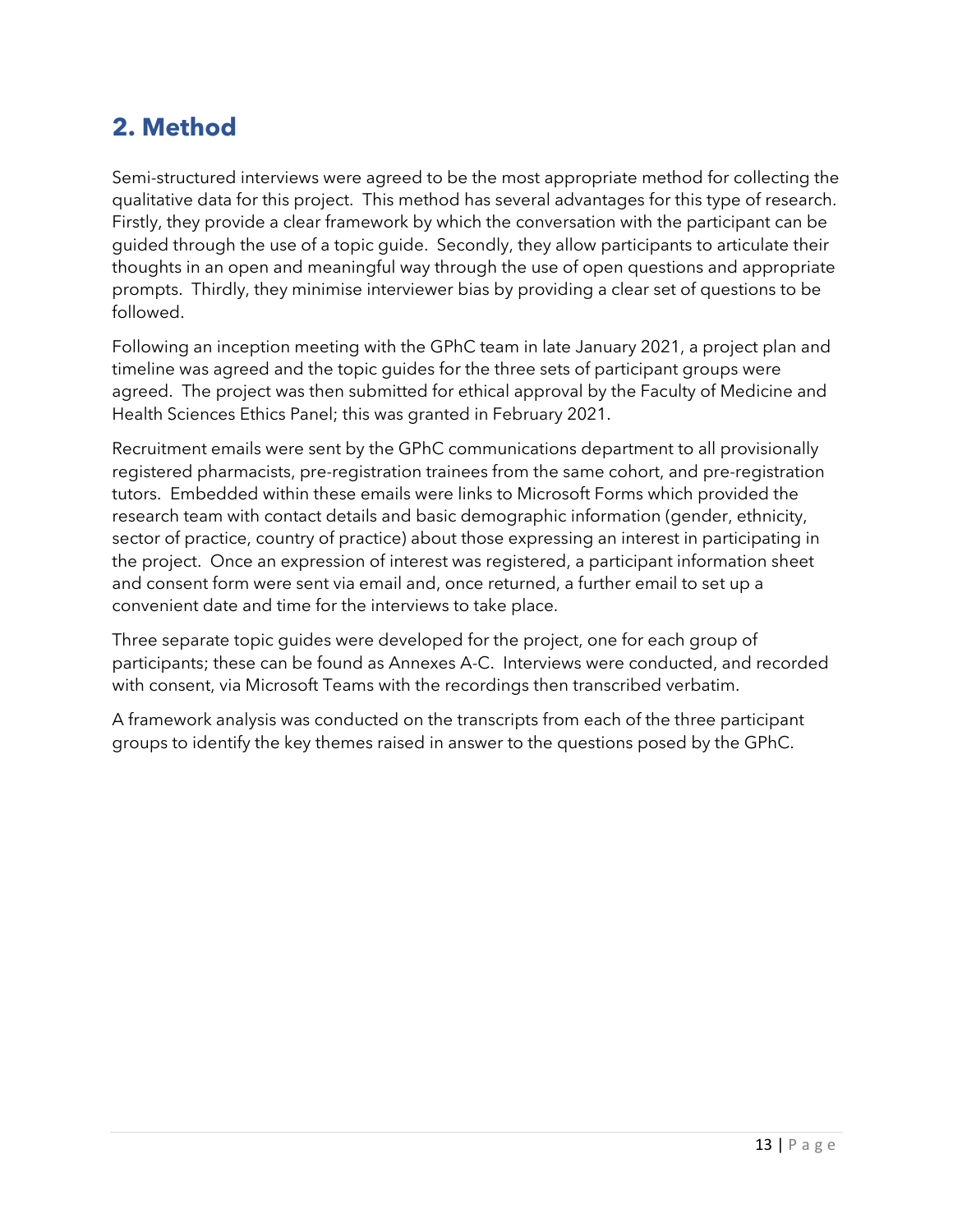# <span id="page-15-0"></span>**3. Results**

In total 45 interviews were conducted, this comprised of 21 provisional registrants, 8 preregistration pharmacist trainees and 16 tutors. This section will firstly report pre-registration trainees and provisional registrants' perspectives. A breakdown of interviewees by sector of practice can be found in Annex D.

*Note: in this study, those who remained as pre-registration trainees were those who were either not eligible to apply for provisional registration or who had chosen not to be provisional registrants for personal reasons. The majority of interviewees were from the former category having failed the registration assessment prior to the 2019/20 cohort of trainees entering preregistration training.*

# <span id="page-15-1"></span>**3.1 Pre-registration trainees and provisionally registered pharmacists**

#### <span id="page-15-2"></span>**3.1.1 Effect of the pandemic on pre-registration training**

The majority of the pre-registration pharmacist trainees who completed their pre-registration training during 2019-20 reported to have had changes made to their pre-registration training plan due to the pandemic. Most participants reported completion of training plans but with some adaptations, mostly because of the COVID-19 pandemic. In a small number of cases there were reports of a lack of awareness regarding a specific training plan.

Hospital pharmacists mostly reported that their rotations had been cancelled, their crosssector experience cancelled, and many were working remotely and not on the wards. Those on split placements did not always get to complete training in all sectors as planned. Lack of patient contact was commonly reported.

"[I] *Never got time to do the practical things with patients, it was all very much read about it.*"

"*experience with talking to patients in consultations, experience of services these all stopped because you didn't know if you should be providing it because you didn't know if you had adequate PPE*"

In terms of extra hours of work undertaken as a result of COVID-19, there were a few reports; most of these were provided by participants who had been working in the community sector.

"*I did have to cover extra hours in pre-registration, obviously when people were contracting COVID and things like that.*"

Some of those working in hospital did report to working different shift patterns or volunteered to work paid overtime as a result of the pandemic.

Many of the provisional registrants reported to have had good or very good tutor support during their pre-registration training, with one stating "*I couldn't have asked for anything*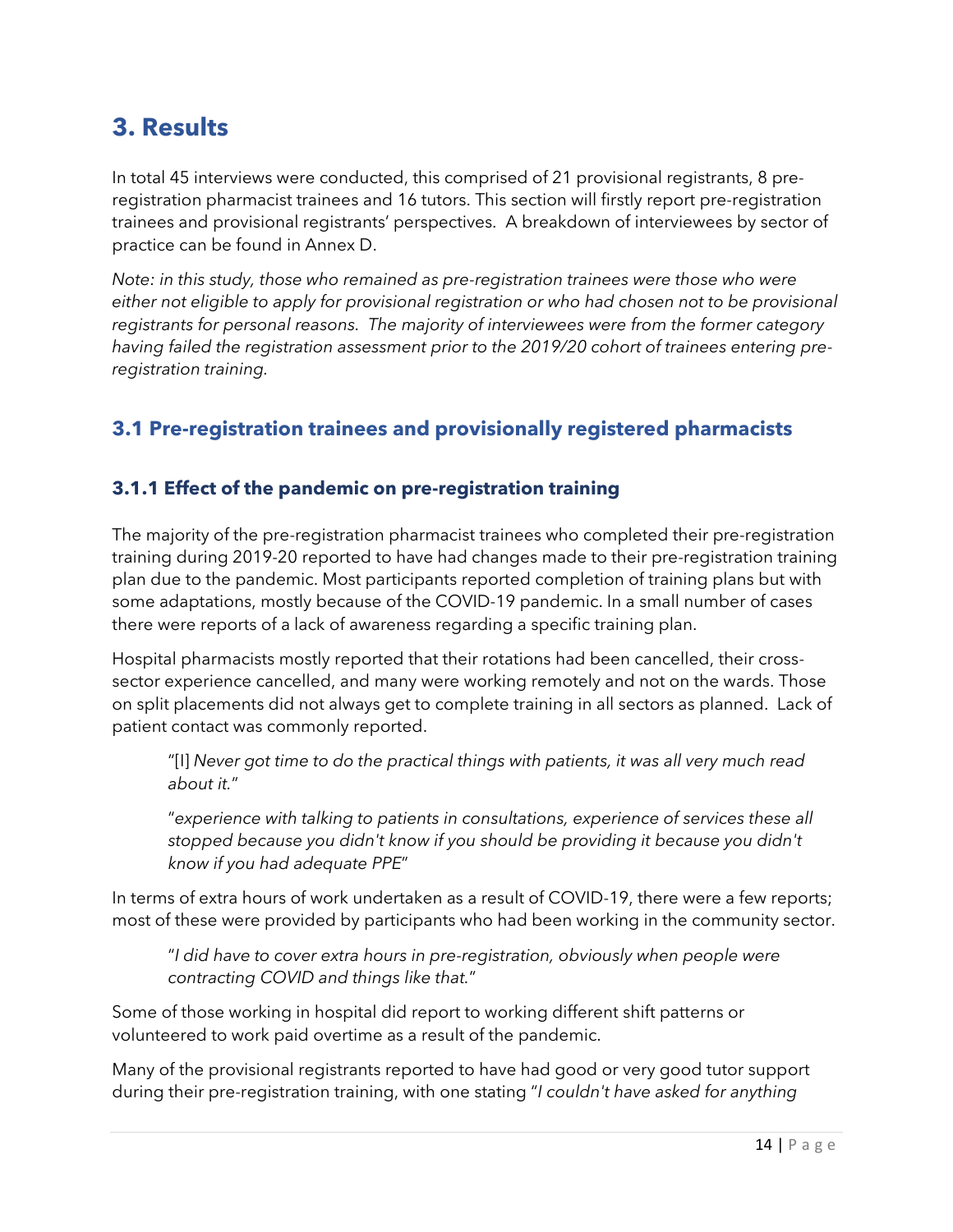*more*" when asked about this aspect of their training. Many reported the support being more virtual as their tutor was in a different branch or hospital or was shielding at home, although there were some that did not have such a positive experience.

*"Tutor meetings were regular, but I didn't receive sufficient support as a training pharmacist, more as an additional member of staff to support the department.*"

"*In terms of your pre-reg you are meant to meet your tutor every 2 weeks but that didn't happen.*"

Reports highlighted that risk assessments were mostly completed, and PPE was provided for pre-registration trainees and provisional registrants in most circumstances. Some reports discussed that PPE was not implemented as early as it should have been, and isolated reports revealed that in some scenarios PPE provided was not fit for purpose within high risk COVID-19 settings and in others, it was not provided at all.

Examples of difficulty with social distancing in the community pharmacy setting were reported;

*"…it was pretty nerve racking, just because you weren't able to stand 2 meters away from each other as hard as you could try.*"

"*There was enough PPE, I would say we didn't wear it for most of my training not until the end. It depended upon which pharmacist was on during the day, some locums especially didn't wear it and then the team didn't wear it. I think in terms of, we were very close to each other all of the time, if one of us got it we were all going to get it.*"

Some of those working in community commented on how at the beginning of the pandemic their workload significantly increased due to the GPs closing their doors. At this time PPE was not necessarily available or sufficient and this was felt unfair.

*"Doctor's surgeries stopped seeing patients and they started referring patients to us, go and get your blood pressure taken there, well why should we put ourselves at risk when you guys won't bother."*

## <span id="page-16-0"></span>**3.1.2 Provisional Registration**

Most of the pre-registration trainees that were interviewed were not eligible to join the provisional register. These participants reported feeling as though they had been treated unfairly and they were not gaining the same support as those who were provisionally registered.

"…*having had two more years experience than them and just being totally disregarded and saying that you're not, you're not making the cut for this.*"

"…*needed same support as prov regs but did not receive same support, felt lost as a group.*"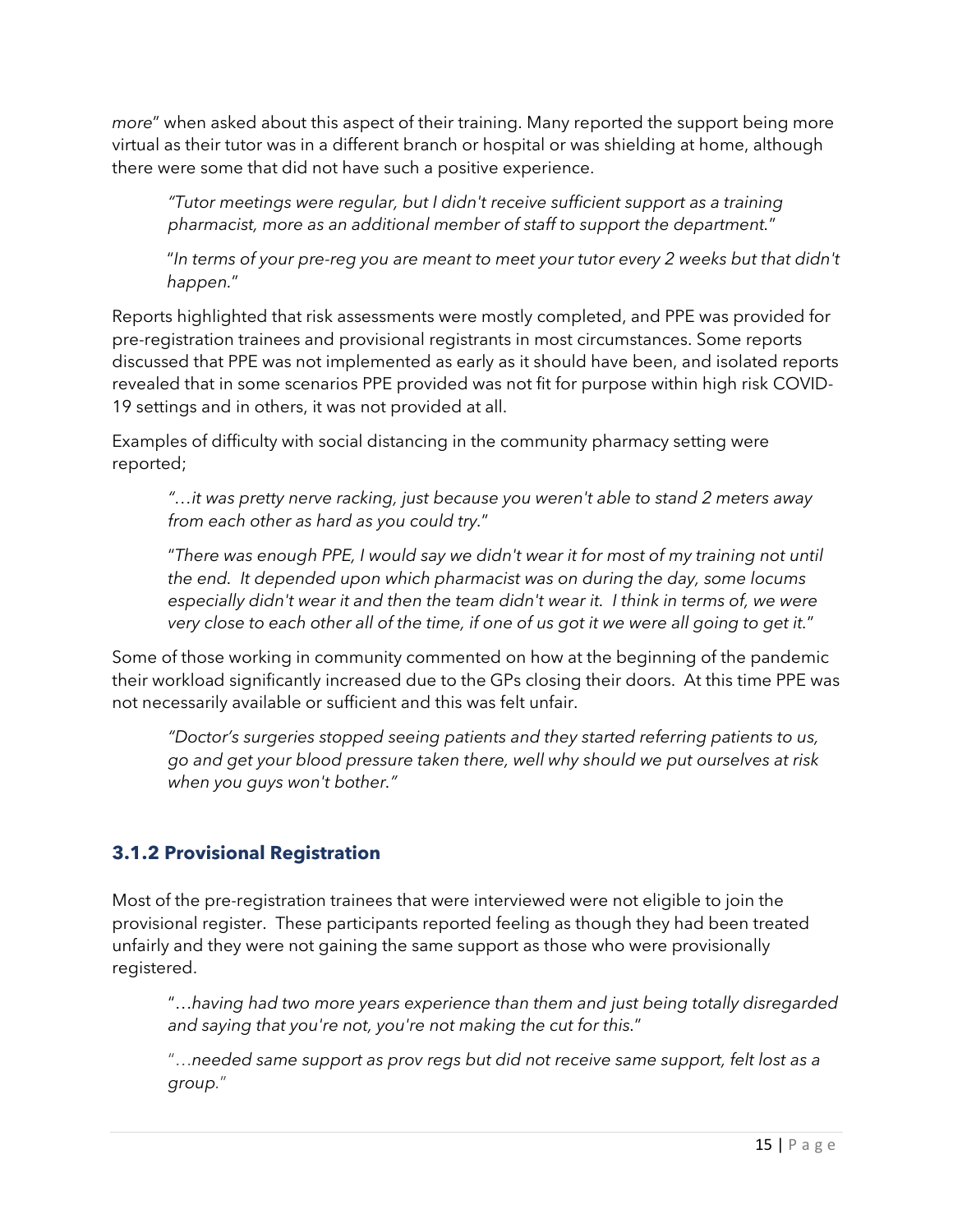*"I think we were in a unique group that was left out, left out of the whole planet*"

*"I think we were not treated fairly."*

*"…resitters were the forgotten ones."*

"*Provisional measures have been extended to January 2022, which I can't understand because you're letting these provisionally registrants practise without sitting an exam … we sit the exam and they might fail and then they can't practise as a pharmacist. So I don't find any logic behind what they have done to be quite honest, there's no logic behind it.*"

A small number of pre-registration trainees had chosen not to join the provisional register either because they were taking another career path or lacked confidence to enter practice. None of the interviewees had any interaction with the GPhC inspectors during their time as provisional registrants.

Many participants reported feeling confident in joining the provisional register, however many did so as they felt they had to due to their financial situation. Some mentioned they felt they had 'imposter syndrome' when practising as a provisional registrant.

Provisional registrants provided mixed opinions on the support they received during their provisional registration, with the majority interviewed feeling they had received good support.

*"I couldn't have asked for anything better. It's been 100% better than the pre-reg support*."

*"There was always like a specified person you could go to with queries and questions"*

''*I did ask for support numerous times, but I don't feel personally that I got the support that I needed.*"

Some hospital employees reported that they did not feel it was any different to the support provided in previous years to band 6 pharmacists, as in hospital there is more of a structured approach to training newly qualified pharmacists.

Some community provisional registrants reported that they felt that the support should be adopted for future years for all newly qualified as they felt it was something missing within the community sector.

#### <span id="page-17-0"></span>**3.1.3 Reactions to the provisional registrant role of patients, pharmacists and other healthcare professionals**

Overall, participants reported that they perceived that patients were not aware of their provisional registrant title and viewed them as a pharmacist. There were some reports which discussed provisional registrants introducing themselves to patients using their provisional title: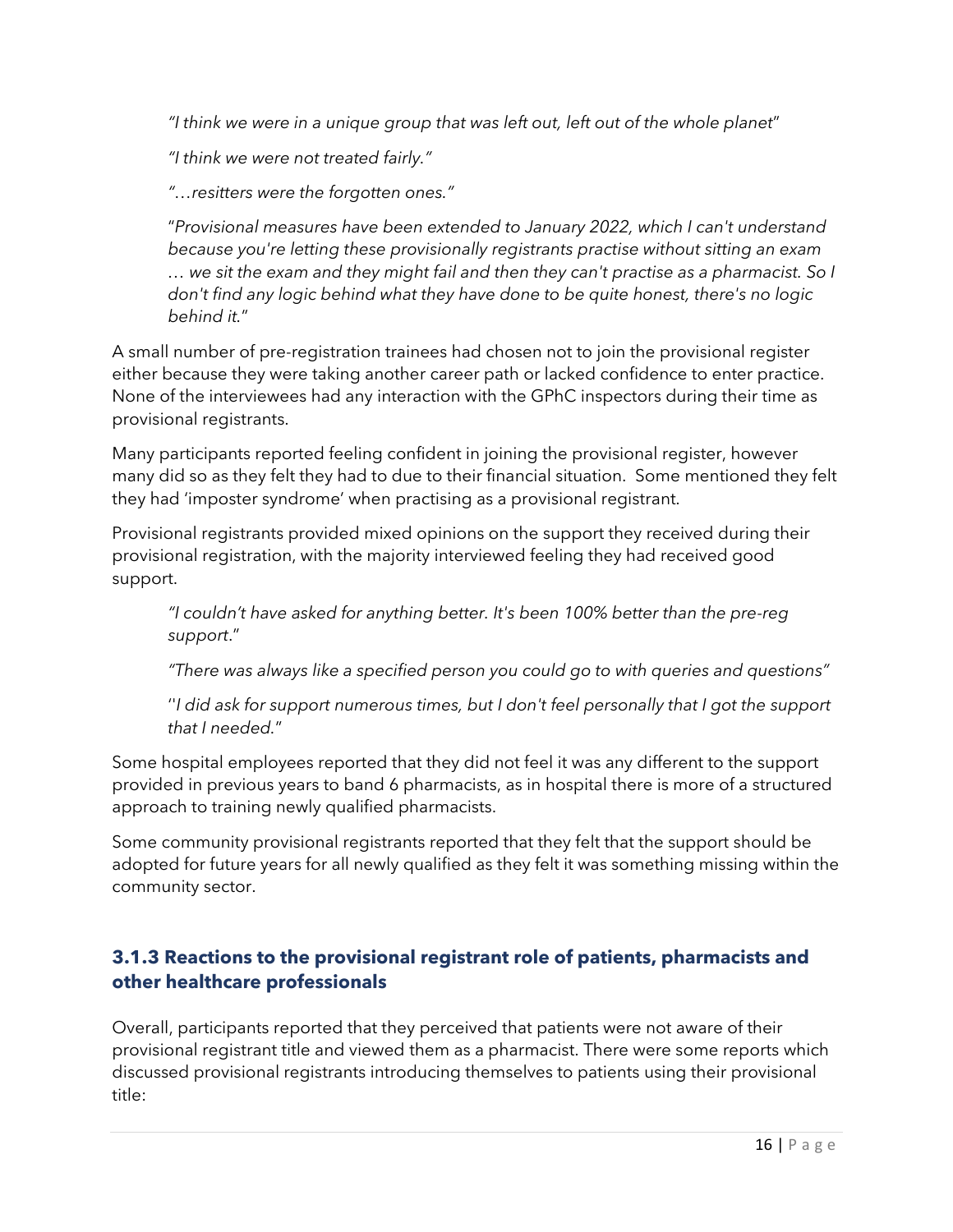*"I've introduced myself as one of the provisional pharmacists, but I can't think of a time when a patient has turned around and asked me to explain.*"

Most also reported that other HCPs were not aware and if they were, they had an understanding and could empathise and show support as they had been in a comparable situation. Some participants mentioned how other professional bodies had managed the pandemic effect on their trainees and felt the GPhC could have done more in this respect.

*"Other healthcare professionals have also like related to it, not so much nurses, but some of the doctors mentioned that they were on a provisional sort of thing as well and they kind of like, you know, we understand that I'm in the similar situations and it's quite frustrating and then sort of make comments like your professional body sound worse than ours.*"

Interestingly, participants reported mixed reactions from pharmacy colleagues (positive and negative) towards the provisional title. Examples include provisional registrants feeling like pharmacy colleagues made them feel they were not good enough, one participant commented "*I probably would say I was treated more like a fully registered pharmacist by the GP surgery than the staff in the pharmacy itself*". Other participants stated that their pharmacy colleagues "*all treated them as a pharmacist but knew they needed to sit the exam*" and described their colleagues as being "*supportive*".

#### <span id="page-18-0"></span>**3.1.4 Consequences of registration assessment failure**

The consequences of failure were described as "*terrifying"* "*harsh"* and "*catastrophic"*. The fear of failure plus the pressure of working full time as a pharmacist during a pandemic, alongside the pressure of a future exam led to much stress and anxiety. Many reported that failure would make them feel ashamed or not trustworthy. Example quotations are provided below supporting feelings around the consequence of failure.

*"I don't know how to describe it like you've been practising for nine months and then suddenly because of an exam you get told you can't practise. I mean that in itself sounds ridiculous, I don't know what I would do. I don't know how anyone would take us seriously after that to be honest.*"

"*It basically ruins everything. It ruins your income, your profession, the belief of other people in you. Although it might be that the failure is, you know, just something that is, has nothing to do with your knowledge. It might be just stress or something.*"

Many commented on the difference on completing the registration assessment whilst being provisionally registered as more pressured and high-stake than completing it at the end of their pre-registration training.

*"I think there's a bit more on the line than if you fail at the end of pre reg. So you kind of just delay in the point at which you can move onto a fully qualified position, whereas for provisional registrants were already in fully qualified positions.*"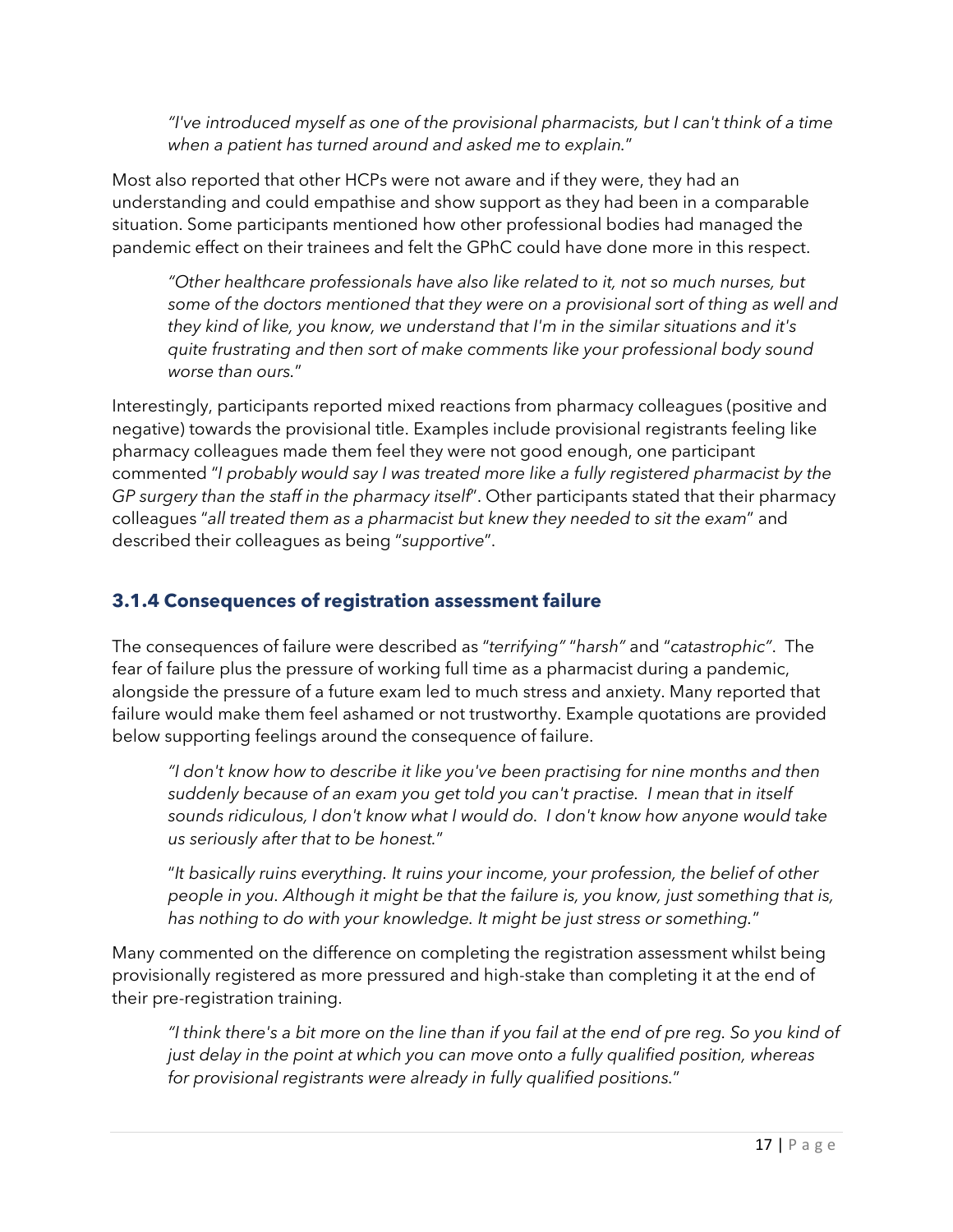"*As a pre reg you are sitting the exam, you have everything to gain and nothing to lose because you're not a pharmacist. Whereas as a provisionally registered you have everything to lose and nothing to gain because you were doing the job anyway*."

#### <span id="page-19-0"></span>**3.1.5 Registration assessment delay**

Most participants acknowledged their understanding regarding the need for a delay to the registration assessment due to the pandemic; however, there were lots of negative perceptions around communication regarding this, with particular reference to the extensive time it took for the new assessment date to be circulated. Both pre-registration and provisional pharmacists strongly expressed their dissatisfaction with the communication from the GPhC regarding the assessment delay; some examples of this are provided in the quotes below.

".*..frustrating and just not knowing and I feel like there's just been a lack of communication overall and it's just it just felt like it's been dragged out.*"

*"a lot of unclear communication."*

*"I think the communication from the GPhC in general about this has been ridiculously appalling."*

*"They then took forever to tell us about provisional registration, and then once we run the provisional register, they took forever to tell us about a new exam date."*

*"…we were just left hanging there waiting to find out what the next steps were. Never any clarity."*

*"…we don't know or we'll get back to you or just wait for an email*."

Participants generally reported a lack of understanding regarding the reasoning for the long delay to the assessment and some compared this to higher education institutions and other professional bodies, inferring that such bodies were able to organise their online assessments more efficiently – "o*ther bodies seemed to work faster.*"

This delay also impacted upon provisional registrants' ability to practice, some participants reported having to take time off with ill health due to the added pressure of the assessment delay on top of a pandemic and a high workload.

Health and wellbeing was a key theme highlighted when discussing delay to the registration assessment; several participants reported feeling 'anxious' or 'stressed' as a result of both the lack of and delay in communication, e.g. "I *was stressed I would cry a lot.*"

Several provisional registrants who worked in a hospital setting with a high number of provisionally registered pharmacists within their department reported not being able to book either any or sufficient annual leave in order to feel fully prepared for the assessment. Of the pre-registration trainees interviewed, the majority reported having sufficient time to prepare,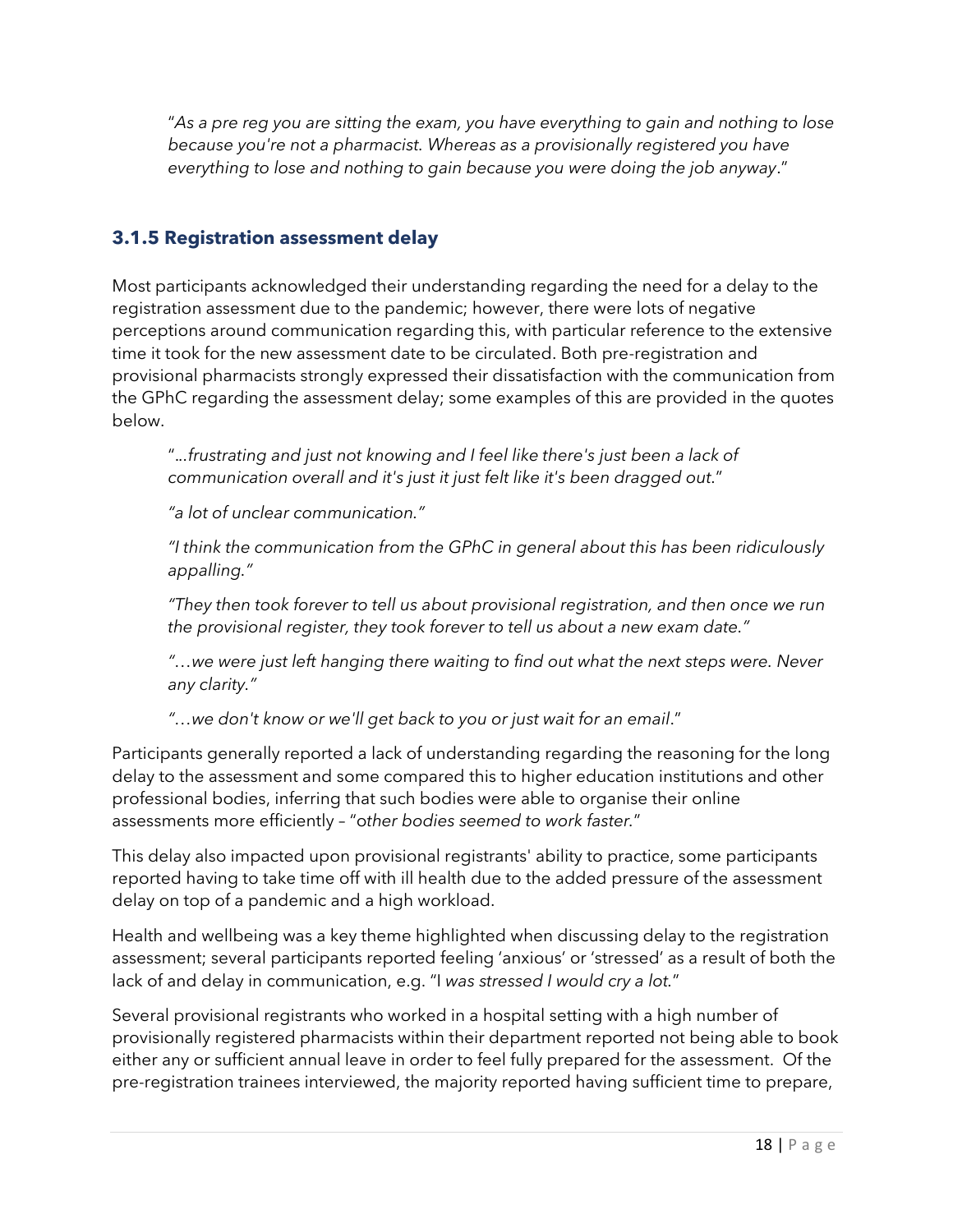this was because many were working as pharmacy technicians and were able to book time off.

#### <span id="page-20-0"></span>**3.1.6 Registration assessment format**

Participants were generally positive about the changes made to the format of the registration assessment. Many felt the online format was easier to navigate and the information was easier to use with comparisons made to the paper resource pack. Another advantage to the online format, as reported by several participants was there was no need to transfer answers on to marking grids. Further quotations regarding the online format are provided below.

*"I preferred the online format because it was nice being able to flag questions up instead of having to flick back through your whole paper and also the SPC question was within the question so you don't have to flick through a massive booklet either."*

"*I actually preferred the fact that it was online because it just felt like it was easier. I mean, we do a lot of things with technology anyway.*"

*"Reflects more of a real-life situation as you would look up information electronically in practice."*

There were a couple of negative reports regarding lack of consistency in process at test centres and also between invigilators for those assessed in the home setting; these related to the rules surrounding implements (e.g., cloths and whiteboards).

A few participants commented on the Pearson VUE centres after discussion with peers: "*It feels like we've had different experiences.*"

#### <span id="page-20-1"></span>**3.1.7 Education reforms and revised standards**

Not many of the participants were aware or had any in-depth understanding of the education reforms or the new standards for the initial education and training of pharmacists. Those that were aware had mixed views on these; these are provided below.

*"The idea of being a prescriber straight off would be great*."

"…*anything to standardise the process would be good as everyone has different experiences, both at University and during pre-reg.*"

*"Experience obviously plays a part in becoming an IP, that's why 2 years patient facing is a requirement at the moment of becoming one. I feel like that if they replace it with this foundation year and properly integrate a real structured clinical programme to it, to try and supplement the two years of experience that you might not have, would obviously help, but I'm still undecided if the people coming out of MPharm and then out of the foundation year would actually be ready to prescribe. I suppose you could*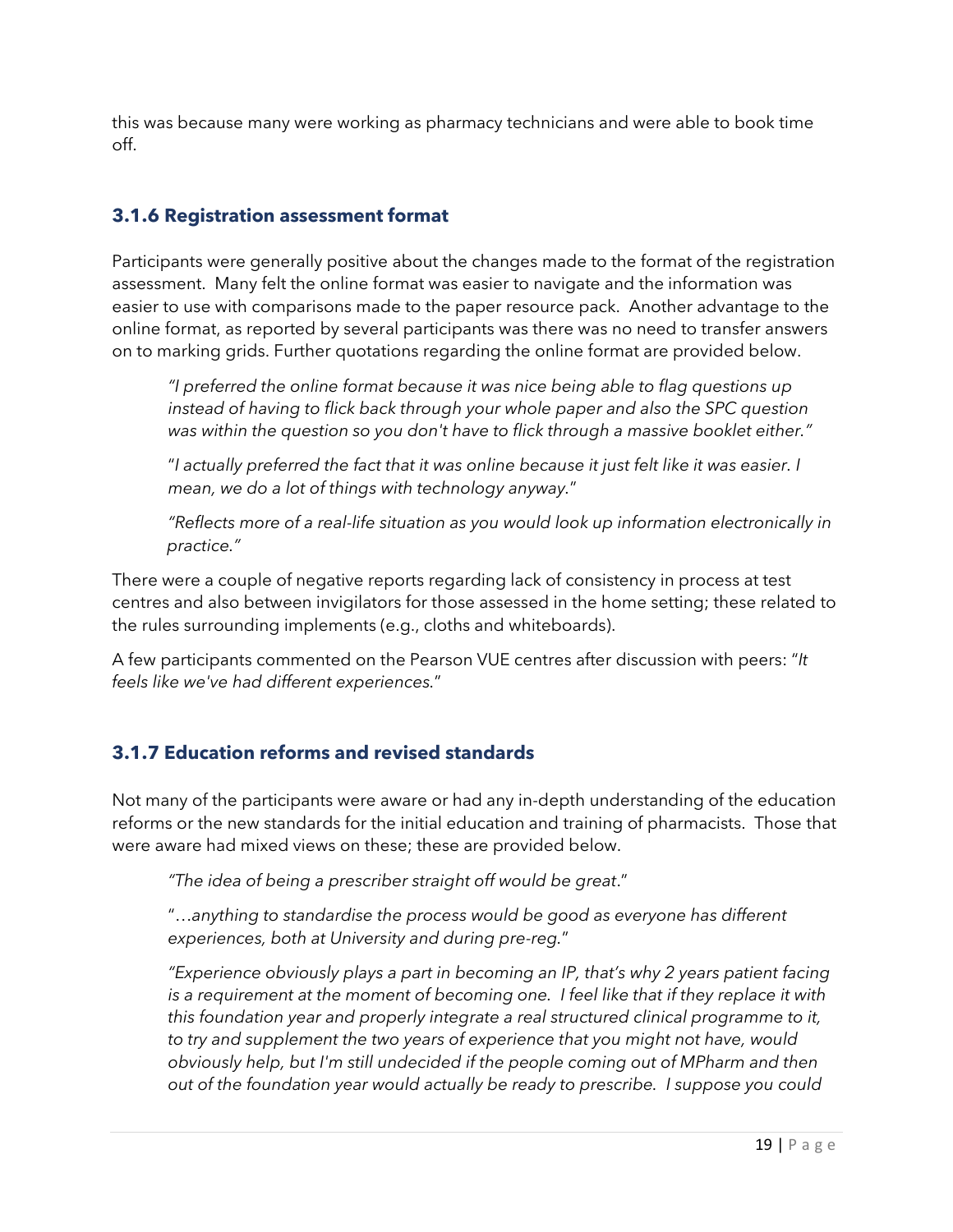*say the same thing about Drs but they get a lot more placements during uni and a lot more clinical training.*"

It was clear from the interviews that there are mixed sentiments about how participants feel about joining the pharmacy profession as a fully registered pharmacist. Some were excited and said "*it's all I've ever known"*. Others were less positive and have considered leaving the profession because of how the GPhC have handled the situation.

*"I want to leave to be honest with you...I know it's difficult all what's going on but I feel like in comparison to other people in other professions and other professional bodies they just dragged their feet and I felt unsupported. If that's the regulatory body that is supposed to regulate the pharmacists across the country in the UK and uphold standards and protect the public I think it's just a bit of a poor show really*."

*"I definitely feel more negative about the profession and the way it's regulated*."

# <span id="page-21-0"></span>**3.2 Pre-registration tutors & provisional registrant supervisors**

#### <span id="page-21-1"></span>**3.2.1 Effect of the pandemic on pre-registration training**

It should be noted that the original brief for this research project was to explore the effect of the COVID-19 pandemic upon pre-registration training for the 2019/20 cohort of preregistration trainees. However, the majority of interview participants also wished to talk about their current pre-registration trainees (the 2020/21 cohort) given that they had completed nearly all of their training under pandemic conditions. We have reported the findings for both cohorts as there were some interesting comparisons and similarities between to the two as well as to training that happened prior to the first lockdown at the end of March 2020.

#### *3.2.1.1 2019/20 cohort*

No participants reported any unplanned changes to training unrelated to COVID-19 and no participants reported any difficulties due to lack of PPE. For the 2019/20 cohort of preregistration trainees all participants stated that, on the whole, most competencies had been met and the pandemic only affected the tail-end of training.

For this cohort within hospital pharmacy, the most common initial change was the cancellation of ward and departmental rotations and any remaining cross-sector placements (although some cross-sector training within GP practices did occur). Several respondents stated that work plans were changed to allow trainees to remain working on one ward for an extended period of time rather than two to three weeks as had been the norm within their rotas. This was felt to be more beneficial for the trainees, not only for safety reasons but also for training purposes.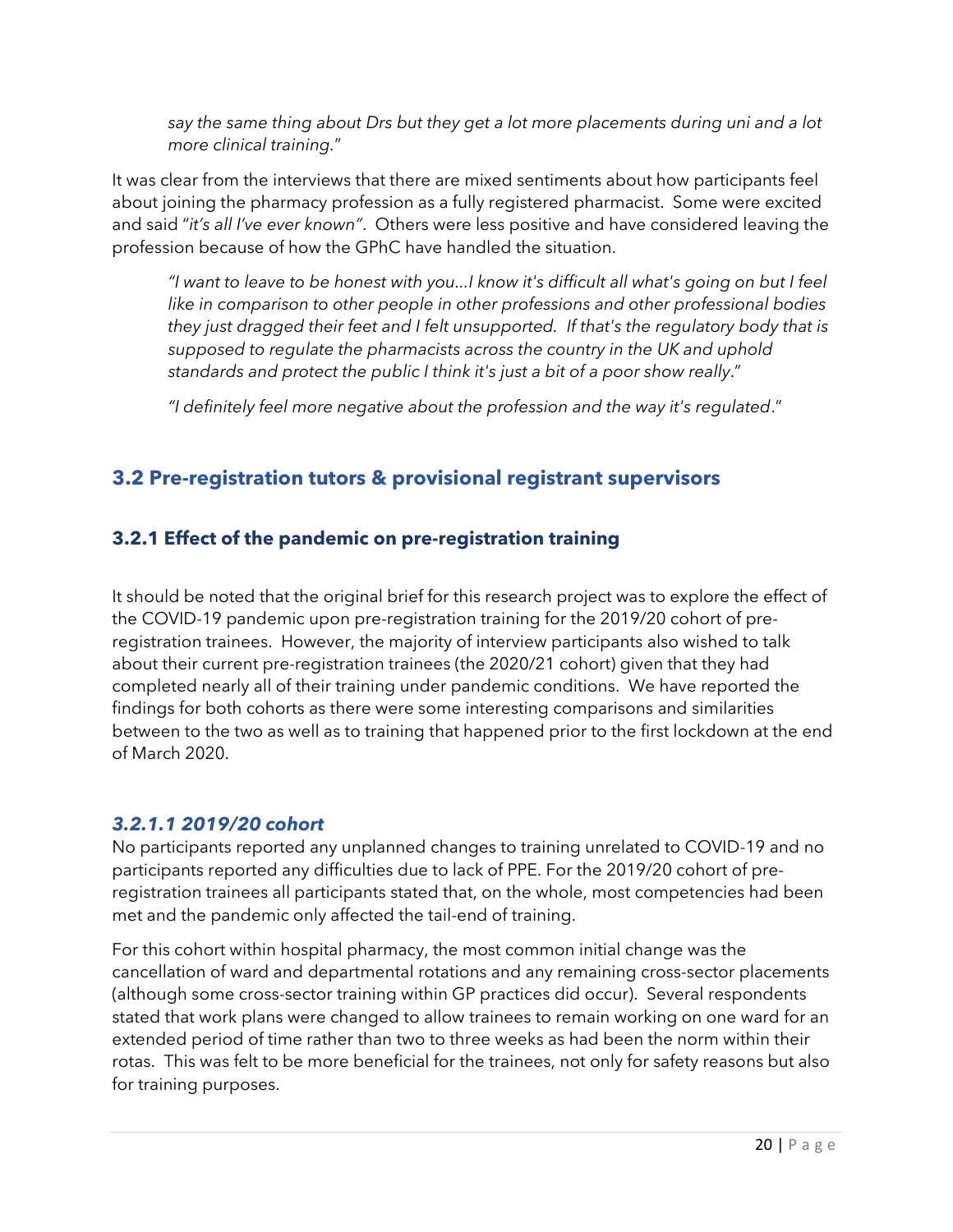*"...actually that worked really well and it prepared them better for registration. And we've actually continued that this year because it was so successful. We found that giving them, I think they had two or three months in one area, where typically they would have moved every three or four weeks, but keeping them with that longer rotation actually really helped. So, we've kept that for this year."*

Several hospital tutors remarked that after the initial surge of activity in March 2020, it actually became quite difficult to find sufficient work for some pre-registration trainees as all elective activities were cancelled by Trusts and non-COVID-19 areas of their hospitals became very quiet. One Trust redeployed their trainees to work in stores at a Nightingale hospital, and into aseptic services in a technical role.

Community pharmacy participants reported very different workload issues which resulted in very similar changes for their trainees. The initial lockdown in late March 2020 resulted in a huge spike in dispensing workload in community pharmacy, coupled with the need for some staff to remain at home as they were classified as medically vulnerable. This meant that for a period of time, pre-registration trainees were expected to work much more flexibly:

*"I think especially in March, when the lockdown started for the first, probably for the first run, about four weeks training had to be like postponed or suspended for the time being. The reason behind this was obviously the workload had dramatically, crazily increased [with] basically two months' worth of workload just squeezed into two weeks. And obviously [in] the store we were still trying to figure out what time we were opening and closing and some staff had to be sent home."*

Other changes to community pharmacy training plans were made because services which are usually provided by community pharmacies were either greatly reduced or stopped completely. This included supervision of methadone patients, blood pressure measurement, and one-to-one consultations as most consultation rooms could not be used due to social distancing requirements. One community pharmacy tutor reported that because of the extra workload, some review dates were moved, with the exception of the 39-week review. Following this initial spike of intensive activity, community pharmacy participants reported that as the initial demand for prescriptions tailed off, their pharmacies became much quieter due to lack of patient footfall and allowed more formal meetings to resume.

The second most commonly reported change across all sectors was that in-house, face-toface weekly training sessions were cancelled due to both safety and staff availability reasons. During the first lockdown, several pre-registration trainees were told to work from home until risk assessments could be completed. However, all hospital tutors interviewed stated that face-to-face tutoring was replaced very quickly with online contact, usually through Microsoft Teams, including online learning packages. Most participants found this to be very useful and felt that this meant that they had had more than sufficient time, albeit remotely, with their tutees. The only stated difficulty was with a pre-registration trainee who had to remain at home shielding due to being classed as medically vulnerable; in this case the difficulty was with completing some of the pre-registration competencies.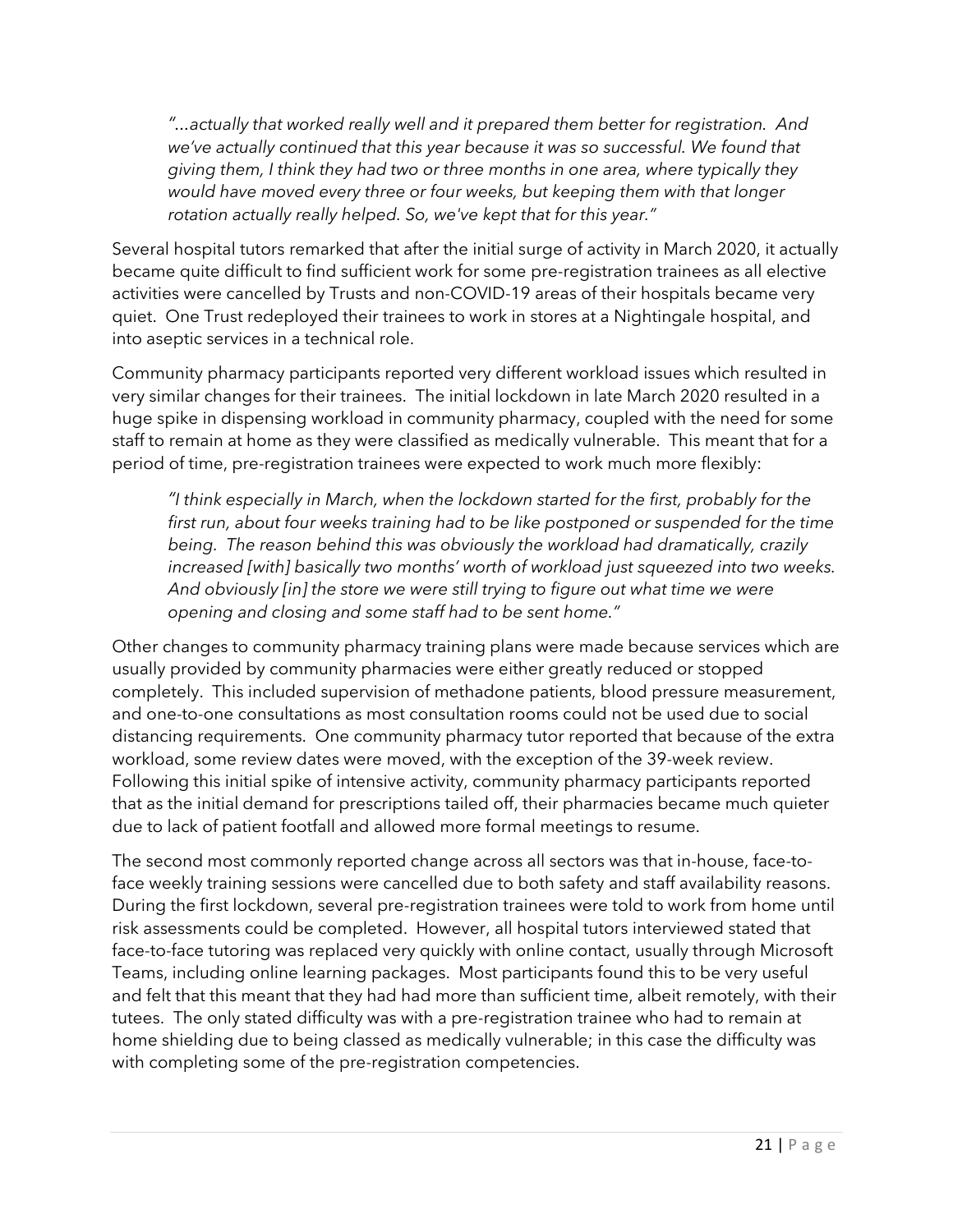Within community pharmacy, tutors remained working closely with their trainees within the workplace but for social distancing reasons had to adapt how they interacted with their trainees in terms of giving advice and feedback upon performance.

Finally, all participants reported that regionally organised study days were either completely cancelled or moved to a form of online learning.

## *3.2.1.2 2020/21 cohort*

Most participants reported that they had implemented learning from the first wave of the pandemic into their training plans for the 2020/21 trainees. Within the hospital sector, online training was formalised both at local and regional levels; this latter was also the case within the community pharmacy sector. Several participants were working with pre-registration trainees from split-sector placements (in all cases the second sector was within GP practice) and all reported that the GP sector training had been successful despite the move to online consultations within primary care. Several hospital pharmacy tutors reported that induction of new trainees was difficult as social distancing requirements meant that all of the new trainees could not be in the same room at the same time to receive induction training. (It should be noted that the smallest number of hospital trainees reported by tutors was four in each cohort, with the largest being 12). With appropriate risk assessments and PPE in place training plans were implemented without difficulty from August 2020 through the first five months of the pre-registration training year.

The second wave of the pandemic, in January 2021, affected hospital pharmacy training much more than within community pharmacy settings; no participants from this latter sector reported making any changes to training plans as a result of the second wave.

From Jan 2021 onwards many hospital participants reported that training plans were disrupted - "*...[we] threw the training plan up in the air and started again!".* Lack of specialist staff availability due to workload pressures resulted in specialised online training not being delivered. However, all participants who reported this issue stated that this was replaced with alternative online learning. Trainees were redeployed within Trusts to areas and tasks for which they were best trained and therefore most useful. These tasks included working within stores, the dispensary and, on wards, performing medicines reconciliation - *"[Pre-regs were] used for the skills they had acquired to that point"*.

## <span id="page-23-0"></span>**3.2.2 Access to trainees**

All participants reported that, apart from having to make the changes outlined above, they continued to have good access and interaction with their trainees. Within the hospital sector this was either face to face, or remotely. Within the community pharmacy sector the amount of one-to-one communication was largely unchanged (unless a trainee was required to remain working at home), but the nature of this communication changed due to social distancing requirements and workload.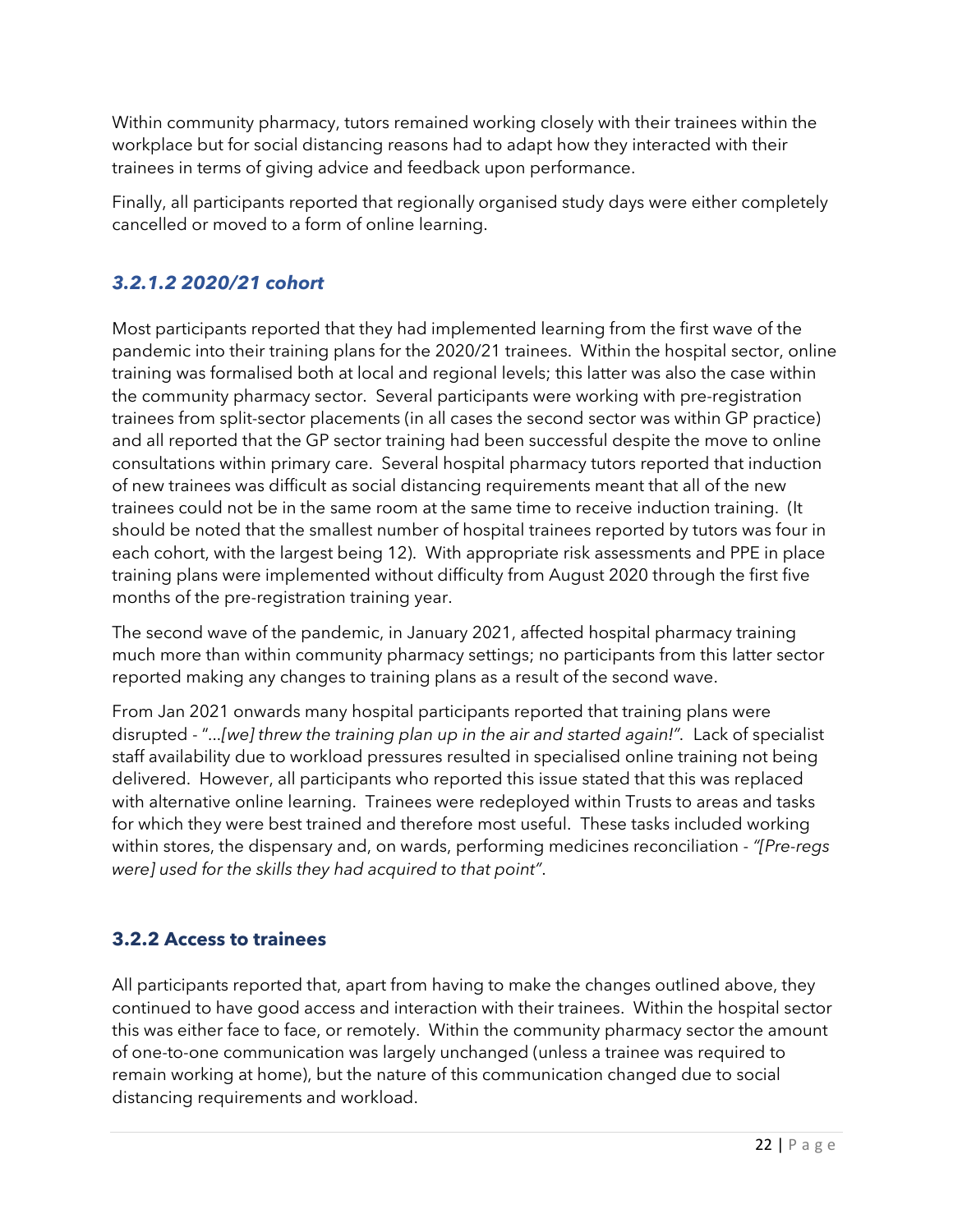*"..we had a lot of one to one conversations in the consultation room where we can be more private but a lot of the conversations I've had with him have been on the job as things have happened, so I probably reduced the number of one to one consultations we've had. Normally that would be at least once a week, and that's probably gone down to once a fortnight once a month, and it's been more on the on the job as incidents happened to discuss it there and then with him. And probably the feedback that I've given has being tailored so it can be heard by the whole of the pharmacy team, whereas if it had been more one to one, it might have been, I don't know, a little bit more critical, shall we say."*

#### <span id="page-24-0"></span>**3.2.3 The pre-registration experience**

All participants reported that they felt that the 2019/20 cohort had had a good preregistration experience and that, on the whole, the trainees had understood the reasons why training had to be rearranged at short notice. As described above, several hospital tutors stated that the decision to leave trainees on a ward for a period of two or three months instead of moving around every three or four weeks was actually of great benefit to the trainees. The main issue reported for this cohort by the majority of participants was that of the delay to the registration assessment which will be covered in more detail later in this chapter.

Thoughts around the experience of the current (2020/21) cohort of trainees were that these had had a lesser experience compared to the year before. This was despite training plans being adapted and fewer *ad* hoc changes being made as a result of the pandemic. For all sectors, the cancellation of regional, large group *in situ* study days was given as the primary example of a lesser experience for this group of trainees. Participants from both community and hospital sectors stated that they felt this was a real loss to their trainees.

*"I think he's missed that, I really do, by not being able to discuss matters with pre-regs in a similar situation and I think that's a big deal when you go to these training meetings."*

*"They certainly missed out regionally in our region. We have regional study days and they've been carried on to some extent. But again, it's all been online, so they've missed the interaction with other pre-regs, networking, et cetera. Yeah, so some things like the first aid [training] haven't happened at all because they couldn't do it - really need to be practical and they couldn't do it."*

*"I think it's this year that has been the most significantly affected - the 2021 cohort because literally I've seen them all together in a room once and they have hugely missed out on those. You know I work in a big organization and they come to us because they want to build up a new friendship group and have a big team of people and they haven't built those relationships at all. Normally there is a lot of peer support and they meet together - they talk about their training, they learn from each other, even over lunch and all of that has been lost."*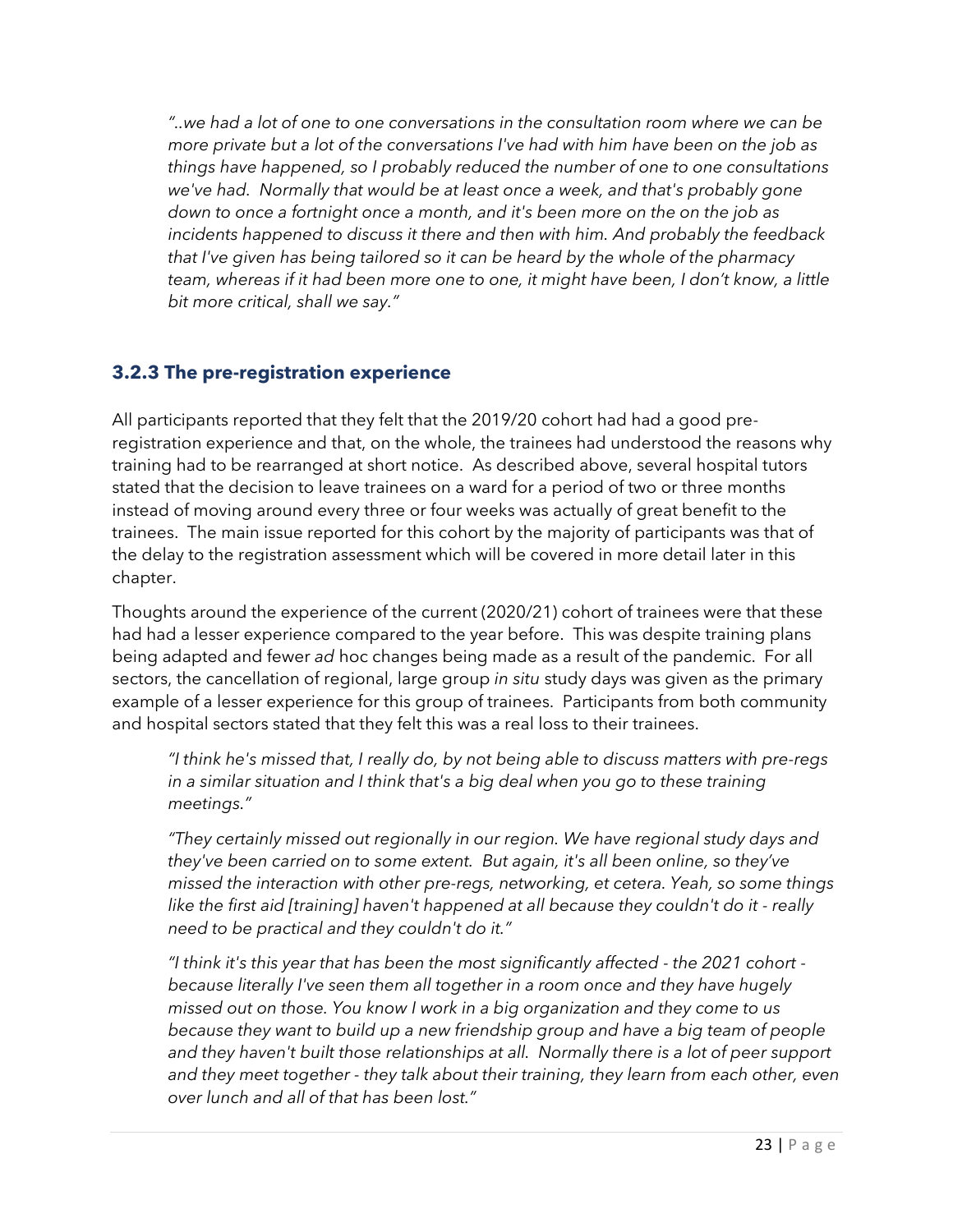Other reasons given for the 2020/21 cohort having had a lesser experience included: trainees being deployed into areas they weren't expecting and loss of rotations (hospital sector); less time with pharmacists due to workload issues (hospital sector); cross sector training either cancelled or reduced (both sectors); lack of patient interaction due to COVID-19 restrictions and PPE (both sectors); loss of core services due to COVID-19 (community sector).

One hospital tutor outlined a major difficulty for their trainees as being competition for pharmacist support with the provisionally registered pharmacists within their department:

*"...we've got the pre-regs saying because they've got the provisional registrants as well, they were competing with them for education and that the prov regs still needed support from the pharmacist and the pre-regs also wanting support of this kind so a sort of battling."*

#### <span id="page-25-0"></span>**3.2.4 Impact upon pre-registration trainees**

Participants were specifically asked what they thought the overall impact of working in the pandemic had been on their trainees. Most stated that for the 2019/20 cohort, the changes had happened very late in their training and so the impact had been minimal. Several participants, in both sectors, stated that the impact of the pandemic for the 2020/21 cohort had been positive as the trainees had been "thrown into the deep end" and had realised that they had a lot to offer to their workplace and so had gained confidence.

*"They kind of have been thrown in the deep end a bit because we have been short staffed due to COVID - people going off sick, isolating, et cetera. So, they have had to do more earlier."*

*"[My] pre-reg has had to develop new skills such as communication when in PPE and through perspex screens; more challenging for them but they will be fine for practice."*

## <span id="page-25-1"></span>**3.2.5 Safety of provisional registrants for practice**

Of the community pharmacy tutors interviewed, none had worked with a provisionally registered pharmacist and so had no direct experience of a provisional registrant's safety to practise. However, all stated that they felt that their own pre-registration trainees were safe to practise as provisional registrants following tutor sign off.

Trust in one's own trainee(s) was a common theme across most of the interviews. Several hospital participants stated that they were happy to work with those provisionally registered pharmacists who had undertaken their training in the same NHS Trust - *"they were really good because they'd already trained here"* and "*We knew where ours came from*". All hospital tutors interviewed told us that rigorous quality assurance and induction processes were in place for the provisional registrants and but some stated that they felt the GPhC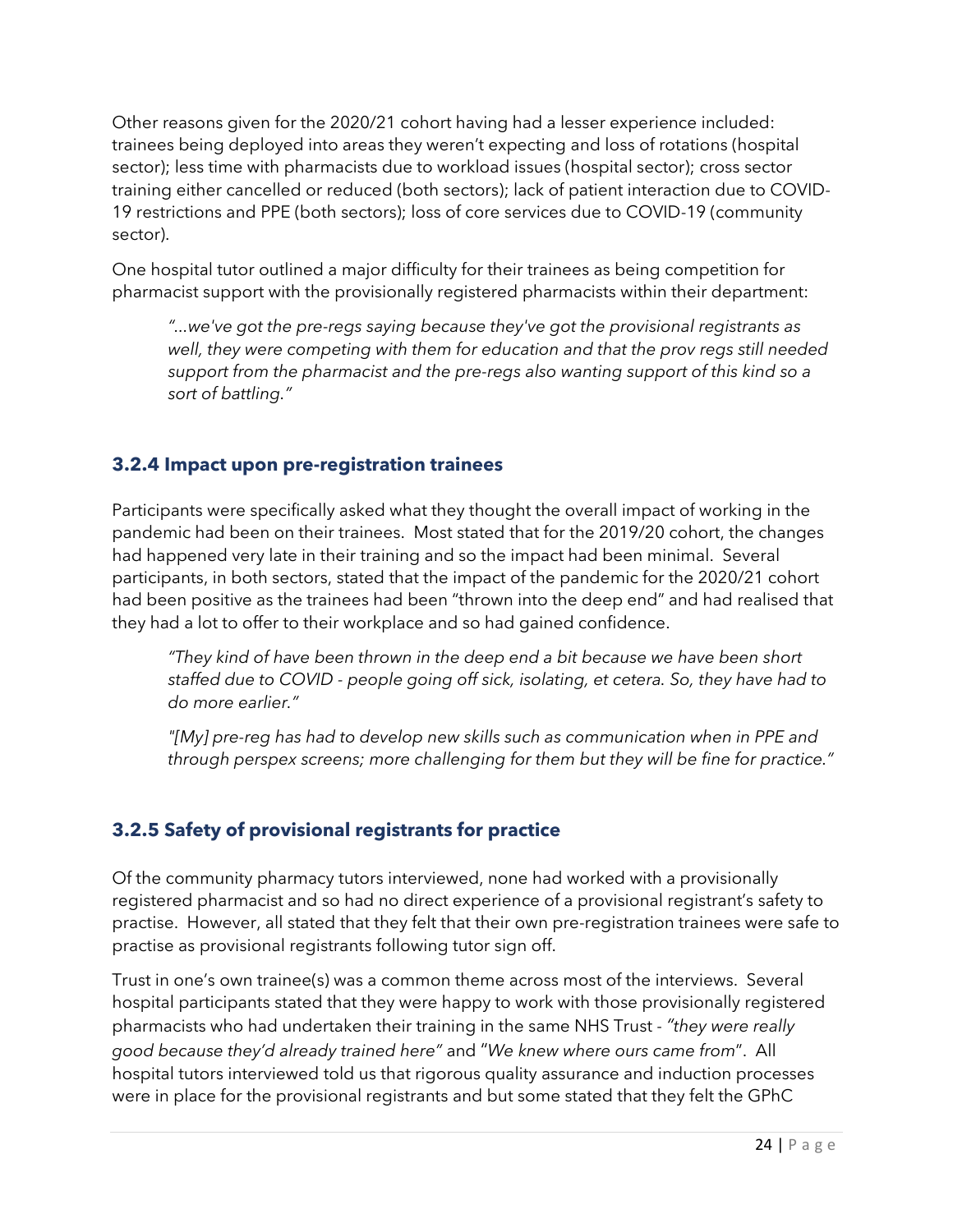registration assessment was another measure of quality that was missing. One tutor expressed this as a "hard stop" that could be relied upon:

*"We were confident in our signing off procedures, [but] it felt very uncomfortable not having that hard stop of the pre-reg exam that we're all used to. Because I think we've all kind of got used to that being a tester of their knowledge base, and you sort of feel more confident if they've done their portfolio and they pass the exam they're rounded in their knowledge. I think for our trainees we were happy that they were safe. It was just hard to adapt to not having that kind of hard stop assessment if there were any key issues."*

The majority of hospital participants reported that, as was common with newly registered pharmacists, there were degrees of confidence within the provisional registrants themselves. Those who had experience with those entering hospital practise from a community pharmacy pre-registration training placement found that the provisional registrants had struggled to get up to speed with the workload of a hospital pharmacist, particularly in terms of managing an autonomous workload, and that, because of the pandemic, these had taken longer to establish themselves in practice than would have been expected. One tutor felt that the provisional registrants they had worked with lacked confidence in their own abilities because they had had it drummed into them that they *"can't progress unless there's evidence to show that they've passed something. The GPHC exam was their security blanket. To say that yeah, they passed the year, but also passing this exam means that I'm now ready and competent and you know, begin to be registered as a pharmacist"*. This particular tutor had the opposite view point to their provisional registrant colleagues in that the tutor felt that the provisional registrants were very safe to practise and that *"anyone could have a bad day and fail the exam"*. Another tutor had a similar perception of this issue:

*"They haven't had the exam to actually prove they did know what they were doing and so that that was a bit of an issue and it did take longer to get them up to speed."*

The research team was also asked to investigate the thoughts of tutors on the inclusion of a period of provisional registration during Foundation Year to prepare for prescribing practice. Most of the hospital tutors stated that this was already in place to some extent, albeit as an informal process, whereby trainees were given a degree of autonomy with a ward-based workload and clinical screening tasks which they were expected to manage by themselves under supervision. This type of practise was not evident in the community pharmacy tutor responses, but they were cautiously supportive.

#### <span id="page-26-0"></span>**3.2.6 Timing of the registration assessment and preparedness of provisional registrants**

Three distinct themes emerged from the interviews when participants were asked for their thoughts on the timing of the registration assessment.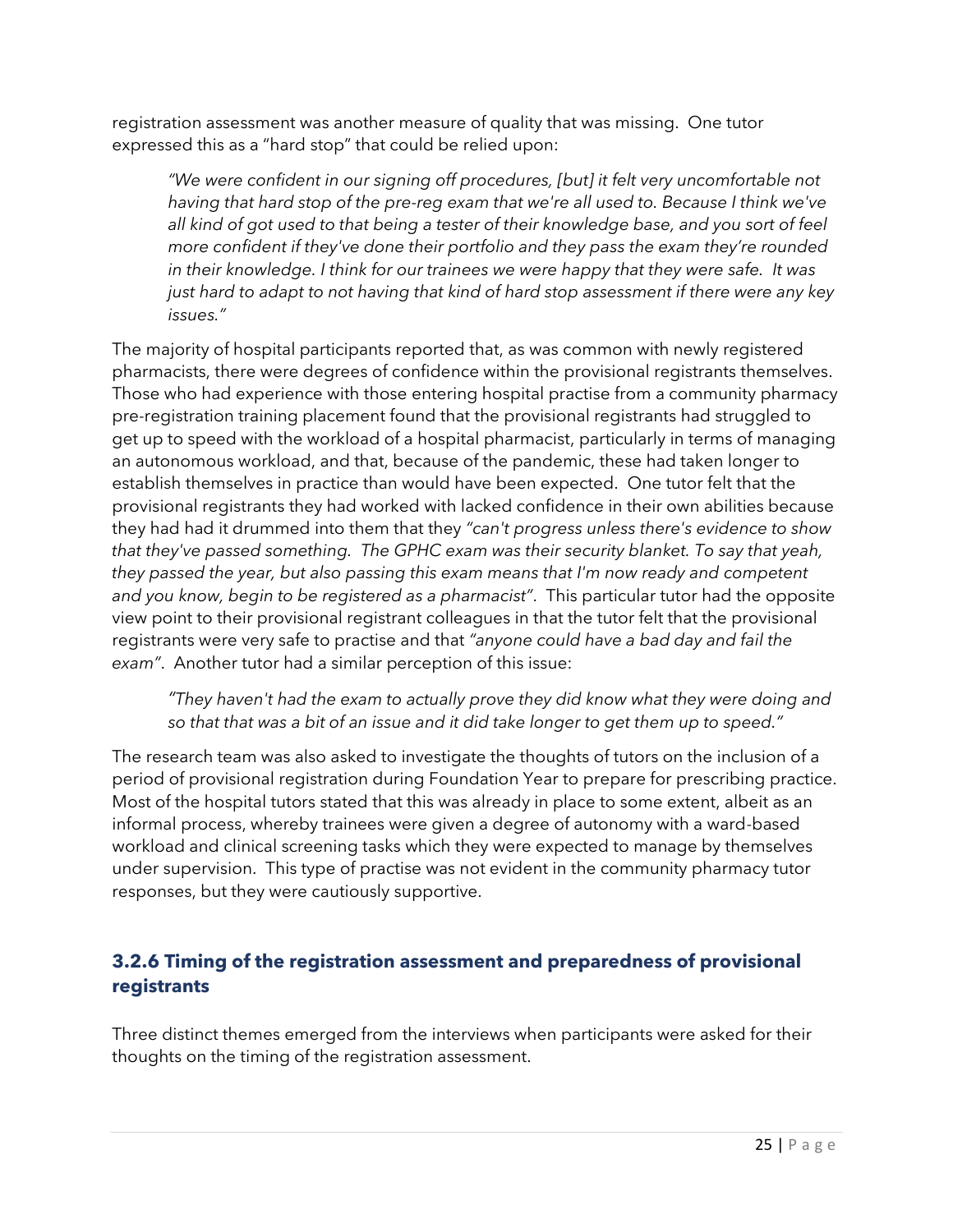The first was the degree of anxiety, stress and confusion that the provisional registrants had experienced with the delay to the assessment; all interview participants mentioned this. Tutors mentioned several causes of this stress and anxiety with key reasons being: the delay in registration "hanging over" the provisional registrants and *"having to keep on top of their game for nearly a year*"; the delay to the assessment resulting in them over-preparing for the assessment and *"winding each other up*" by trying to guess which questions they might be asked; the communication of different potential dates (November, January and then March) meaning that any revision strategies developed became obsolete. One community pharmacy tutor felt that the GPhC had been over-cautious and that the delay had been "*too long and could have been sorted sooner*".

The second theme was around the impact of the final date of the registration assessment on hospital departments. Nearly all tutors interviewed from this sector commented on the fact that March is the end of the NHS annual leave year and, with the pandemic, many staff were requesting time off at around the time of the assessment as they had not used up their annual leave prior to this. In departments with a large number of provisional registrants (one tutor spoke of 14 in their department), allowing them to take more than a couple of days off as preparation time immediately before the assessment proved to be impossible. Coupled with this, those departments with a large number of provisional registrants found it very difficult to ensure that all services were provided with so many staff absent on any one working day. They felt that the GPhC had forgotten that the provisional registrants were part of the workforce rather than supernumerary to it as pre-registration trainees are.

The third theme mentioned by several tutors was that while they understood the need for the delay to the registration assessment, they felt it was potentially very unfair to the provisional registrants who had essentially been practising as pharmacists (with limitations and under supervision) for nine months.

*"[It] would have been a travesty if lots of them had failed"*

*"I'm not comfortable with the fact that we allowed people to practice for nine months, but then they still had to pass an assessment in order to become a pharmacist. It's just doesn't quite feel right in my mind and so I think it took too long."*

*"I think that they were working as a pharmacist, but then still had to do this exam I think they found it quite difficult to sort of come to terms with really that they might have been practicing for nine months and then may fail this exam, yet they've been OK to work."*

All tutors interviewed agreed that their provisional registrants, or previous pre-registration trainees, were prepared for the examination (despite the provisional registrants' own perceptions of their readiness), mainly because they had been very well supported during the lead up and had been practising for the whole time.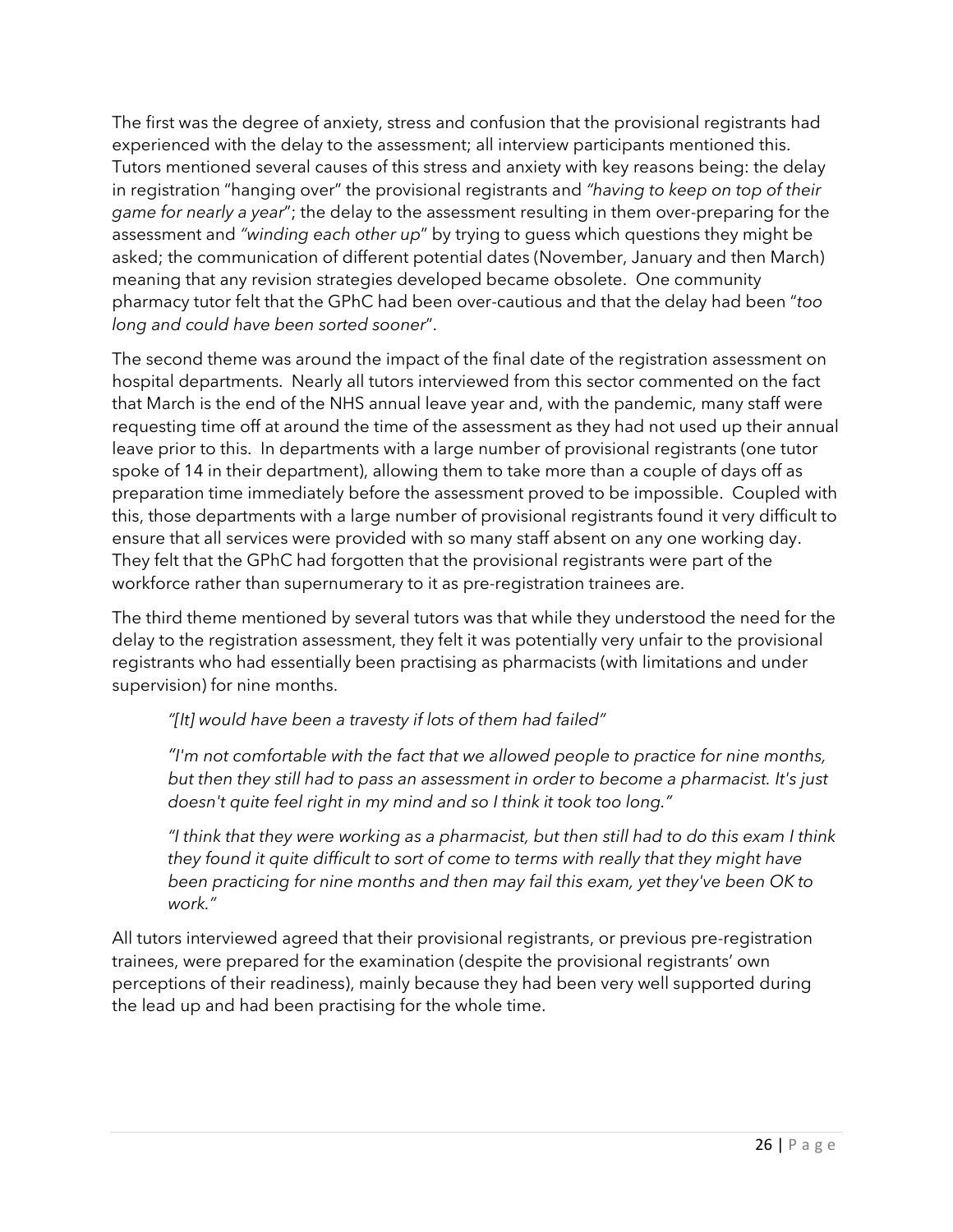#### <span id="page-28-0"></span>**3.2.7 The format of the registration assessment**

There was universal agreement within the interviews that the move to an online assessment was a good thing. Three tutors reported that some of their provisional registrant colleagues were anxious about the move to an online version, but only because they had not had a chance to practice in this format.

Several tutors mentioned that their provisional registrant colleagues had liked being able to highlight items within questions and utilise a search function, which was better than the paper-based format used previously. One tutor felt that:

*"...the GPhC should have done this years and years ago. Having a paper-based exam is pretty archaic and I think they've flagged this themselves. I mean this is something that should have been done some years ago, and it felt like, and I think the trainees agree that it felt like it was a pandemic that caused this change in thought rather than this would eventually been online. They still probably would have done a paper-based exam for, you know, many years to come."*

About half of the tutors interviewed reported that their trainees had managed to book into the Pearson VUE centres of their choice whilst the others stated that their colleagues had to travel to centres which were further away. One tutor, based in the east of England stated that their colleagues had to travel into London as this was the closest centre in terms of travel time and that this had created extra stress for them due to travelling, and having to stay in a hotel, during the pandemic. None of the tutors had any direct knowledge of any issues at the Pearson VUE centres, but three did report that they had heard of problems with taking water into exam rooms and access to toilets.

Several tutors stated that they thought that the registration assessment could be taken in the workplace, if sufficient suitable facilities were available, and that tutors should be trusted to invigilate the assessment. Other suggestions included the assessment being taken at Schools of Pharmacy or at home (one tutor observed that this had been done for the Prescribing Safety Assessment taken by medical students and F1 trainees).

One tutor did question the length of time between the registration assessment sittings and the release of results to candidates:

*"The question is why has it taken actually longer to get the results back from an online version of an exam compared to the paper based one? Because with a paper based one they will do it at the end of June and then they'll get the results by the end of July. But with this version? They were doing it in the middle of March and they weren't getting it until the end of April, so it's actually a longer time for a style of assessment which should give you an instant result. So there was questions there saying why is it taking so long which would add to the anxiety and concerns that our trainees have been feeling."*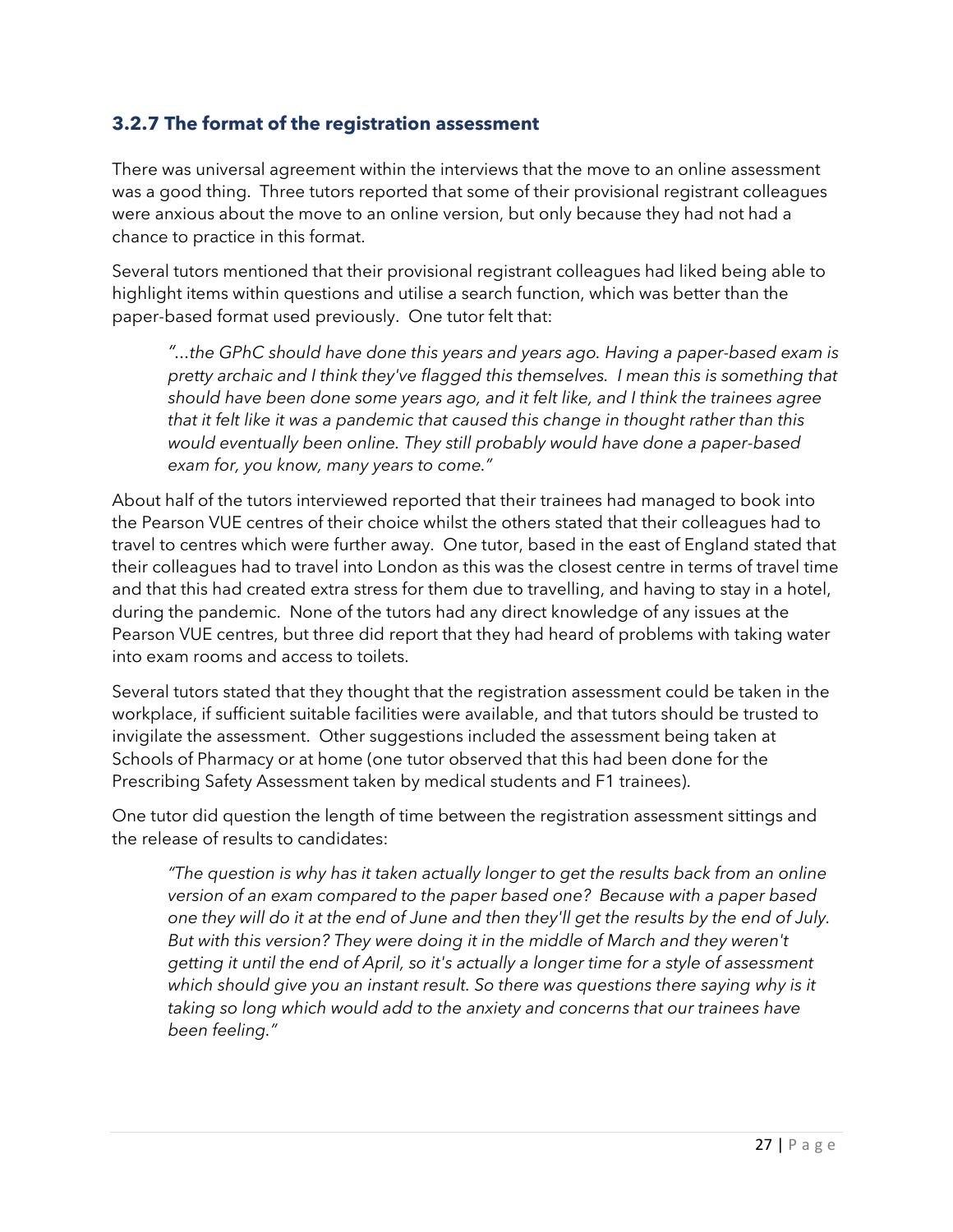#### <span id="page-29-0"></span>**3.2.8 New education and training standards**

When asked about the new education and training standards for pharmacists, there was a large difference in awareness between tutors in both sectors of practice, with some stating that they had only briefly looked at the new standards as they had only very recently become aware of their existence. These tutors all commented that they felt the communication strategy around the introduction of the new standards was very poor and one hospital tutor felt that their introduction in the summer of 2021 following a year of pandemic working was poor timing. It was generally agreed that there was a need for new, more up-to-date standards to reflect the changes in practice and the direction of travel for the profession. However, there was a split in opinion on the introduction of independent prescribing into the first five years of training (i.e. the MPharm and Foundation Year), around two key themes.

#### *3.2.8.1 Safety of newly qualified pharmacists registering as independent prescribers*

There was cautious support for the introduction of independent prescribing into the first five years of pharmacist education and training. Two community pharmacists thought that this was a great thing and that an independent prescribing qualification would be essential for the future of community pharmacy services.

*"I think you know IP is essential. You know more and more pharmacists are now working in surgeries and I think they need those IP skills to be able to expand their role. And to you know, have a bigger impact on the health of the customers that they're the serving. And it's not just a question of just waiting for a doctor's prescription if they can, proactively, you know, make a difference."*

*"[Community pharmacy should be] a place that people can access on the High Street. Very accessible, no appointment required and we can give really solid clinical advice. It doesn't replace the GP service by any means, but it means that we can really support the NHS by avoiding people having to go to doctor's surgeries so they can just do the more serious conditions."*

There was a much greater degree of caution amongst the hospital tutors, nearly all of whom commented that they thought that newly registered pharmacists would require much more experience in practice to be safe independent prescribers. Their comments included reference to the undergraduate MPharm courses requiring much more patient exposure than is current.

*"It scares me amazingly to think that newly qualified pharmacists are going to be able*  to prescribe and a lot of the pharmacists I work with all agree, and a lot of the young *ones say the same thing. You know, to suddenly come out of university and be able to prescribe. It's scary. I don't disagree with them learning about it during their training, but I think there ought to be a year or so after they qualified before they are allowed to prescribe. I don't see that they'll know enough about what they don't know."*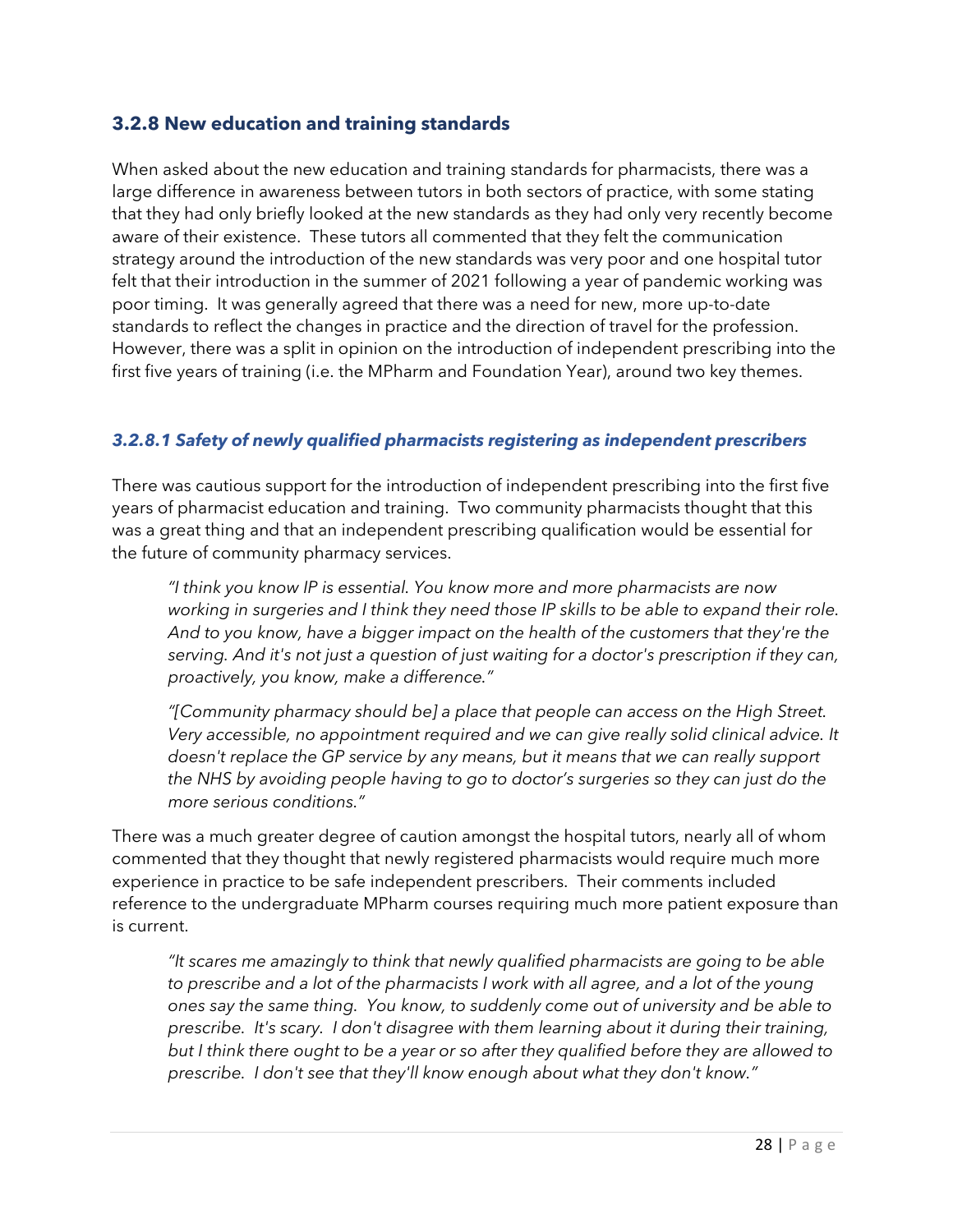*"I've always thought that you need time to learn to be a pharmacist before you can*  learn to be a prescriber, so I've always kind of been against prescribing from day one, *and I know there are very valid reasons for prescribing from day one, but I think you need more time in practice."*

#### *3.2.8.2 Preparedness of the profession for an influx of independent prescribers*

Some tutors expressed disquiet about an influx of newly qualified, independent prescribing pharmacists in both the short and medium terms. There were two main reasons cited for this: whether there were currently any roles within the pharmacy workforce for those newly registered to fill and to practice their skills; and those experienced pharmacists who were not independent prescribers being left behind.

*"Hospital Trusts aren't ready yet. We barely know what we're doing with our own prescribers at the moment, let alone ones that will be coming out of university and then doing their prescribing training during their foundation year."*

*"There may be some resentment from qualified pharmacists as they still have to do an IP course."*

One tutor was particularly exercised about this second issue. They had recently decided to move jobs and take up a role as a Primary Care Network (PCN) pharmacist and train as an independent prescriber through this new position. They were particularly bitter at having to follow the CPPE framework for a lengthy period of time before being allowed to start their IP course and stated that it was "*very frustrating to know that I have to do all this over two years when I've been qualified for 10 years and the new ones will be qualifying straight away. My PCN colleagues feel the same way."*

## <span id="page-30-0"></span>**3.2.9 Communication**

A final theme emerged from the series of tutor interviews that did not form part of the initial interview topic guide but did show strongly in the majority of interviews. This was around communication by the GPhC regarding the introduction of the new education and training standards, but particularly around the dates of the registration assessment. Seven tutors felt strongly enough to bring this up as a separate issue at the end of their interviews and felt that the communications strategy around the dates of the registration assessment cause a lot of extra, and unnecessary, stress and anxiety for candidates. Several stated that the provisional registrants they were working with felt very frustrated with the lack of clarity around the delay, despite being accepting of the need for a delay. One tutor stated that they felt *"very let down by the GPhC in terms of communication and guidance and long delays"*.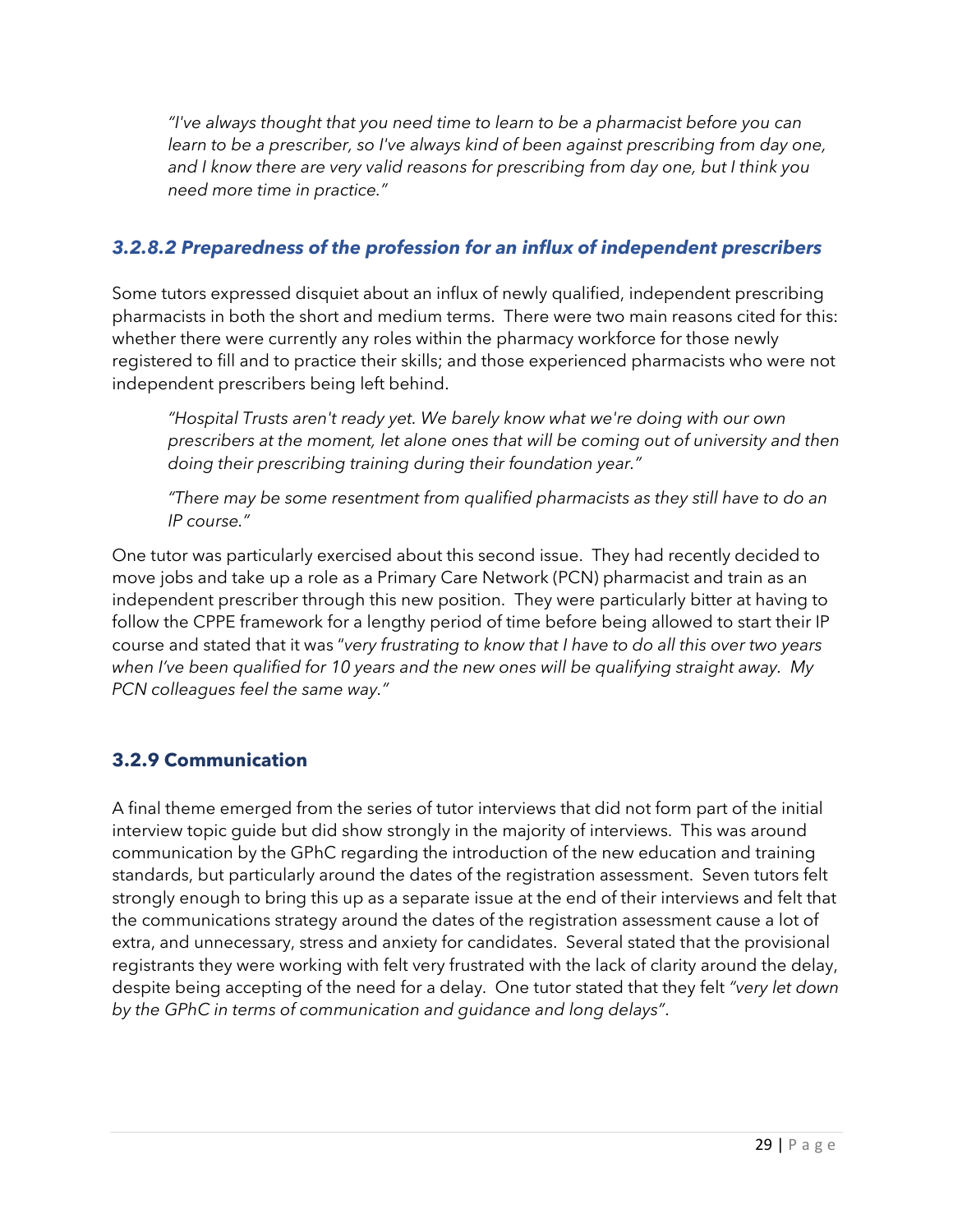# <span id="page-31-0"></span>**4. Discussion**

For this research project the team interviewed three groups of participants: provisionally registered pharmacists, pre-registration trainees and pre-registration tutors. The preregistration trainees were a diverse group consisting of those who had chosen to remain as pre-registration pharmacists for personal reasons and those who were ineligible to join the provisional register. Most pre-registration tutors wanted to give their thoughts on how the pandemic had affected both the 2019/20 and 2020/21 cohorts. This discussion will therefore consider a range of perspectives from tutors, pre-registration trainees and provisional registrants.

Despite difficulties in recruiting to the study (which will be discussed later), analysis shows that we reached data saturation with the provisional registrant participants and with the tutor participants. We interviewed a smaller number of pre-registration trainees which was to be expected given that there remained very few of these from the 2019/20 cohort but, apart from some differences due to the reasons why they had retained their pre-registration status, their experiences of the pandemic were broadly the same as for those who had gone on to join the register as provisional registrants. Those who had previously failed the registration assessment (prior to 2019/20 cohort) voiced broadly similar views, however in addition some strong views that applied to this specific cohort related to ineligibility to join the provisional register.

In preparing to discuss the findings of this project, the research team have been unable to find any other similar research exploring the effect of COVID-19 pandemic on preregistration training and provisional registration. Despite the small number of participants within our study, we feel that some valuable insights have been gained.

We will discuss our findings under five broad themes namely:

- 1. Effect of the pandemic on pre-registration training
- 2. Provisional registration
- 3. The registration assessment and mental health
- 4. The new Initial Education and Training Standards for pharmacists
- 5. Communication

# <span id="page-31-1"></span>**4.1 Effect of the pandemic on pre-registration training**

The most common change to training mentioned by all three groups of interviewees was the reduction in practical experience at certain points within the pandemic, most notably in late March 2020 at the beginning of the first wave and first lockdown of the pandemic. From the perspective of those who were pre-registration trainees at the time, it was seen as a loss of practical experience whilst the tutors articulated this more clearly as a risk management exercise whereby trainees were removed from high risk areas of work (including cross-sector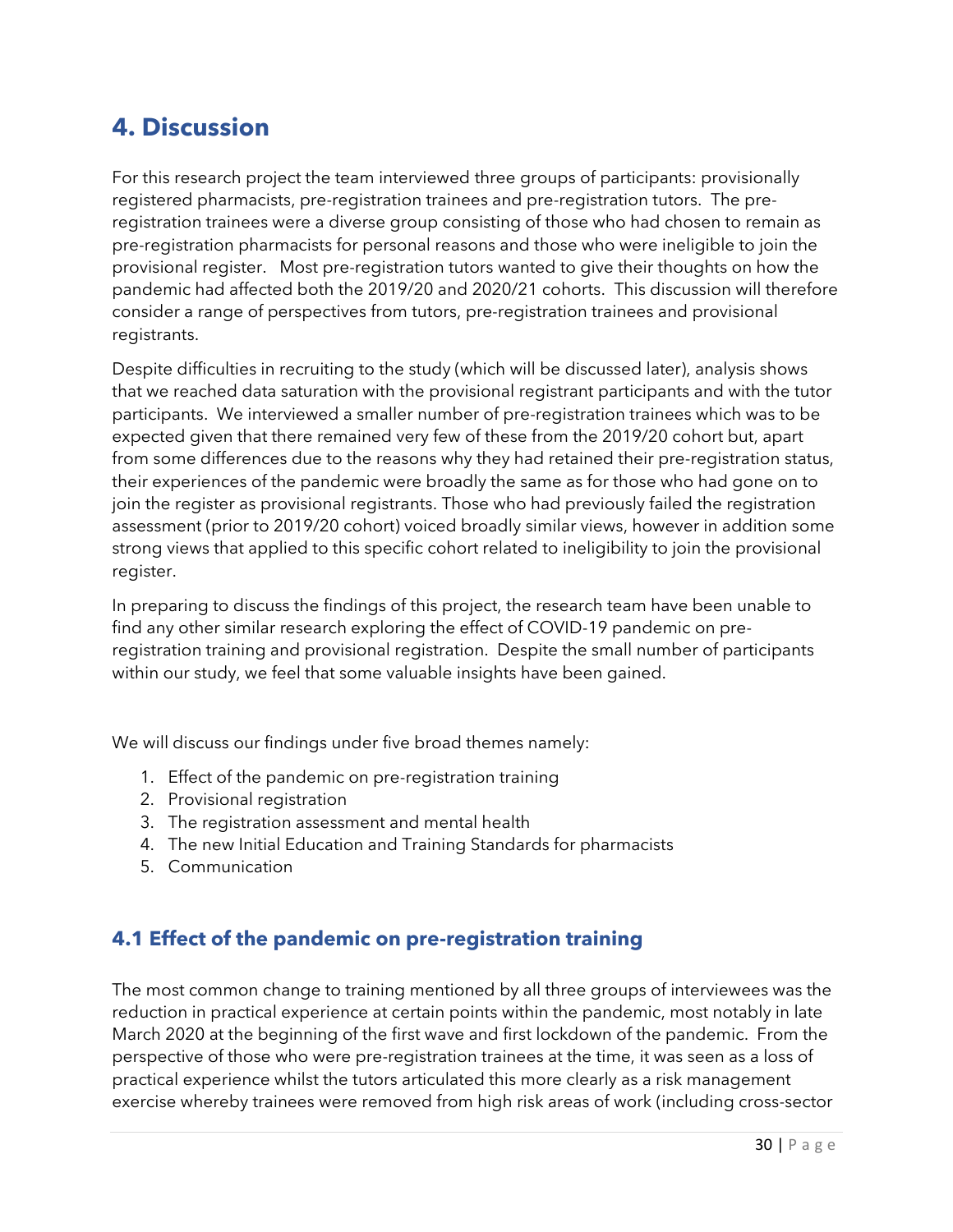training), particularly in the secondary care sector. The need to work remotely was more commonly reported across hospital trainees; several trainees and hospital tutors commented that this had happened either to them or within their department. Very few of the trainees working within hospital pharmacy reported that they had been asked to change their shifts or work extra hours.

Within community pharmacy however, it appears that the situation was very different. Most trainees reported that they were required to work extra hours and this was confirmed by the tutors from this sector. This is not a surprising finding; in August 2020 the Pharmaceutical Journal reported the findings of its 2020 salary and job satisfaction survey which showed that 65% of community pharmacists has worked extra hours during the pandemic and 50% had done so unpaid.<sup>6</sup> As community pharmacy teams are much smaller than their hospital counterparts, they are much more likely to be adversely affected by the absence of staff due to self-isolation or because of medical vulnerability in the pandemic. As reported by the community pharmacy tutors, the community pharmacy workload increased dramatically in March and April 2020 as patient access to GP services and Accident and Emergency declined, along with a huge rise in prescription demand (in some cases up to 33%<sup>7</sup> ). Overall community pharmacy trainees were understanding of the need for them to work increased hours and so this was not reported as a problem.

Access to personal protective equipment (PPE) in the early stages of the pandemic appears to have been patchy in both sectors of practice, a finding also seen within the medical profession<sup>8</sup>. Within hospital pharmacy, as mentioned above, it appears that the risk to the trainees was mitigated by remote working in the first instance; as the situation became more stable, the trainees could return to the workplace. Within community pharmacy this mitigation step does not appear to have been taken unless the trainee was classified as medically vulnerable. PPE provision within community pharmacy was more difficult; it was not until August 2020 that community pharmacies were able to obtain free PPE supplies from the government. This was mentioned by some of the community pharmacy trainees in the context of some service provision, including face-to-face patient counselling, ceasing. Social distancing rules were identified as being more difficult to adhere to within a close-working community pharmacy setting.

The interviews with trainees did not show any disquiet in the level of training received during the early phase of the pandemic and the tutor interviews echoed this with most tutors of the opinion that as the first lockdown occurred towards the tail end of the training year, most of the pre-registration performance standards had been met by their trainees. The majority of

<sup>6</sup> *The Pharmaceutical Journal*, PJ September 2020, Vol 305, No

7941;305(7941):DOI:10.1211/PJ.2020.20208288

<sup>7</sup> Wickware C. Pharmacies' dispensing increases by up to a third as a result of COVID-19, survey finds. *Pharm J* 2020[.doi:10.1211/PJ.2020.20207917](http://dx.doi.org/10.1211/PJ.2020.20207917)

<sup>8</sup> Emma Jane Norton, Ioannis Georgiou, Alex Fung, Armin Nazari, Soham Bandyopadhyay, Kate E A Saunders, Personal protective equipment and infection prevention and control: a national survey of UK medical students and interim foundation doctors during the COVID-19 pandemic, *Journal of Public Health*, Volume 43, Issue 1, March 2021, Pages 67–75[, https://doi.org/10.1093/pubmed/fdaa187](https://doi.org/10.1093/pubmed/fdaa187)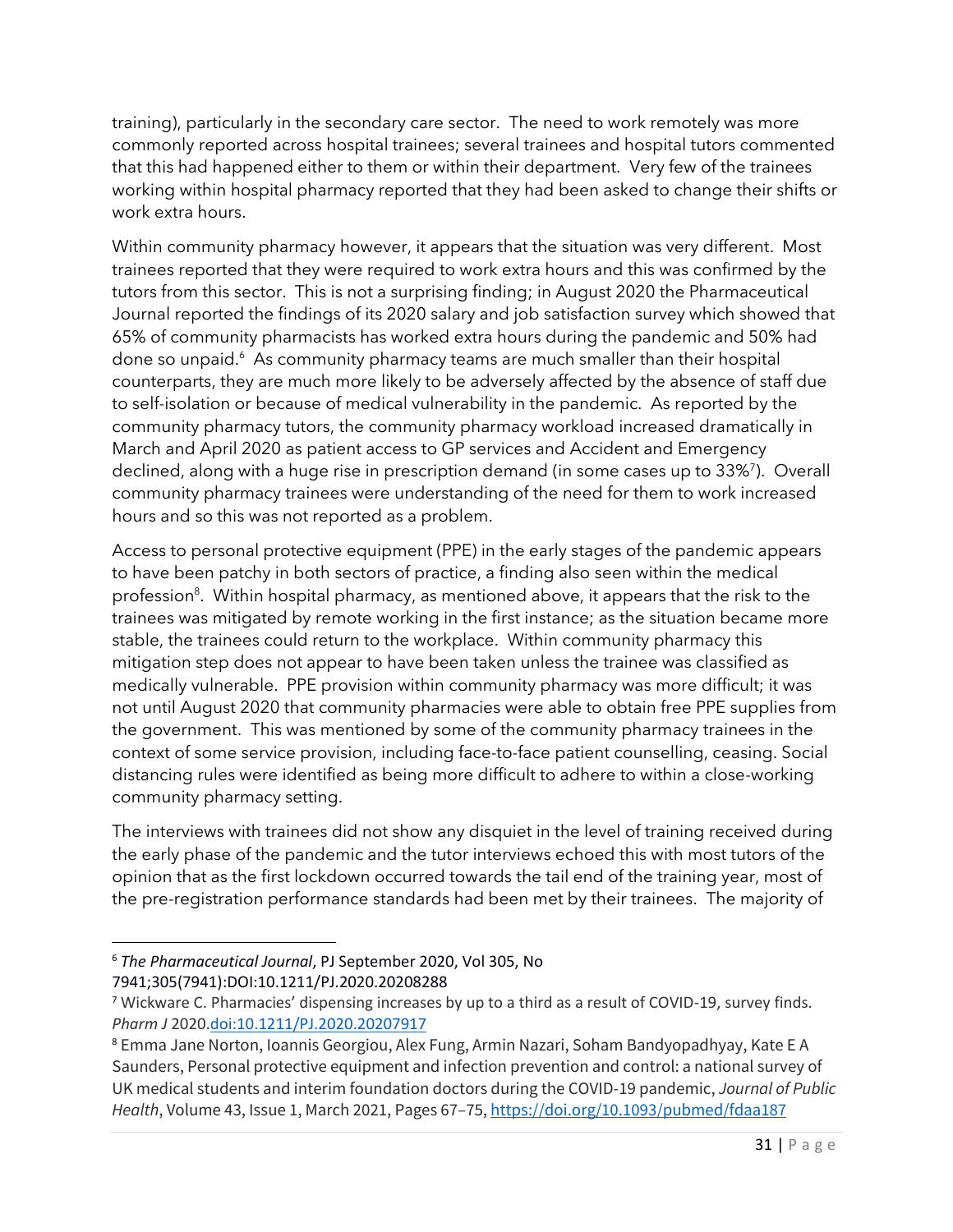tutors interviewed felt that there was a greater impact of the pandemic on the 2020/21 cohort of trainees as they had started their training under pandemic working restrictions and this had continued to the time of the interviews (and continues to the time of the writing of this report). With regard to training plans for this year, many tutors spoke of learning from the first pandemic wave particularly with respect to the use of technology to deliver online learning and online tutor contact. Current training plans were revised, with cross-sector training again being a casualty of the risk management process. The greatest loss, according to the tutors in both sectors, was that of the regional study days where trainees have the opportunity for informal interaction and networking with their peers. As the trainees interviewed for this project were not, on the whole, adversely affected (those that mentioned cancellation of study days confirmed that it was only the last one or two in year-long series), the impact of this loss of networking for the 2020/21 cohort has not been explored in this project. Likewise the impact of the loss of cross-sector training has not been covered by this project; both of these areas are worth deeper exploration by the GPhC, particularly in the context of the impact of the pandemic on the mental health of trainees (covered later in this discussion).

The second wave of the pandemic, which was at its peak from December 2020 through to March 2021 had a much greater impact on the secondary care sector in terms of alteration of current training plans. None of the community pharmacy tutors interviewed mentioned this as an issue, but nearly all hospital tutors described some alterations to the current, already modified, training plans; often these alterations were extreme. However, these tutors also highlighted that they felt that the trainees had gained much from this experience as they were utilising their skills and working closely within clinical teams. One issue identified by one tutor was around evidence for the pre-registration portfolio and how their trainees did not have the critical thinking skills necessary to see how their changed working circumstances could be used to evidence some competencies. This is perhaps an area where guidance from the GPhC on what might constitute suitable evidence given the pandemic situation may have been useful.

It was encouraging to discover from the interviews that, broadly, good tutor support remained in place. Trainees appear to have understood why tutor support was reduced or altered and most felt that, given the circumstances, they had still received the support they needed for their personal development. Similarly, the tutors mostly stated that they had sufficient contact time, particularly those working in community pharmacy. Those in hospital settings found other mechanisms, e.g., WhatsAPP, personal phone calls, online meetings. Despite initial difficulties with technology, most found that this was a positive during the pandemic for both training and one-to-one support. Within community pharmacy, the pandemic appears not to have changed tutor support greatly, given adjustments for social distancing, PPE, etc., but the nature of support may have changed. Like many experiences in the pandemic, it seems that lessons have been learned from the use of technology that could be employed in future training programmes regardless of any pandemic situation.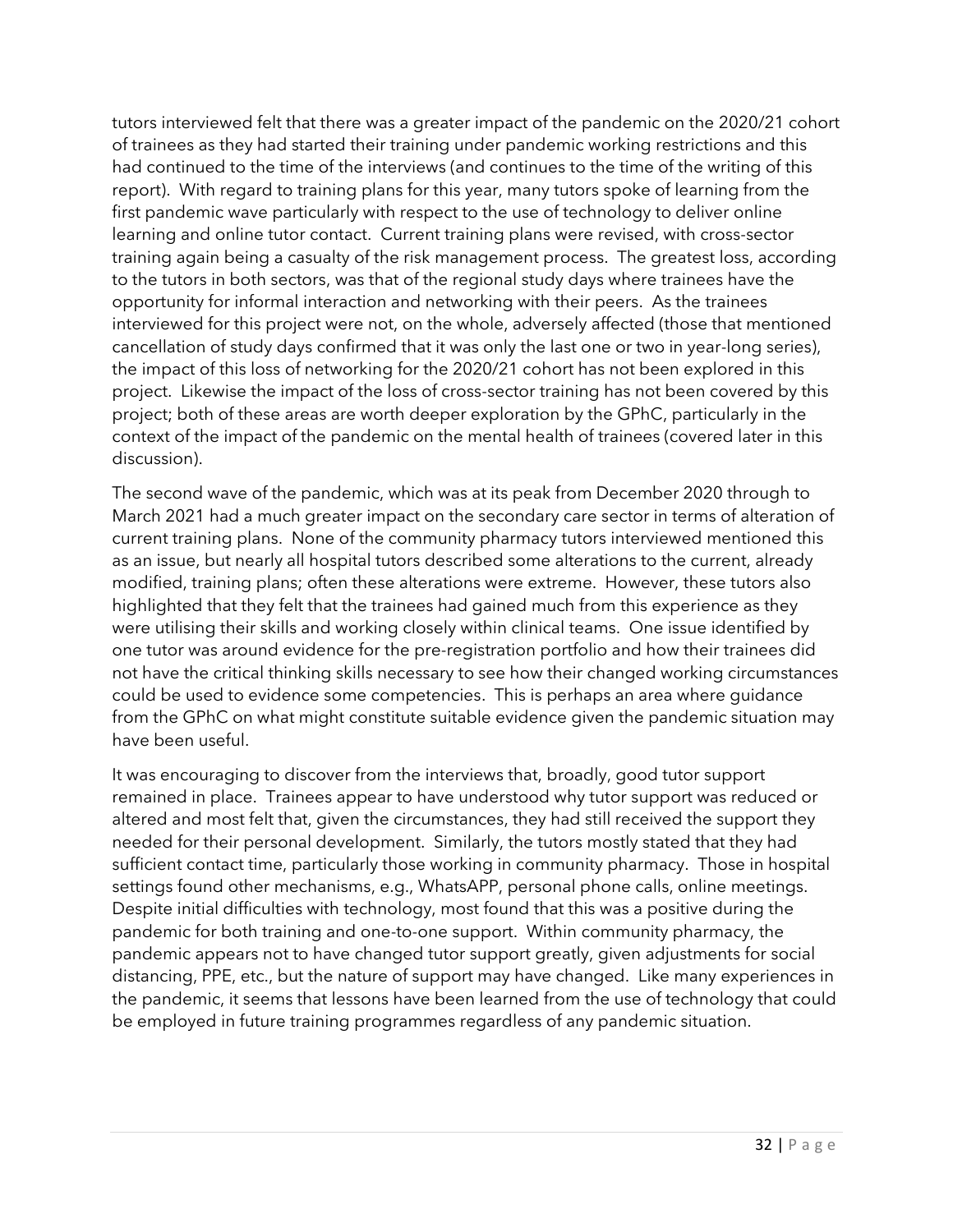#### <span id="page-34-0"></span>**4.2 Provisional registration**

Firstly, there were mostly negative feelings reported by those ineligible to join the Register as provisional pharmacists, most notably those who had previously failed the registration assessment prior to 2019-20. These interviewees were very angry as they felt they had much more experience as a pre-registration trainee (at least a year) but were not eligible because of exam failure. Their question is valid; what makes them different to someone who has not yet taken the exam as where is the guarantee that the trainees in the later cohort would have passed the exam? Indeed, the results of the registration assessment held in March 2021 suggest that 12% of candidates should not have been in practice as provisional registrants for nine months<sup>9</sup>. This is a very crude measure and an equally crude argument, but the disenfranchisement of this group of potential pharmacists could have future repercussions on the profession as a whole. Despite their feelings towards the GPhC, this group were positive towards the title of provisional registrant itself but aggrieved by disparity in pay as they were generally employed as dispensers or pharmacy technicians whilst the provisional registrants were paid as pharmacists.

Secondly, provisional registrants were mostly positive and confident about joining the register, with reference to the value of the experience and bridging the gap to pharmacist status. It is interesting to note that some pre-registration tutors commented on the lack of validation by a pass in the registration assessment, which appeared to make some provisional registrants less confident in their abilities despite the confidence of their peers, senior colleagues and other healthcare professionals. A small number of provisional registrants agreed with this, reporting that passing the exam would validate their status; some reported that the assessment should not be a necessary requisite. There was strong consensus across all groups interviewed that provisional registrants were treated in the same manner as newlyregistered pharmacists in all sectors of practice. Of particular note, in the hospital setting, provisional registrants felt like they received the same support as per band 6 pharmacists as support mechanisms were already present prior to the pandemic; in comparison, in community pharmacy, extra support was introduced as a result of the pandemic and was perceived to be a positive addition to aid development. Learning points should be taken from this, and feed into the design of future post-registration education and support strategies.

Most of the experience of working with provisional registrants came from those tutors based within the hospital sector; this is not unexpected in this situation given that most community pharmacists are single-handed practitioners and so were unlikely to have encountered a provisional registrant to work with directly. However, the community pharmacy participants had kept in touch with their previous pre-registration trainees to provide ongoing support and so had views on provisional registration. This is despite the stated comprehensive quality assurance, induction processes and support packages in place for the provisional registrants

<sup>9</sup> https://www.pharmacyregulation.org/sites/default/files/document/registration-assessment-march-2021 statistics.pdf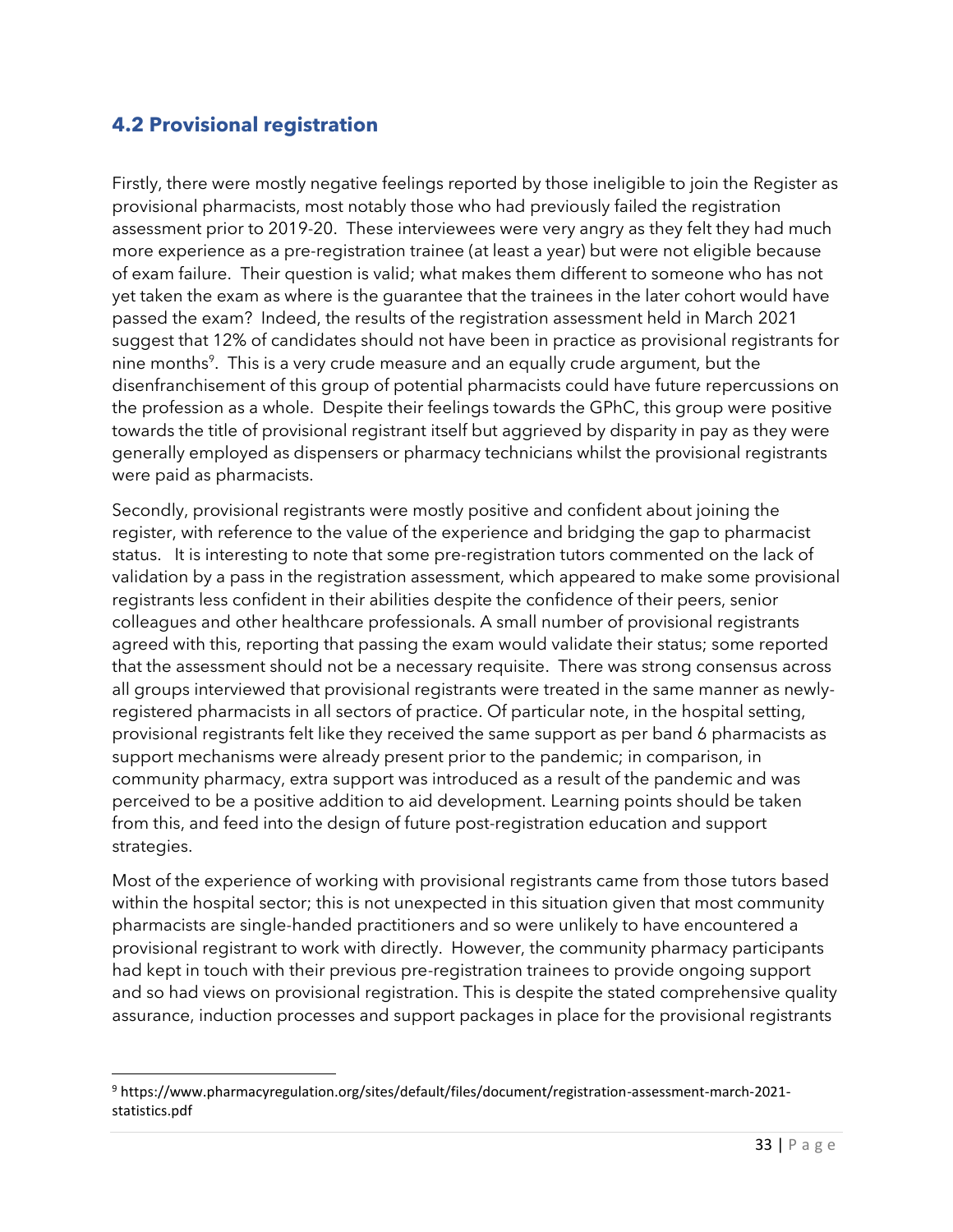employed by their organisations. If a similar supervisory role were included in training in the future, improving standardisation across such would be beneficial.

This project appears to show that the registration assessment has a two-fold purpose in the eyes of pre-registration tutors. The first was that it would have given more confidence to the provisional registrants as they "*would know what they don't know*". The second was the most common theme in all the tutor interviews: trust in another tutor's training and sign off. All tutors, regardless of sector of practice, were very confident in those provisional registrants they had personally trained, but nearly all hospital tutors felt they needed the back-up of the registration assessment for those they hadn't. This would appear to demonstrate that there is a lack of confidence in the process through deficiencies including a lack of mandatory tutor training, quality assurance, and standardisation in approaches to portfolio completion and sign-off during the pre-registration training year.

# <span id="page-35-0"></span>**4.3 The registration assessment and mental health**

There was unanimous agreement across all interviewees on the impact of the delay to the registration assessment on the mental health and wellbeing of provisional registrants and trainees; the words "stress" and "anxiety" occurred in all interviews. There were multiple reasons given for feeling stressed and anxious, as outlined below. These were noted by all those interviewed.

- 1. Communication regarding the delay to the assessment. There was acceptance by nearly all interviewees that the delay to the exam was both understandable and needed but communication about when the revised date of the assessment would be was perceived as very poor by nearly all participants. The uncertainty was perceived as "hanging over" provisional registrants making some of them feel paralysed as to their future. Both provisional registrants and tutors commented that revision strategies were not possible due to the changes in messaging from the GPhC. Similar, but even stronger, views were expressed by trainees who had previously failed the registration assessment. Suggestions for better communication include the need for: a timelier approach, providing more clarity and with better transparency. This would allow for better preparation and organisation for both revision (from perspective of trainees) and annual leave plans (from perspective of all).
- 2. The consequences of failure. The topic guides for the interviews of provisional registrants and tutors differed on this point in that it was a direct question for the provisional registrants and was not asked of the tutors. Despite this, very strong feeling emerged from the tutor interviews about the consequences of failure. Highly emotive language was used by some provisional registrants in their interviews - '*terrifying*', '*harsh*' and '*catastrophic*' for example. Some interviewees talked of feeling ashamed or untrustworthy if they failed and many spoke of a potential financial impact and uncertainty around their future career. Some tutors also used similar emotive language and there was an overall feeling of injustice for those provisional registrants who had practised safely for nine months and then would suddenly be unable to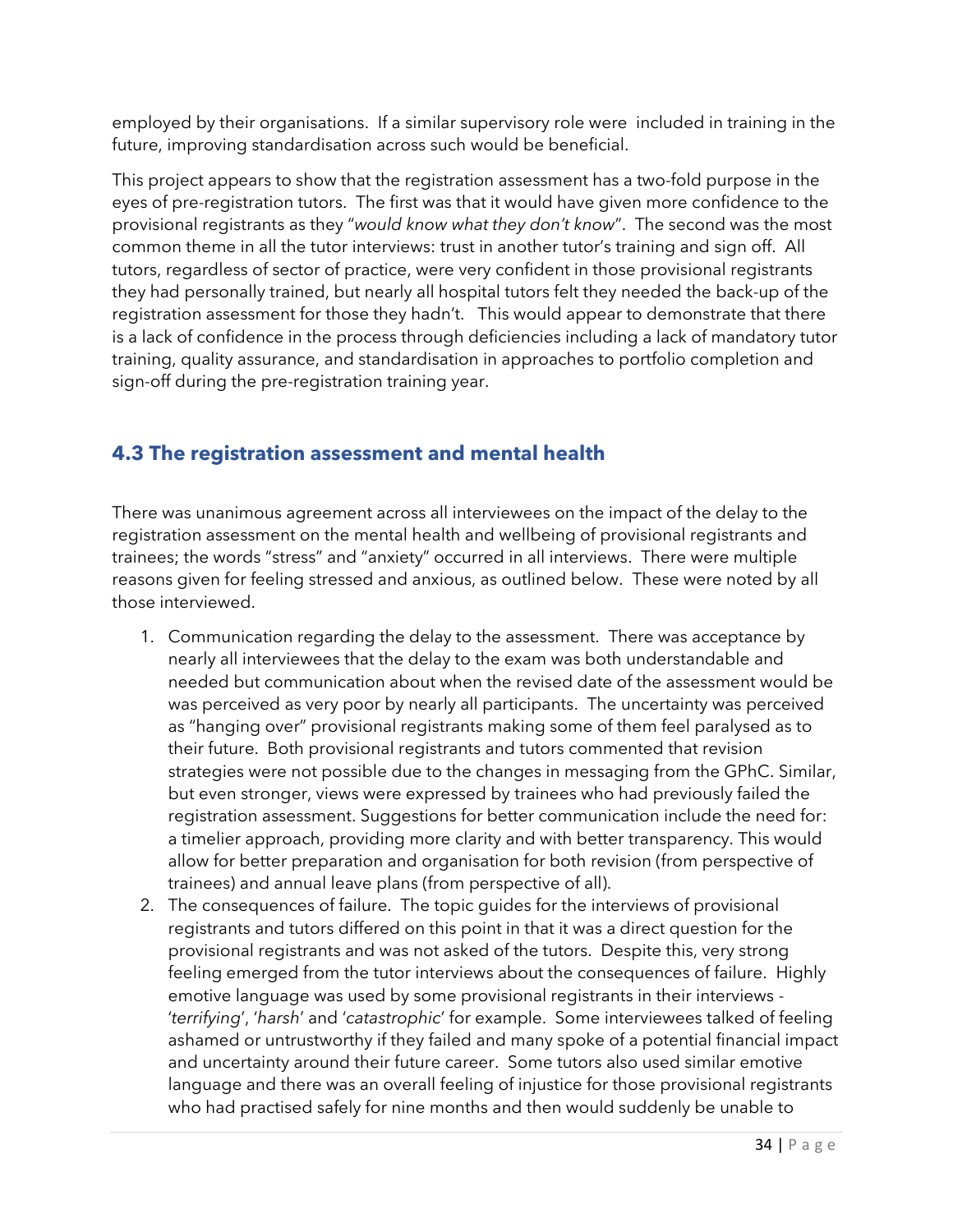work. There was a clear link between the delay in the registration assessment and the negative feelings towards the consequences of failure. Completing the registration assessment whilst being provisionally registered was perceived as more pressured and high-stake than completing it at the end of their pre-registration training. If the registration assessment was taken earlier in the educational path (during the MPharm) this could help to mitigate similar issues in the future should they arise. Alternatively, if a standardised, quality assured portfolio assessment strategy was introduced, is there a continued need for a registration assessment? This is supported by a small number of provisional registrants and two tutors who queried the need for a registration assessment.

- 3. Booking into Pearson VUE test centres. There were some reports in the interviews of difficulties in booking into the most convenient Pearson VUE centre for the registration assessment. However, it is encouraging that, despite the (anecdotal) reports of many candidates being unable to find a place near to them and being forced to travel long distances at the time the booking system was released $^{10}$ , for the majority no issues were reported. Neither did we discover any first-hand reports of major difficulties within the Pearson VUE centres. Regarding home sittings, a couple of inconsistencies regarding the application of examination rules were reported; going forward from this, training and guidance for examiners needs to be reviewed if online assessments are used.
- 4. Study time. Many provisional registrants felt that they were unable to take as much study time as they needed to prepare for the assessment and many tutors confirmed that it was difficult to allow candidates much in the way of annual leave to prepare. This was because the assessment coincided with the end of the annual leave year in the NHS where, due to the pandemic, many members of hospital staff were also wanting to book annual leave. Issues highlighted are strongly linked to the delay in the assessment and communication (see point 1 on communication). From reports, it is implicit that if communication and thus planning were improved, this may positively contribute to better mental health and wellbeing during assessment preparation.

A secondary issue regarding the booking process for the Pearson VUE centres came though the tutor interviews and is worthy of note by the GPhC. Several tutors mentioned that the booking system went live in the morning of a working day, which had two effects. Firstly, some provisional registrants did not want to undertake their normal duties as they wanted to make sure they had booked a place at the test centre of their choice. Secondly, those provisional registrants who did undertake their duties as required were more stressed as they felt they had missed the opportunity to secure a place at their chosen test centre. This appears to have been another unforeseen consequence of the process by the GPhC and, if the process is to remain online in the future, needs to be taken into account to avoid, as far as possible, impact upon the working environment of the candidates.

As mentioned in point 4 above, allowing candidates time off from work to prepare for the registration assessment was problematic for NHS employers. A further, potentially

<sup>&</sup>lt;sup>10</sup> https://www.chemistanddruggist.co.uk/news/gphc-vows-improve-comms-and-booking-process-after-firstonline-exam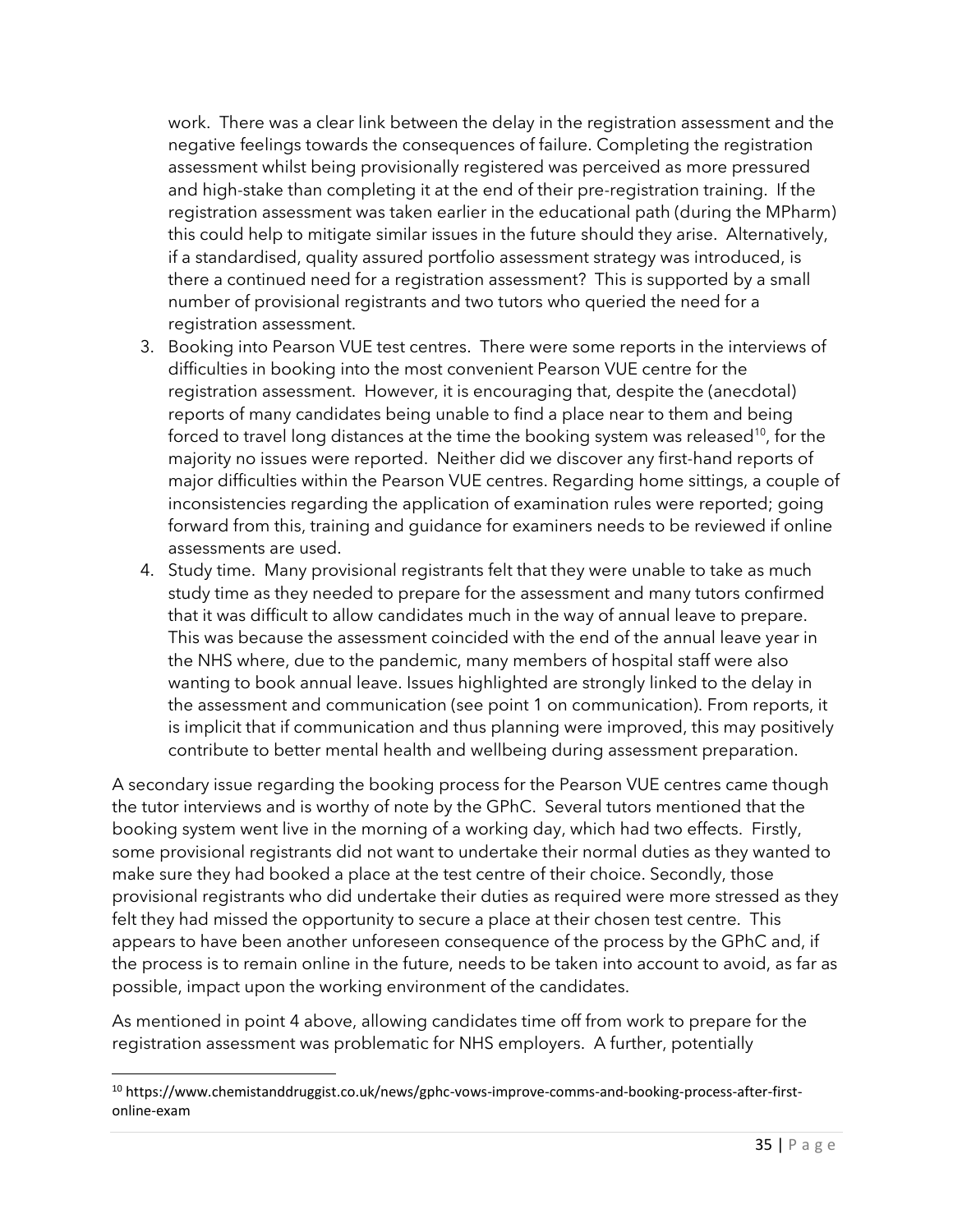unforeseen, consequence of the timing of the assessment dates was the difficulty of NHS employers releasing large numbers of candidates, all of whom were working in the role of a pharmacist, on the same day to take the exam. Despite the assessment being available on two different days, some hospital pharmacy departments had large numbers of provisional registrants (up to 14 in one reported case) to release at the same time, meaning that services were affected. This should not be an issue for future iterations of the registration assessment as those taking it should all be foundation year pharmacists and so supernumerary to departments, but this impact should be noted.

Overall, there was very broad support across interviewees for the online format of the registration assessment with a general feeling that this was one good outcome of the pandemic; this was a forced change to the delivery mode of the exam that was long overdue.

# <span id="page-37-0"></span>**4.4 New standards for the initial education and training of pharmacists**

Amongst the pre-registration and provisional registrant interviewees, there appeared to be a lack of awareness of the new education and training standards. However, those who had some insight were mostly positive towards the changes. This reported lack of communication has highlighted a need to revisit communication strategies to promote awareness and understanding of important developments for the profession.

The data from this project suggest that the introduction of the new education and training standards, particularly the new indicative learning outcomes (ILOs) for the newly-titled Foundation Year caught the pre-registration tutors by surprise, particularly given that they were first announced in December 2020. However, as this was at the time of the growing second wave of COVID-19 infections and hospitalisations it is perhaps not at all surprising. The hospital pharmacy tutors were more aware of the content of the new standards with the community pharmacy participants more likely to have only "glanced" at them or "read them over quickly".

The responses to the new standards, particularly the introduction of independent prescribing training was polarised as outlined in the results. This is not an unexpected finding; the current requirements to become a pharmacist independent prescriber<sup>11</sup> set by the GPhC include the following (amongst others):

- 1. Applicants must have at least two years' appropriate patient-orientated experience post registration, in a relevant UK practice setting.
- 2. Applicants have an identified area of clinical or therapeutic practice in which to develop independent prescribing practice. They must also have relevant clinical or therapeutic experience in that area, which is suitable to act as the foundation of their prescribing practice while training.

<sup>11</sup> https://www.pharmacyregulation.org/sites/default/files/document/standards-for-the-education-and-trainingof-pharmacist-independent-prescribers-january-19.pdf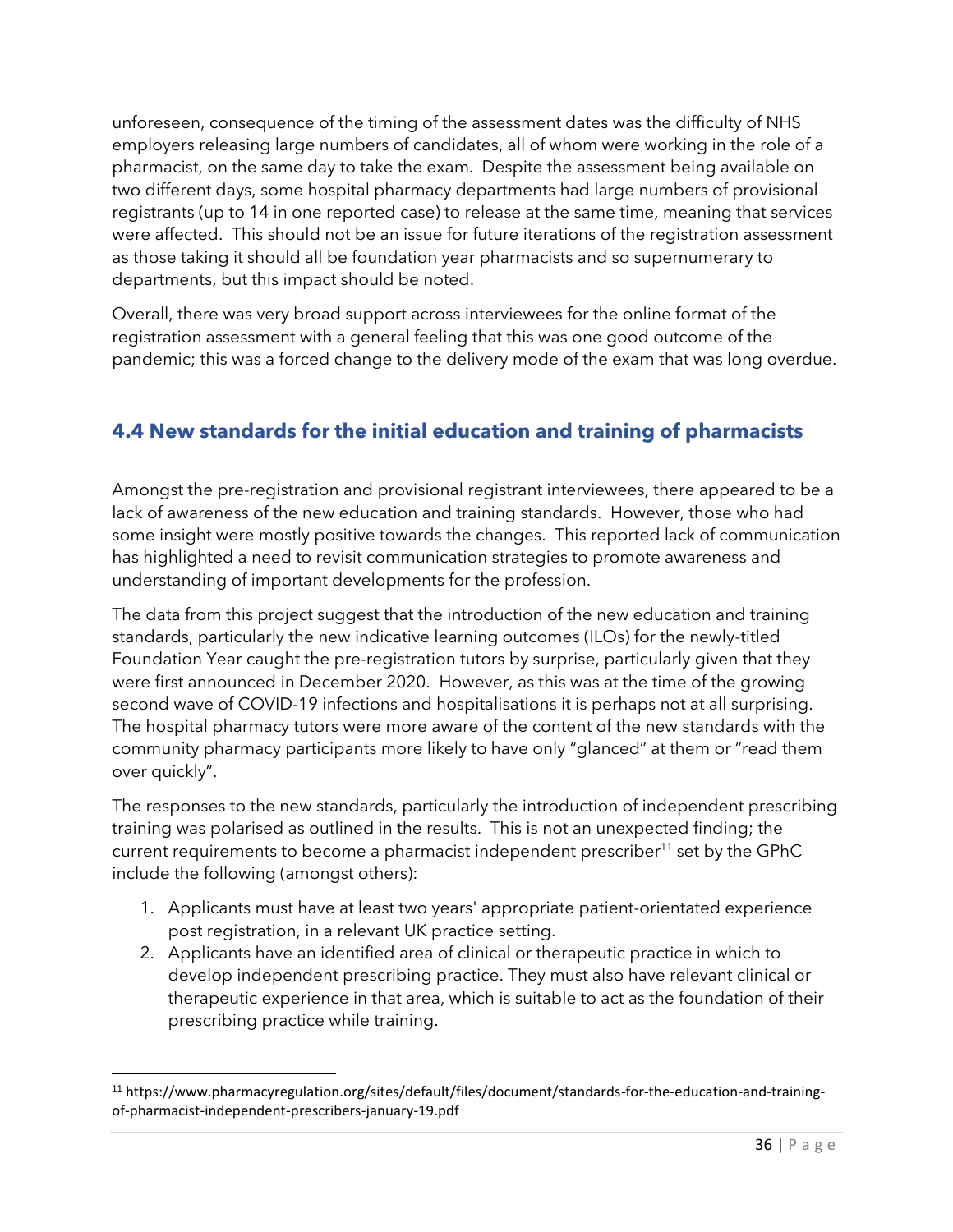These requirements are now embedded within UK pharmacy culture and practice and so the degree of caution expressed by the participants in this study is understandable.

## <span id="page-38-0"></span>**4.5 GPhC Communication**

The issue of communication by the GPhC was an incidental finding of this research project. None of the questions in any of the topic guides mentioned communication as an area to explore and yet it was raised in nearly every interview across the board. Failure in communication by the GPhC was reported in relation to both the delay to, and revised date of, the registration assessment and the new education and training standards.

## <span id="page-38-1"></span>**4.6 Limitations**

The project team, because of GDPR requirements, relied upon email communications from the GPhC to recruit to the study. Whilst we are not suggesting that this is a major factor in difficulty recruiting to the study, the team did receive anecdotal reports of GPhC emails being found in recipients' junk email boxes. Likewise, during the time of a pandemic, some pharmacists' time to check personal emails, and prioritisation of information therein, is likely to have been compromised.

We originally aspired to recruit all pre-registration trainees and provisional registrants prior to release of the registration assessment results, however, owing to slow recruitment to the study this was extended past this date. We extended our recruitment strategy in to attempt to improve tutor participation; unfortunately, there was limited interest to participate. However, across both trainee, provisional registrant and tutor interviews we quickly reached data saturation and no new themes emerged.

Being cognisant of long working hours amongst potential participants, we wanted to provide more opportunities for those interested to be able to participate in the study; within our recruitment strategy we provided a wide range of times for interviews to be conducted, this included unsociable hours also.

Not all interview questions were suitable to ask of all interviewees, notably across the trainee cohort (e.g. those trainees who had failed the assessment prior to 2019/20 cohort of trainees). In addition, as three interviewers conducted the interviews in this study, we acknowledge potential variability in interview style. However, the standard interview proforma was followed as closely as possible by the interviewers to optimise comparability of responses.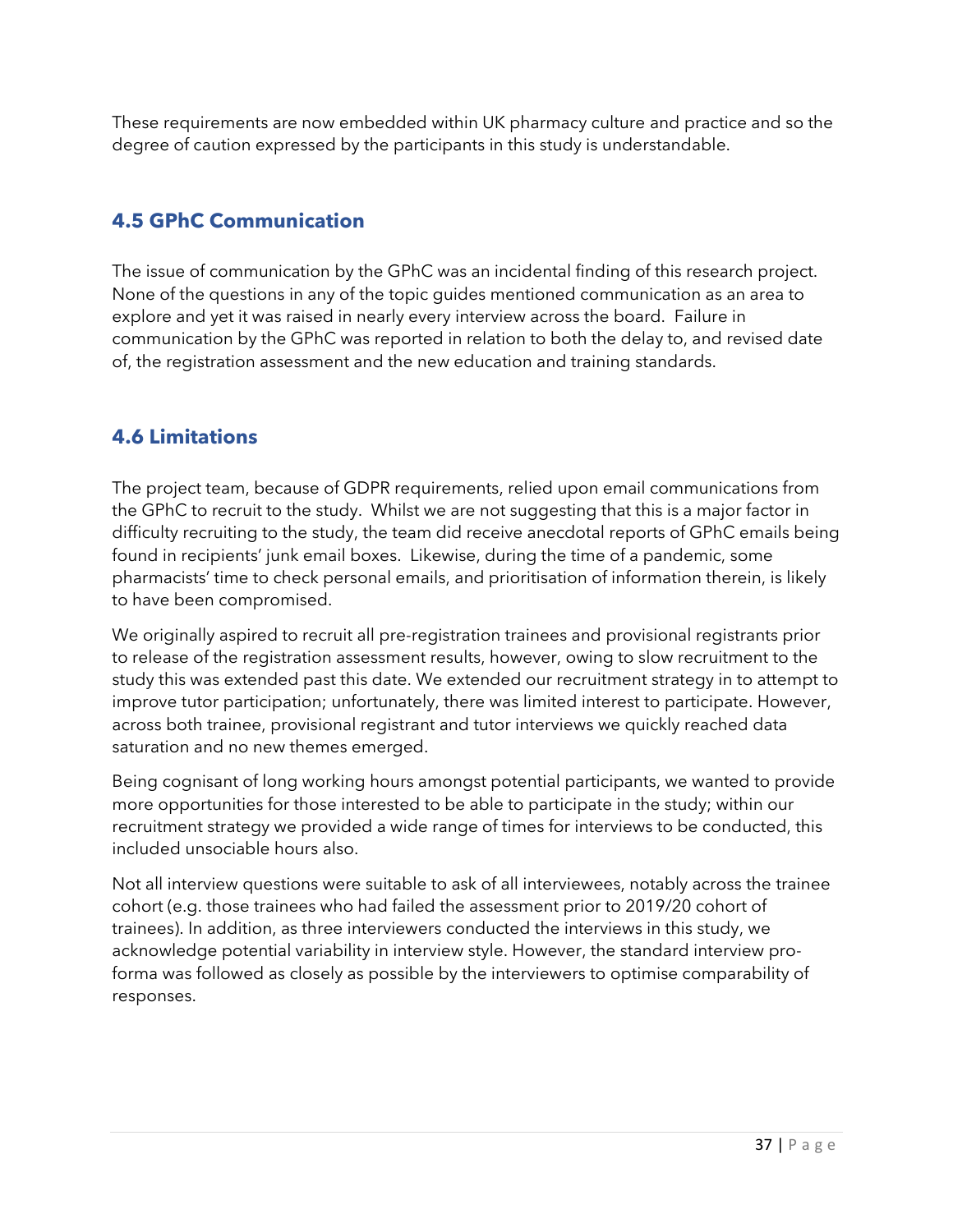# <span id="page-39-0"></span>**5. Recommendations**

The research team recognise that the COVID-19 pandemic was an extraordinary, unprecedented event with effects on pre-registration training that could not have been predicted. Likewise, we recognise that many of the outcomes described in this report are unlikely to occur again as provisional registration will only remain in force until January 2022; the arrangements for the 2021 registration assessment dates have already been made. However, there are huge changes on the horizon for the profession of pharmacy, with the introduction of the new standards for the initial education and training of pharmacists which will have significant impact on pre-registration tutors (or designated supervisors as they will be known from July 2021 onwards). The recommendations in this section are therefore written in the light of learning from the extraordinary circumstances of the pandemic through this study and applying this learning to the changes that lie ahead.

1. The GPhC should review its communication strategies. This should include transparency, clarity and timeliness. Many participants were accepting of the need for a delay to the registration assessment but did not understand why it took nine months from the decision to cancel the 2020 registration assessments (March 2020) to the rearranged dates being confirmed (January 2021). This lack of clarity and understanding compounded the natural stress and anxiety experienced about the exam. Comments were made about other professions and universities being able to rearrange their provision more quickly than the GPhC. There is some evidence that email messages from the GPhC are not read, or not read thoroughly and, as this is currently the primary means of communication by the GPhC to their registrants, this is a matter of concern at a time of great change within the profession.

Better communication strategies should allow for better planning of elements such as training leave, annual leave, and assessment preparation, and should mitigate against some of the adverse effects on mental health and wellbeing reported above.

2. The online examination appears broadly to be accepted as the way forward for the registration assessment and this should remain in place beyond the current year. However, consideration should be given to the time the booking system for places at Pearson VUE centres is released so that the impact upon the working day and service provision is minimised. There should also be further training for examiners to optimise consistency in experience for candidates across all examination centres and for those sitting at home. Thought should also be given to working more closely with higher education providers to provide centres for the registration assessment. Their facilities are likely to be available at the times of the year the examination is usually held and they have long experience in running assessments. The issues around the release of staff on the same day for an assessment should not apply in future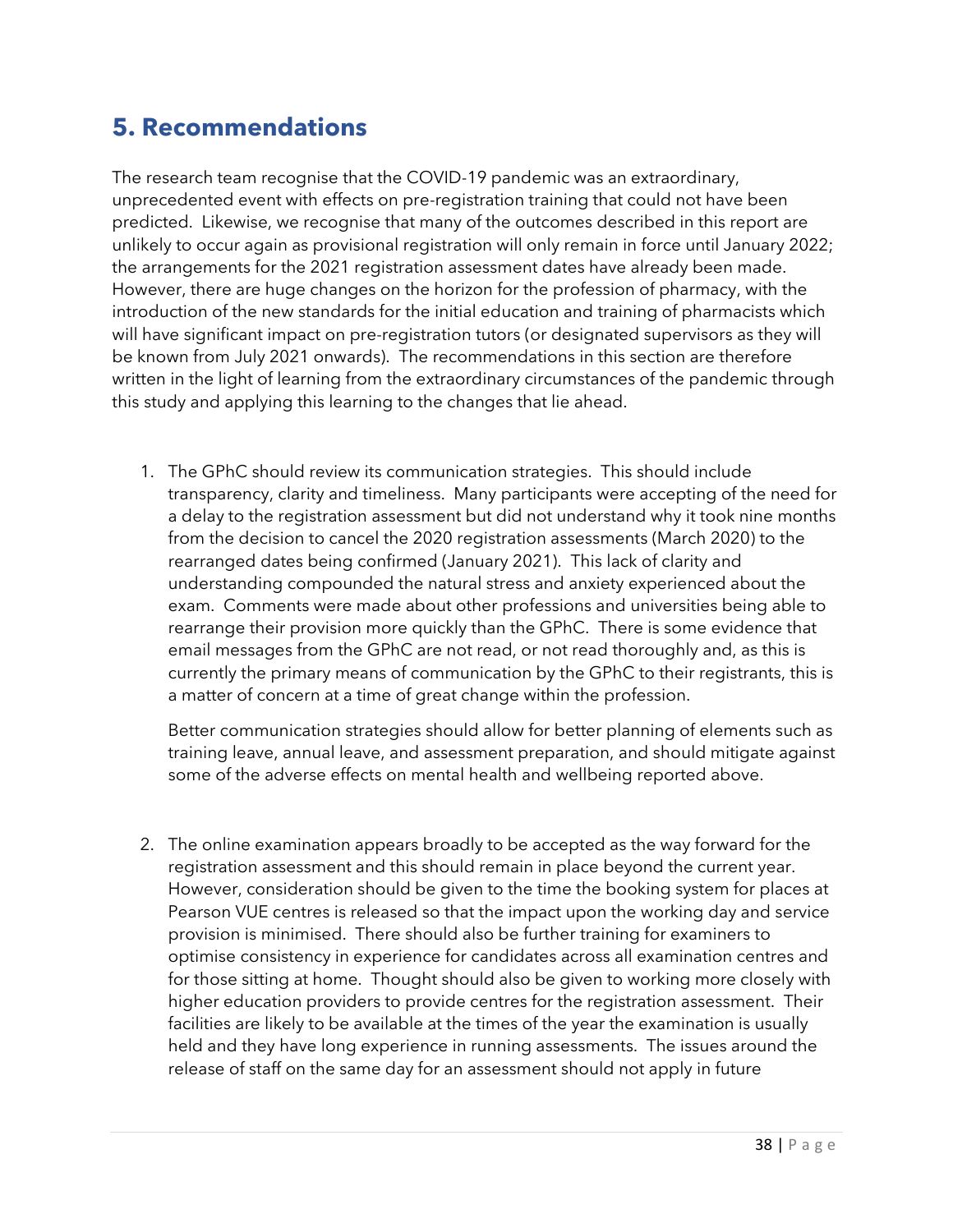assessments as those sitting the assessment should be supernumerary to their workplace.

- 3. The new support requirements for provisional registrants in the workplace were generally well accepted. The GPhC should work closely with the Special Education Bodies for the devolved nations (HEE, HEIW, and NES), along with the PSNI to retain this support in the new foundation year. There was also support from the tutors for trainees working autonomously towards the end of their training year (this appears to be almost routine practice during hospital pre-registration training). The development of a short period of time (six to eight weeks) where foundation year pharmacists are provisionally registered would appear to be favourable and may be of use in the integration of independent prescribing training within the foundation year.
- 4. Consideration should be given by the GPhC to scoping the pharmacy profession on the personal and professional impact of the introduction of independent prescribing training much earlier in the pharmacist education continuum. Some tutors were very vocal about feeling left behind, or having to follow a much more convoluted training pathway (despite many years' experience in practice) to achieve parity with newly registered pharmacists in the future. This ill-feeling could have a significant impact upon retention of pharmacists in the future and this effect should be modelled if possible.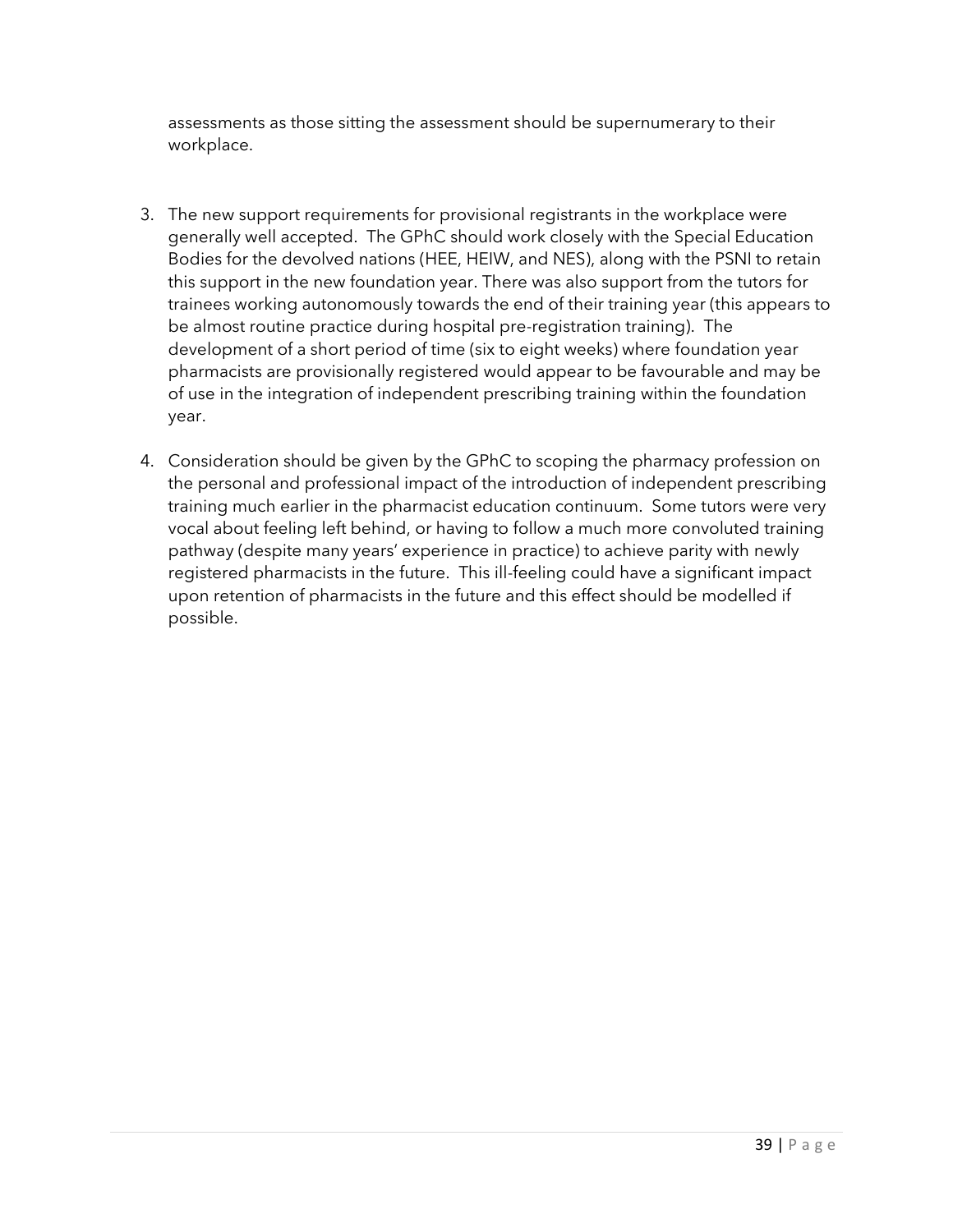# <span id="page-41-0"></span>**Annex A: Pre-registration trainee topic guide**

| <b>Theme</b>                                       | <b>Question areas</b>                                                                                                                                                                                                                                                                                                                                                                                                                                                                                                                          |
|----------------------------------------------------|------------------------------------------------------------------------------------------------------------------------------------------------------------------------------------------------------------------------------------------------------------------------------------------------------------------------------------------------------------------------------------------------------------------------------------------------------------------------------------------------------------------------------------------------|
| Pandemic effect on<br>pre-registration<br>training | Any unplanned changes?<br>Impact of Covid<br>$\circ$<br>Non-Covid related unplanned changes<br>$\circ$<br>Completion of training plan<br>Access to tutor<br>Safety at work, including access to PPE<br>Risk assessments by employers<br>$\circ$                                                                                                                                                                                                                                                                                                |
| Provisional<br>pharmacist status                   | Decision not to provisionally register<br>$\bullet$<br>How do they feel about provisional registration?                                                                                                                                                                                                                                                                                                                                                                                                                                        |
| Registration<br>assessment                         | Are you planning to/Did you sit the registration assessment<br>in March 2021? (depends on interview pre/post assessment<br>date)<br>Delay to the registration assessment<br>Impact of this upon mental health and wellbeing<br>$\circ$<br>Impact upon practice<br>$\circ$<br>Preparation time and preparedness<br>$\circ$<br>Consequences of failure<br>$\circ$<br>Format of registration assessment<br>Online vs paper based<br>$\circ$<br>In situ assessments at test centres<br>$\circ$<br>Other sitting (e.g. home environment)<br>$\circ$ |
| New GPhC standards                                 | Awareness of new standards<br>$\bullet$<br>Thoughts on the greater integration of clinical training,<br>including IP training, across a five year continuum<br>Does provisional registration have a place in the new fifth-<br>year to allow a degree autonomy of practice prior to any<br>final assessment?                                                                                                                                                                                                                                   |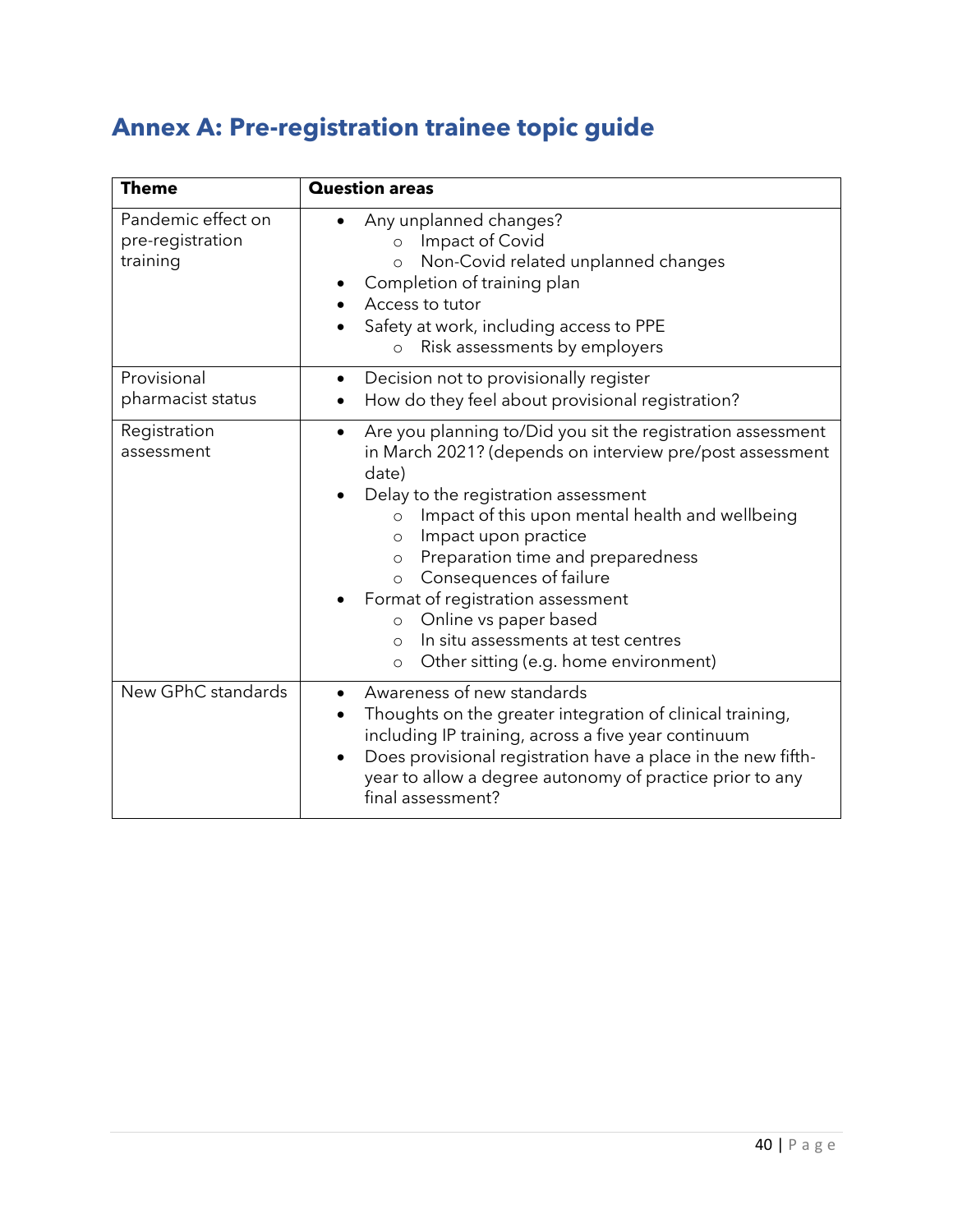# <span id="page-42-0"></span>**Annex B: Provisional Registrant topic guide**

| <b>Theme</b>                                       | <b>Question areas</b>                                                                                                                                                                                                                                                                                                                                                                                                                                                                                                                         |
|----------------------------------------------------|-----------------------------------------------------------------------------------------------------------------------------------------------------------------------------------------------------------------------------------------------------------------------------------------------------------------------------------------------------------------------------------------------------------------------------------------------------------------------------------------------------------------------------------------------|
| Pandemic effect on<br>pre-registration<br>training | Any unplanned changes?<br>Impact of Covid<br>$\circ$<br>Non-Covid related unplanned changes<br>$\circ$<br>Completion of training plan<br>Access to tutor<br>Safety at work, including access to PPE<br>Risk assessments by employers<br>$\circ$                                                                                                                                                                                                                                                                                               |
| Provisional<br>pharmacist status                   | Decision to provisionally register<br>Preparedness for practise<br>Was tutor sign off sufficient to demonstrate<br>$\circ$<br>competency for practise?<br>How do they feel about being "almost" a registered<br>pharmacist?<br>Support provided by employer/ supervisor<br>Expectations of employers<br>Rates of pay<br>$\circ$<br>Reactions of service users, pharmacy colleagues and other<br>٠<br>healthcare professionals to "provisional" title                                                                                          |
| Registration<br>assessment                         | Are you planning to/Did you sit the registration assessment<br>٠<br>in March 2021? (depends on interview pre/post assessment<br>date)<br>Delay to the registration assessment<br>Impact of this upon mental health and wellbeing<br>$\circ$<br>Impact upon practice<br>$\circ$<br>Preparation time and preparedness<br>$\circ$<br>Consequences of failure<br>$\circ$<br>Format of registration assessment<br>Online vs paper based<br>$\circ$<br>In situ assessments at test centres<br>$\circ$<br>Other sitting (e.g. home environment)<br>O |
| <b>GPhC</b> inspectors                             | Any interactions with GPhC Inspectors?<br>Outcomes of these                                                                                                                                                                                                                                                                                                                                                                                                                                                                                   |
| New GPhC<br>standards                              | Awareness of new standards<br>$\bullet$<br>Thoughts on the greater integration of clinical training,<br>including IP training, across a five year continuum<br>Does provisional registration have a place in the new fifth-<br>year to allow a degree autonomy of practice prior to any<br>final assessment?                                                                                                                                                                                                                                  |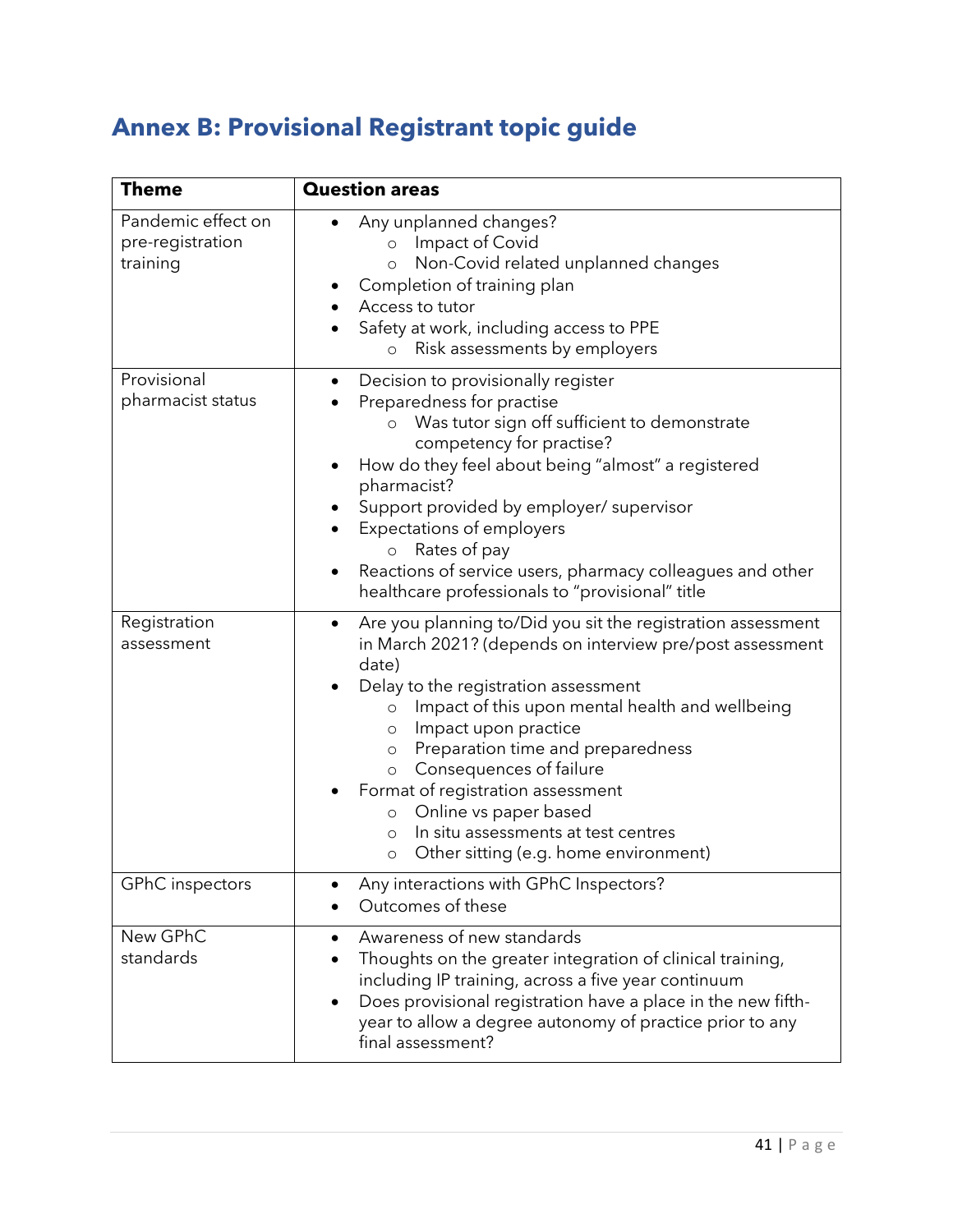# <span id="page-43-0"></span>**Annex C: Tutor and Supervisor topic guide**

| <b>Theme</b>                                       | <b>Question areas</b>                                                                                                                                                                                                                                                                                                                                                                                                                                                                                                                                                              |
|----------------------------------------------------|------------------------------------------------------------------------------------------------------------------------------------------------------------------------------------------------------------------------------------------------------------------------------------------------------------------------------------------------------------------------------------------------------------------------------------------------------------------------------------------------------------------------------------------------------------------------------------|
| Pandemic effect on<br>pre-registration<br>training | Which training plan did they have access to? (Company,<br>$\bullet$<br>NHS, own)<br>Completion of training plan<br>Were there any unplanned changes during the<br>training year?<br>(Probe whether these were separate to the impact of<br>$\circ$<br>Covid)<br>Access to support from employing organisation<br>$\circ$<br>Access to trainee to provide support<br>Compare 2019/20 and 2020/21 experience with previous<br>years<br>How do they think their tutees would rate their training<br>experience?<br>Impact of Covid - positive or negative on trainees<br>(confidence) |
| Registration<br>assessment                         | Preparedness of trainees to become provisional registrants<br>Safe to practise under revised supervisory<br>$\circ$<br>arrangements?<br>Was tutor sign off sufficient to demonstrate<br>$\circ$<br>competency for practise?<br>Preparedness of provisional registrants for the registration<br>assessment<br>Format of registration assessment<br>Online vs paper based<br>$\circ$<br>In situ assessments at test centres<br>$\circ$<br>Other sitting (e.g. home environment)<br>$\circ$<br>Timing of the registration assessment                                                  |
| New GPhC<br>standards                              | Awareness of new standards<br>$\bullet$<br>Thoughts on the greater integration of clinical training,<br>including IP training, across a five year continuum<br>Does provisional registration have a place in the new fifth-<br>$\bullet$<br>year to allow a degree autonomy of practice prior to any final<br>assessment?                                                                                                                                                                                                                                                          |